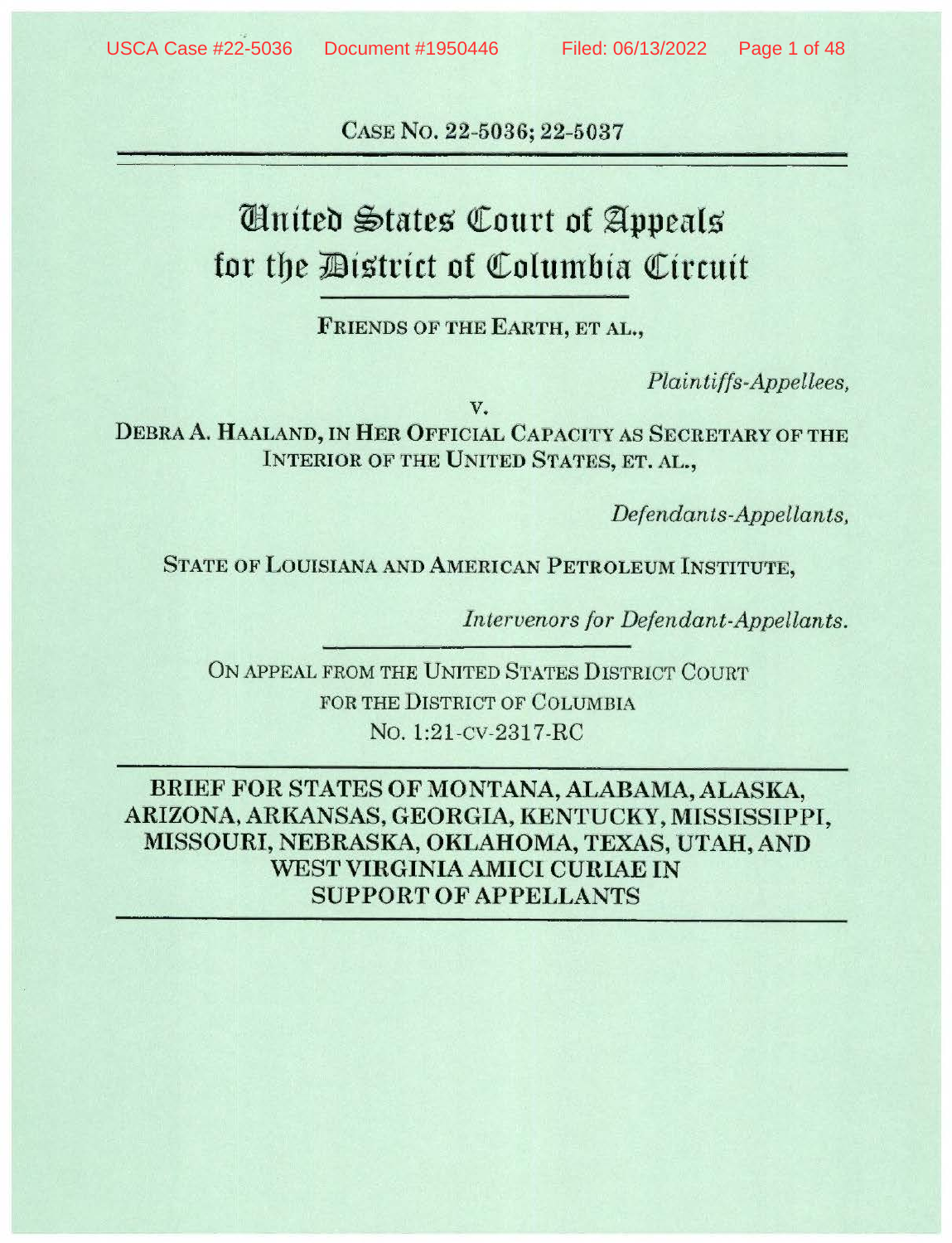AUSTIN KNUDSEN *Attorney General of Montana*

MONTANA DEPARTMENT OF JUSTICE 215 North Sanders P.O. Box 201401 Helena, MT 59620-1401 (406)-444-2026 david.dewhirst@mt.gov christian.corrigan@mt.gov

DAVID M.S. DEWHIRST *Solicitor General*

CHRISTIAN B. CORRIGAN *Assistant Solicitor General*

### *Counsel for the State of Montana*

*(Additional Counsel listed after signature block)*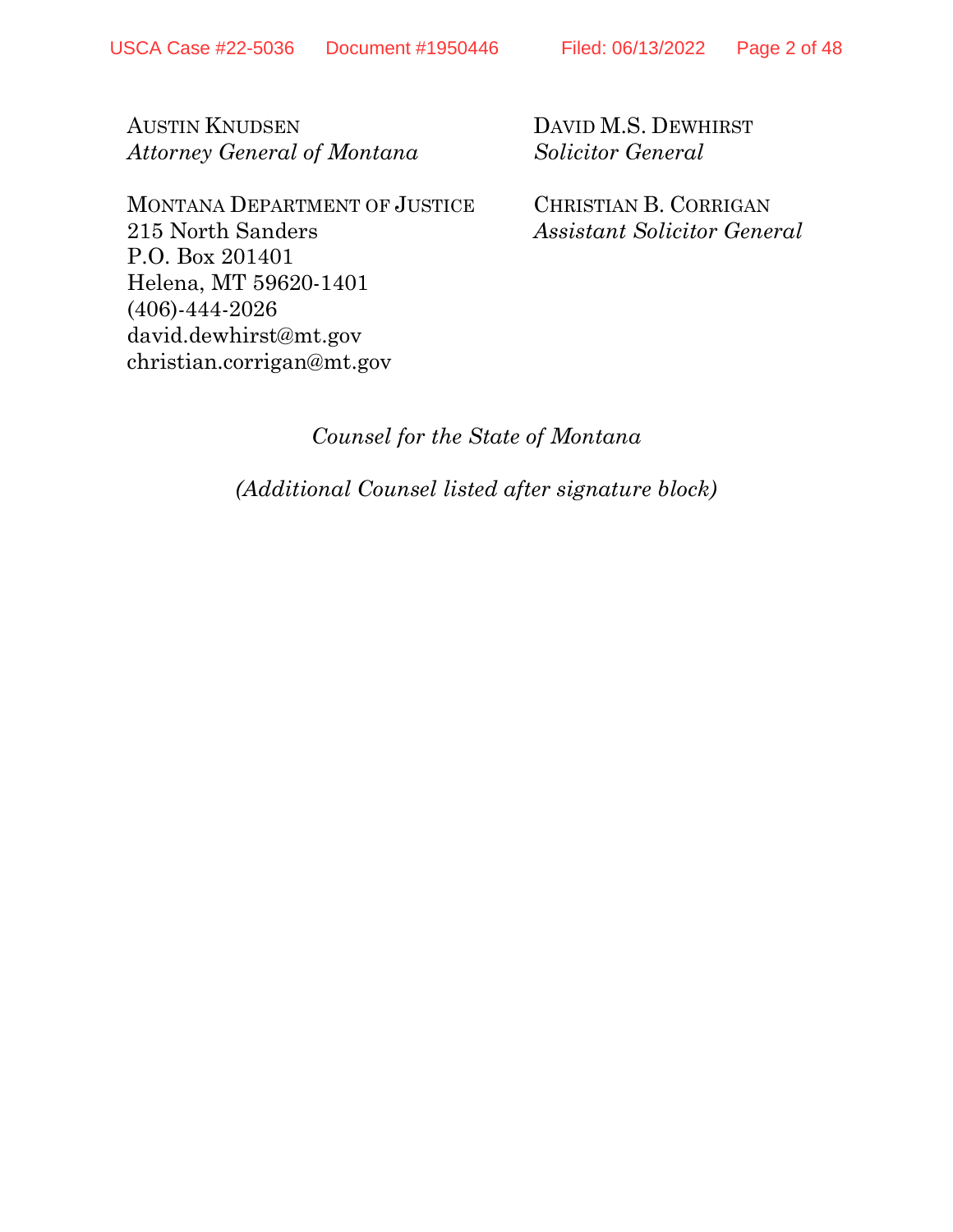### **CERTIFICATE AS TO PARTIES, RULINGS,**

#### **AND RELATED CASES**

Pursuant to Circuit Rule 28(a)(1), the undersigned counsel of record certifies as follows:

A. **Parties and Amici**: All parties, intervenors, and amici appearing before the district court and in this Court are listed in the Brief for Defendants-Appellees.

B. **Rulings Under Review**: References to the ruling at issue appear in the Brief for Defendants-Appellees.

C. **Related Cases:** There are no related cases to amici's knowledge.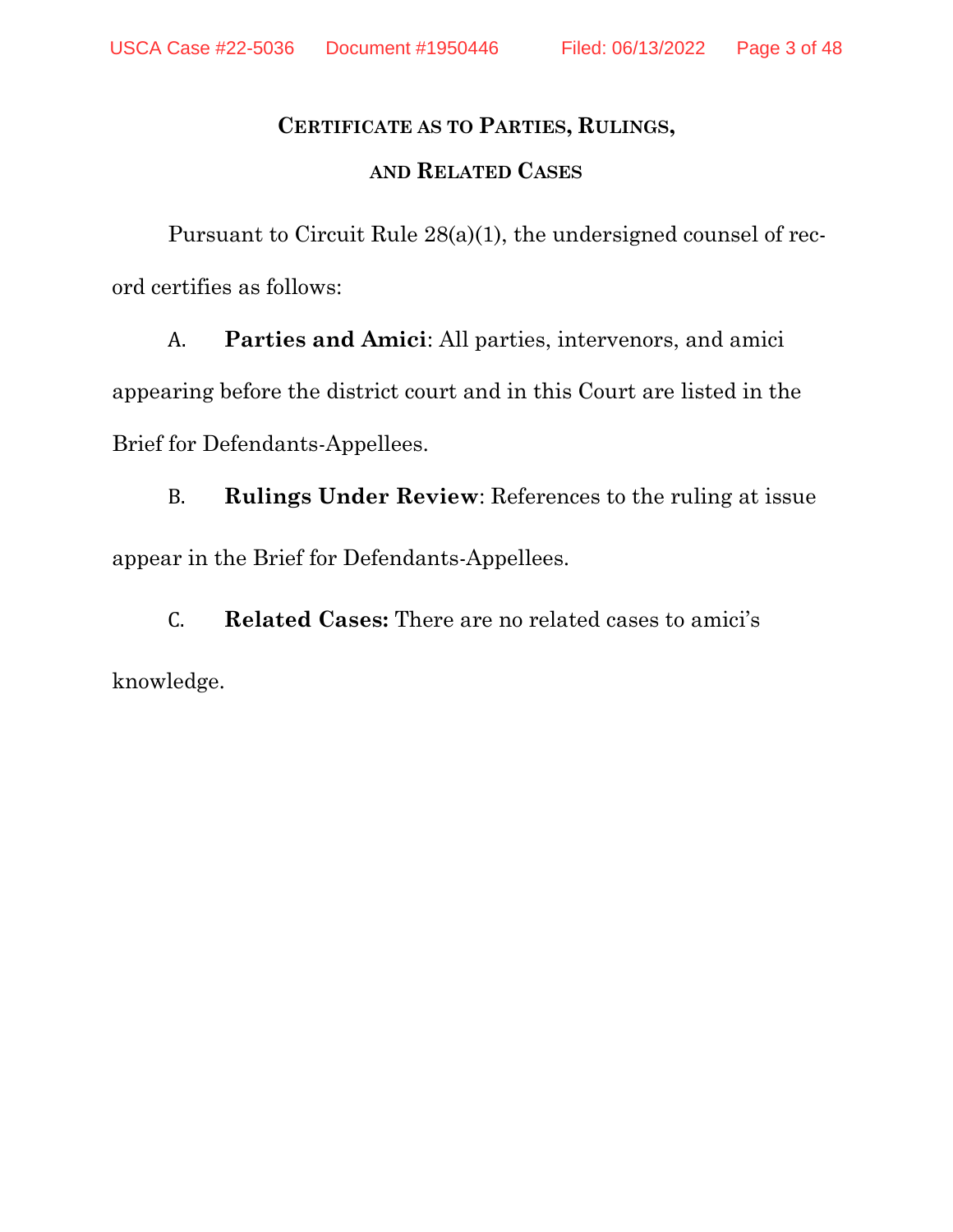# **TABLE OF CONTENTS**

| Federal Defendants and Plaintiffs inflicted an energy crisis on the American<br>$\mathbf{I}$ .                                                   |
|--------------------------------------------------------------------------------------------------------------------------------------------------|
| II. NEPA has been undermined and weaponized to cripple responsible energy                                                                        |
| III. The district court erroneously concluded that Lease Sale 257's record of                                                                    |
| A. The district court wrongly followed and misapplied out-of-<br>1.<br>The district court misapplied <i>Liberty</i> and <i>Willow</i> . 26<br>2. |
| BOEM at this stage was not required to assess<br>B.                                                                                              |
|                                                                                                                                                  |
|                                                                                                                                                  |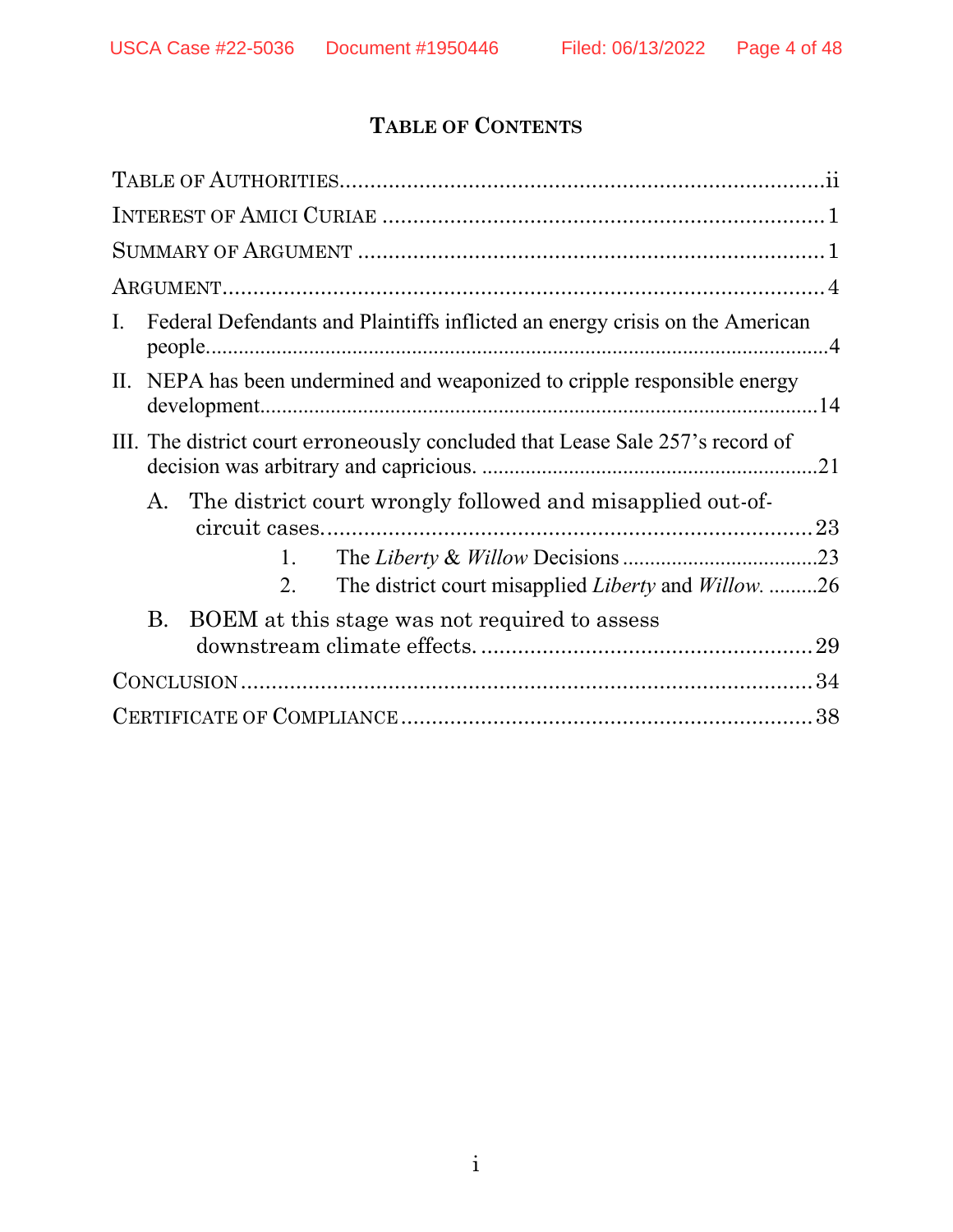# **TABLE OF AUTHORITIES**

# **Cases**

| Balt. Gas & Elec. Co. v. NRDC,                                         |
|------------------------------------------------------------------------|
| Burlington, Inc. v. Busey,                                             |
| Ctr. for Biological Diversity v. Bernhardt,                            |
| Ctr. for Biological Diversity v. United States DOI,                    |
| Defs. of Wildlife v. Bureau of Ocean Energy Mgmt., Regulation & Enf't, |
| Delta Air Lines, Inc. v. Exp.-Imp. Bank of United States,              |
| Friends of the Earth v. Haaland,<br>2022 U.S. Dist. LEXIS 15172        |
| Louisiana v. Biden,                                                    |
| Metro. Edison Co. v. People Against Nuclear Energy,                    |
| Motor Vehicle Mfrs. Ass'n v. State Farm Mut. Auto. Ins. Co.,           |
| Nevada v. DOE,                                                         |
| North Slope Borough v. Andrus,                                         |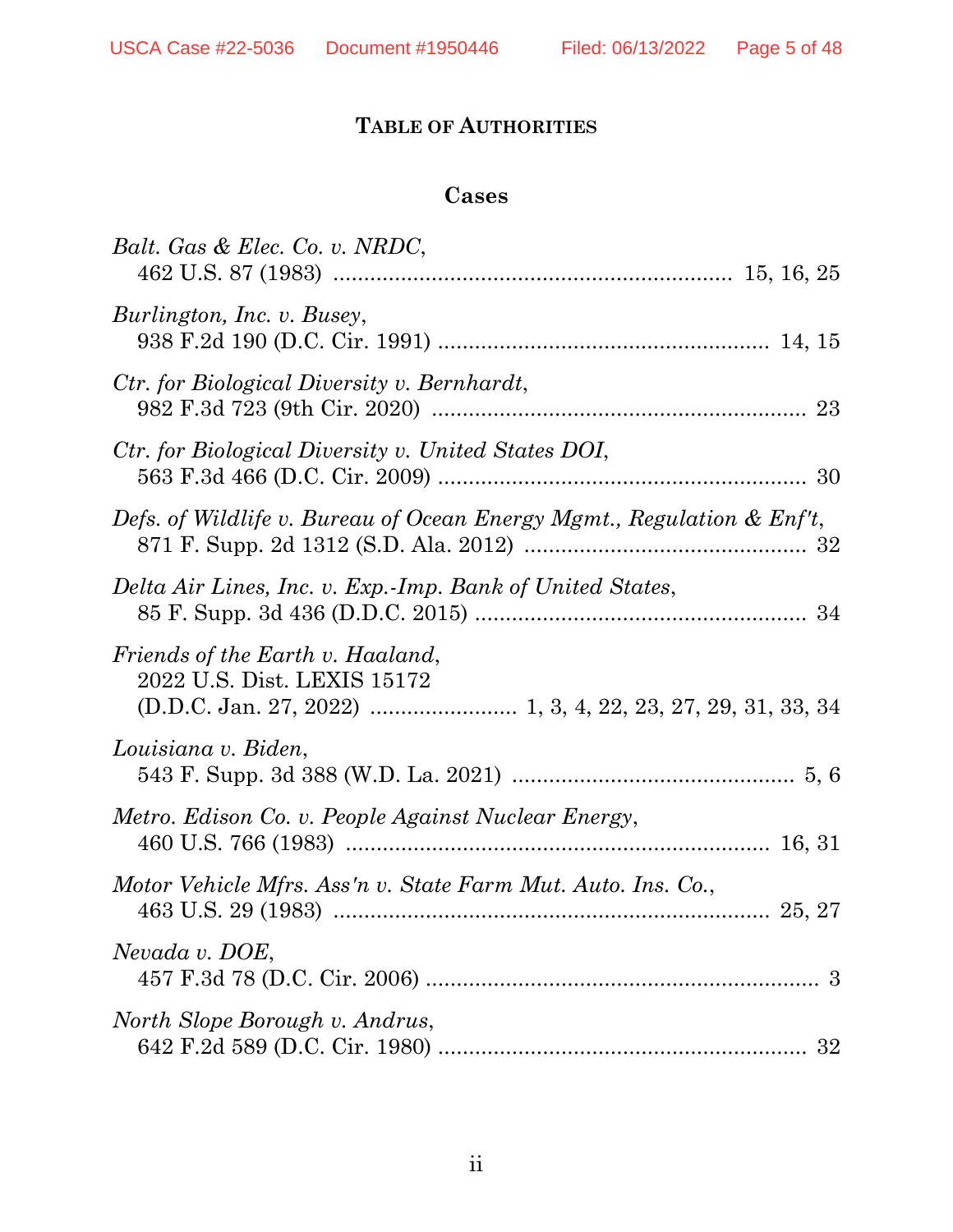| Secretary of the Interior v. California,                        |  |
|-----------------------------------------------------------------|--|
| Sierra Club v. FERC,                                            |  |
| Sovereign Iñupiat for a Living Arctic v. Bureau of Land Mgmt.,  |  |
| Theodore Roosevelt Conservation P'ship v. Salazar,              |  |
| Tribal Vill. of Akutan v. Hodel,                                |  |
| Vill. of Point Hope v. Jewell,                                  |  |
| Vt. Yankee Nuclear Power Corp. v. Nat. Res. Def. Council, Inc., |  |
| Wilderness Soc'y. v. Salazar,                                   |  |

### **OTHER AUTHORITIES**

# **United States Code**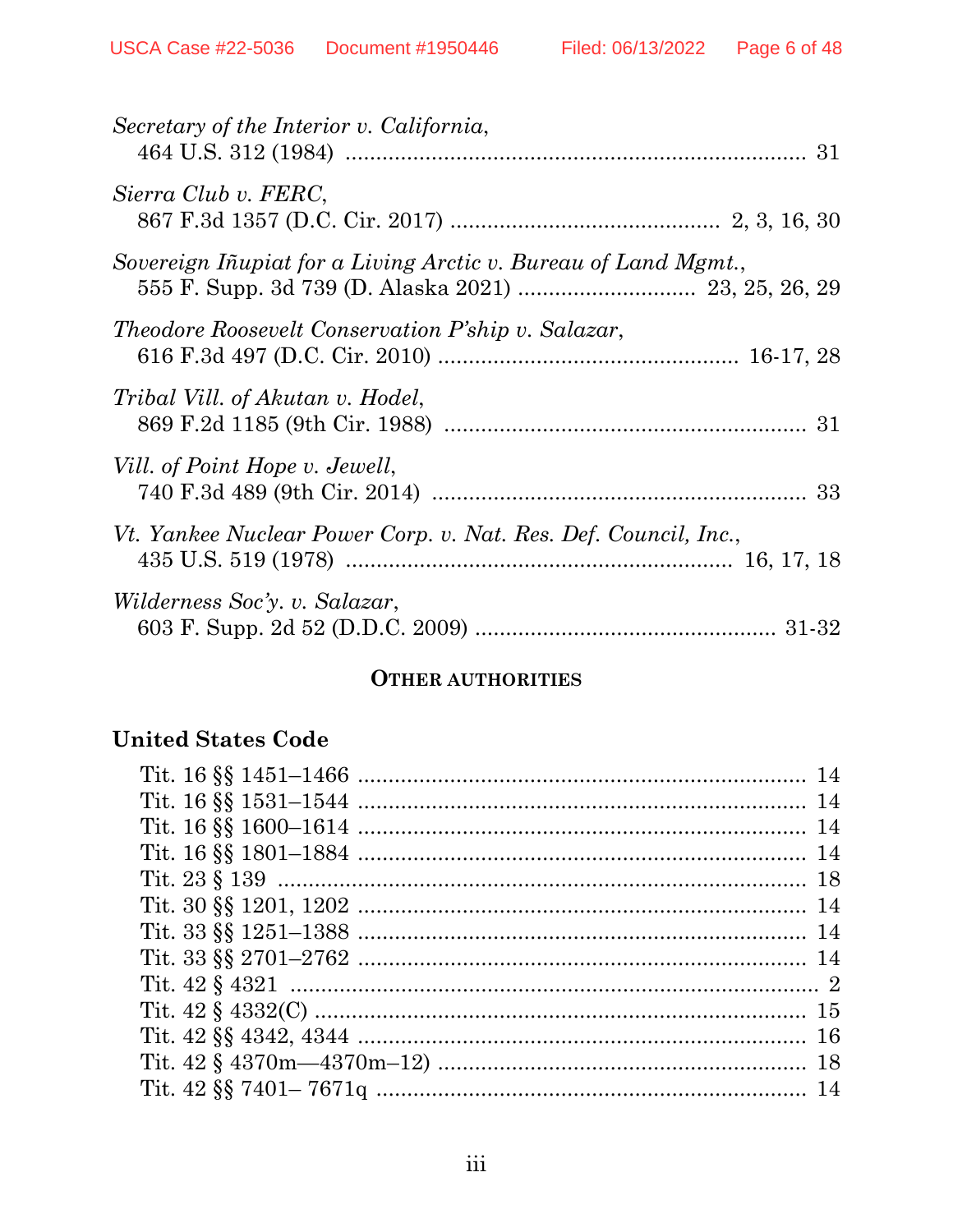# **Code of Federal Regulations**

# **Federal Register**

# **Publications**

| Annie Palmer, Jeff Bezos names first recipients of his \$10 billion<br>Earth Fund for combating climate change, CNBC.com                   |
|--------------------------------------------------------------------------------------------------------------------------------------------|
|                                                                                                                                            |
| Ariel Zilber, Stephen Colbert roasted for saying he'd pay \$15 for gas                                                                     |
| Biden Takes Aim at Big Oil Amid Accusations of Price Gouging,                                                                              |
| Center for Bio Diversity, Victory: You Helped Defeat                                                                                       |
| Coalition Comment Letter on Department of the Interior's review<br>and reform of the federal fossil fuel programs pursuant to Executive    |
| Council on Env. Quality, The National Environmental Policy Act: A<br>Study of Its Effectiveness After Twenty five Years (January 1997). 18 |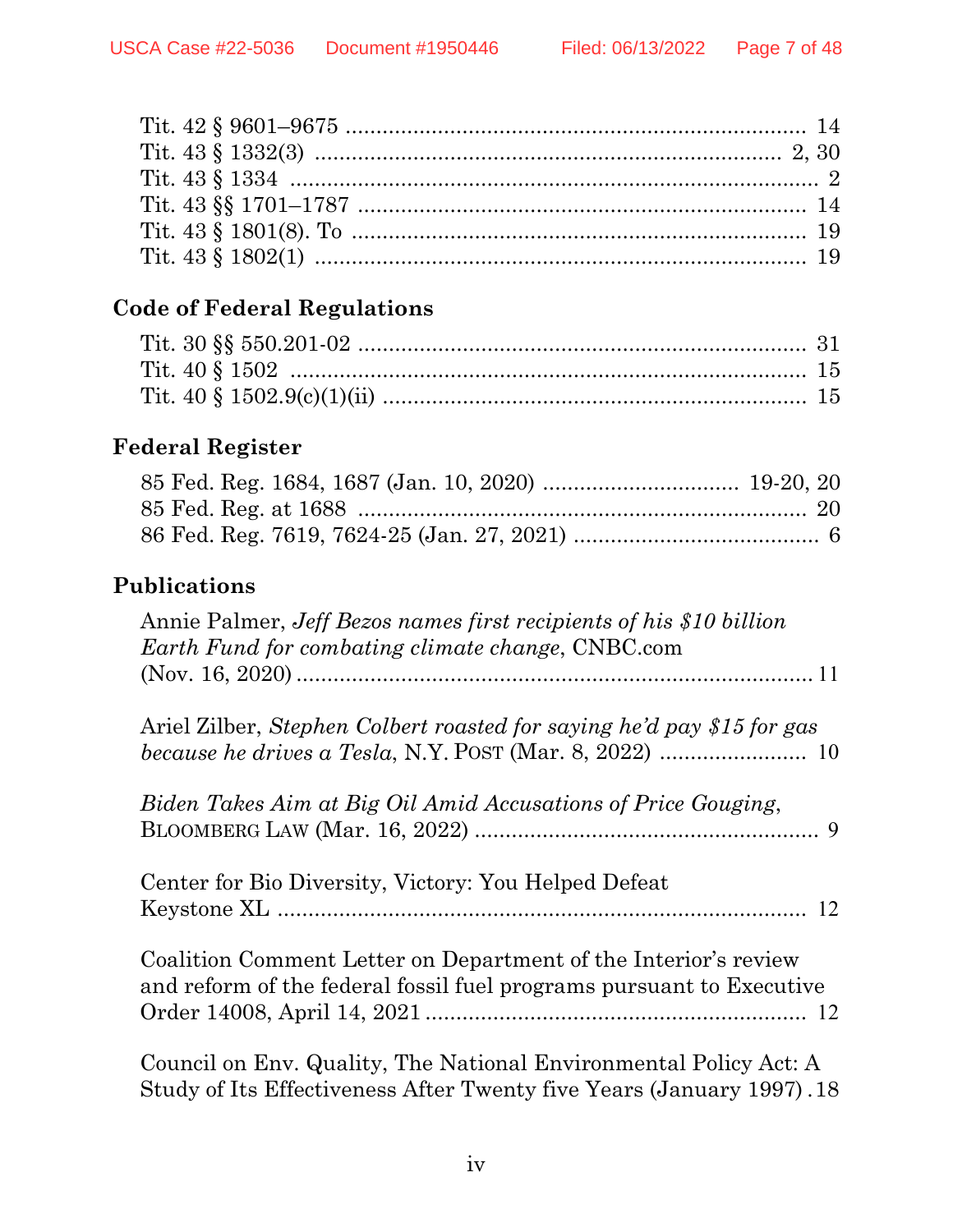| David R. Hill, <i>Biden Should Keep Trump's Reforms to the National</i><br><i>Environmental Policy Act</i> , COLUMBIA UNIV. CLIMATE SCH. |
|------------------------------------------------------------------------------------------------------------------------------------------|
| Energy & Env. Legal Inst., Big DonorsBig Conflicts: How Wealthy<br>Donors Use the Sierra Club to Push Their Agenda                       |
| Emily Peck, Pressure mounts on Europe for total Russian Energy                                                                           |
| Energy & Env. Legal Inst., Big DonorsBig Conflicts: How Wealthy<br>Donors Use the Sierra Club to Push Their Agenda (July 2015)11         |
| Friends of the Earth, Killing the Keystone XL Pipeline,                                                                                  |
| GAO, National Environmental Policy Act: Little Information                                                                               |
| Government Accountability Office, Report 14-370 (2014) 19                                                                                |
| Jamie Henn, Here's How We Defeated the Keystone XL Pipeline,<br>SIERRA: THE MAGAZINE OF THE SIERRA CLUB (Jan. 31, 2021)  12              |
| Linda Luther, The National Environmental Policy Act: Background<br>and Implementation, CRS Report No RL3315, at $28(2005)$ 14)           |
| Liptak, et al., Biden turns to countries he once sought to avoid<br>to find help shutting off Russia's oil money, CNN.COM                |
| Greg Iacurci, Why high gas prices fall harder on lower earners,                                                                          |
| Marc Thiessen, Biden's war on fossil fuels has strengthened Putin                                                                        |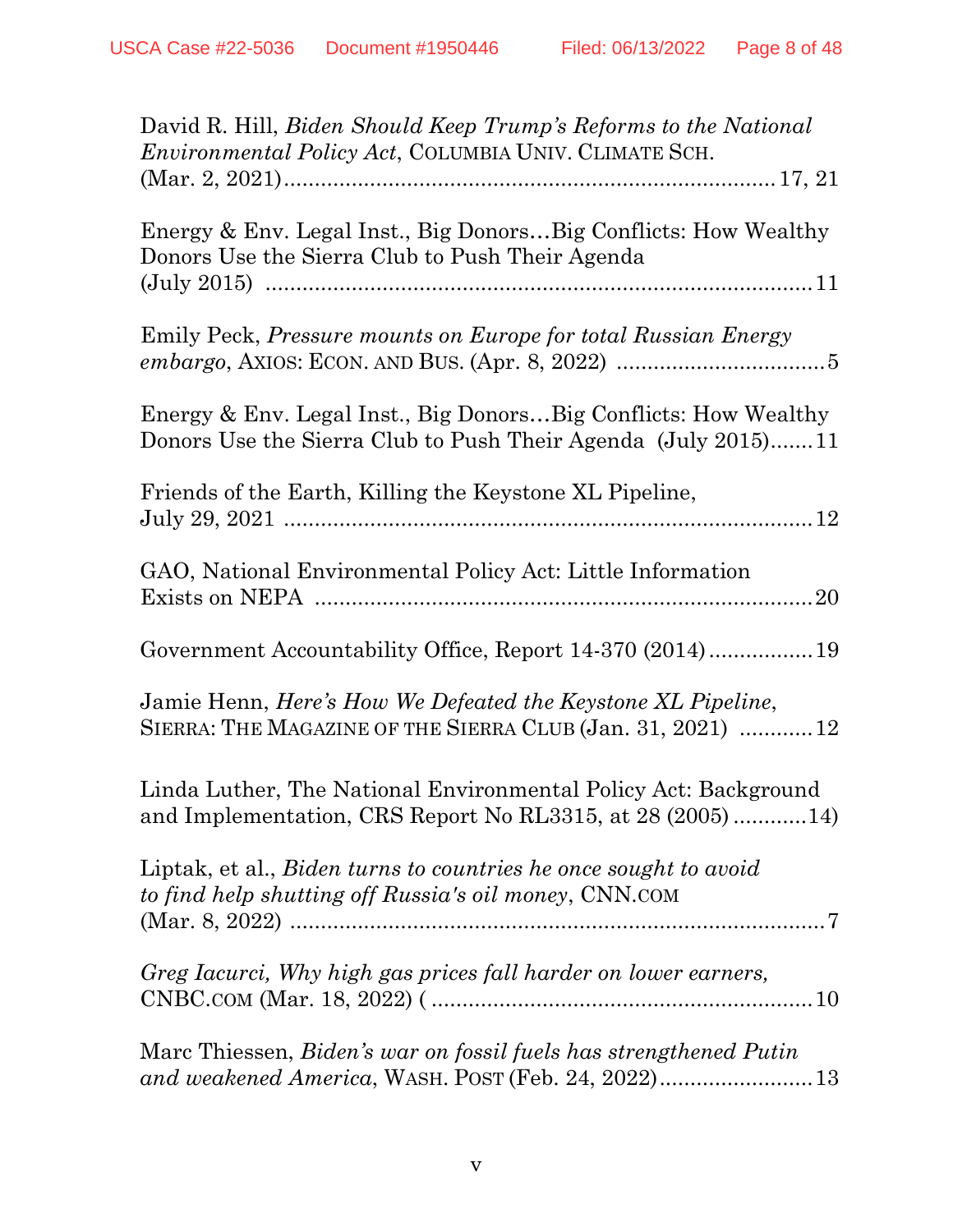| Matt Egan, US gas prices jump to record high \$4.67 a gallon,                                                                                                                             |
|-------------------------------------------------------------------------------------------------------------------------------------------------------------------------------------------|
| Republican Study Committee Memorandum, A Promise Kept:                                                                                                                                    |
| Sebastien Malo, <i>Decision to cancel Keystone XL 'rushed' and</i>                                                                                                                        |
| Stephen Kalin, et al., How U.S.-Saudi Relations Reached the                                                                                                                               |
| The Associated Press, <i>Europe agrees to ban Russian coal</i> , <i>but</i>                                                                                                               |
| Thomas Franck, U.S. to release 1 million barrels of oil per day from                                                                                                                      |
| Timothy Nerozzi, National gas prices have doubled since Biden took                                                                                                                        |
| Timothy Puko & Vipal Monga, U.S. Wants More Oil from Canada<br>but Not a New Pipeline to Bring It, WALL ST. J. (Apr. 5, 2022)8                                                            |
| Thomas Franck, U.S. to release 1 million barrels of oil per day from<br>John Shwartz, Meet the millionaires helping to pay for                                                            |
| United States Senate Committee on Environment and Public Works,<br>Minority Staff, How a Club of Billionaires and Their Foundations<br>Control the Environmental Movement and Obama's EPA |
| U.S. Dep. Of Energy, DOE Announces Additional Notice of Sale of<br>Crude Oil From The Strategic Petroleum Reserve,                                                                        |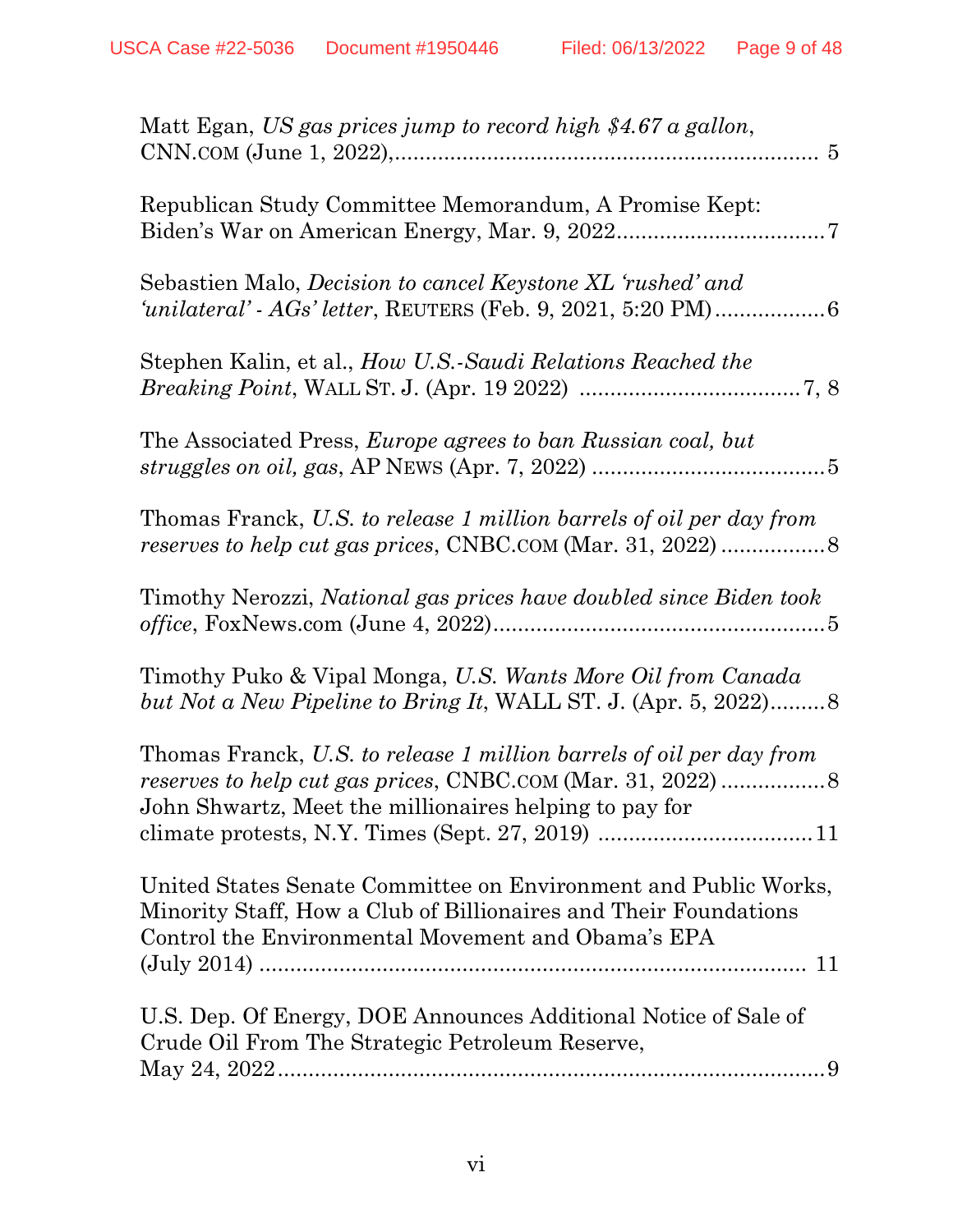| U.S. Strategic Petroleum Reserve drops to lowest level since 1987, |  |
|--------------------------------------------------------------------|--|
|                                                                    |  |
|                                                                    |  |
| White House, FACT SHEET: President Biden's Plan to Respond to      |  |

Putin's Price Hike at the Pump, Mar. 31, 2022 ................................... 9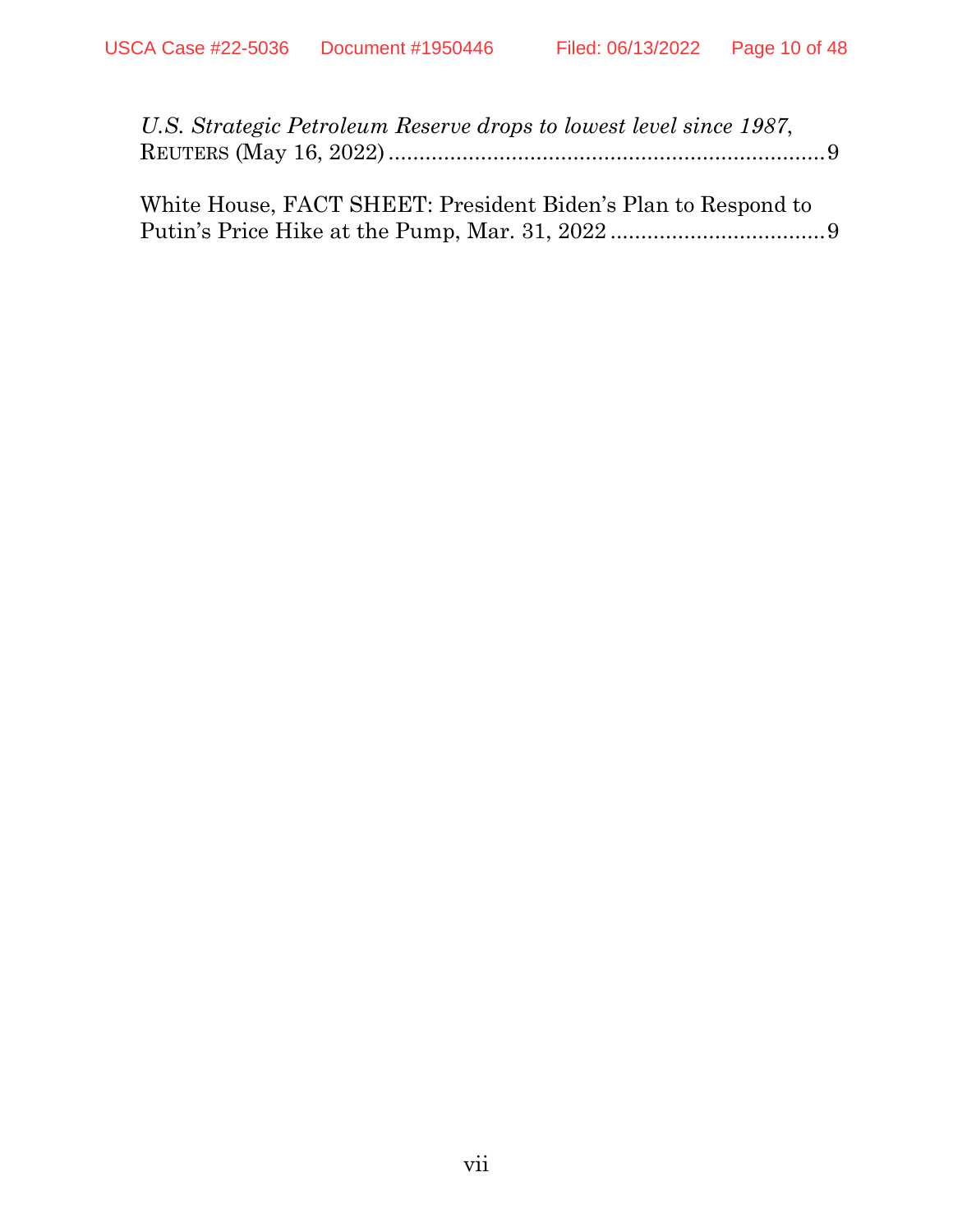#### **INTEREST OF AMICI CURIAE**

Amici Curiae States of Montana, Alabama, Alaska, Arizona, Arkansas, Georgia, Kentucky, Mississippi, Missouri, Nebraska, Oklahoma, Texas, Utah, and West Virginia, ("the States") seek to protect oil and gas production in the Gulf of Mexico and throughout the United States. The States seek to stop abuses of environmental statutes such as NEPA that have become antithetical to their original purpose and are now used to the detriment of the American people.

#### **SUMMARY OF ARGUMENT**

America is in the midst of an energy crisis. The district court's vacatur of the Bureau of Ocean Energy Management's ("BOEM" or "Agency") Lease Sale 257 as part of the 2017-2022 Program for the Outer Continental Shelf ("OCS") in the Gulf of Mexico will only exacerbate this crisis and inflict greater costs on the American people. *Friends of the Earth v. Haaland*, 2022 U.S. Dist. LEXIS 15172 (D.D.C. Jan. 27, 2022).

Plaintiffs Friends of the Earth, Healthy Gulf, Sierra Club, and Center for Biological Diversity sued the federal Defendants to stop oil and gas production in the United States. This action dovetails with the federal Defendants' own actions since January 20, 2021, to bottleneck the domestic supply of oil.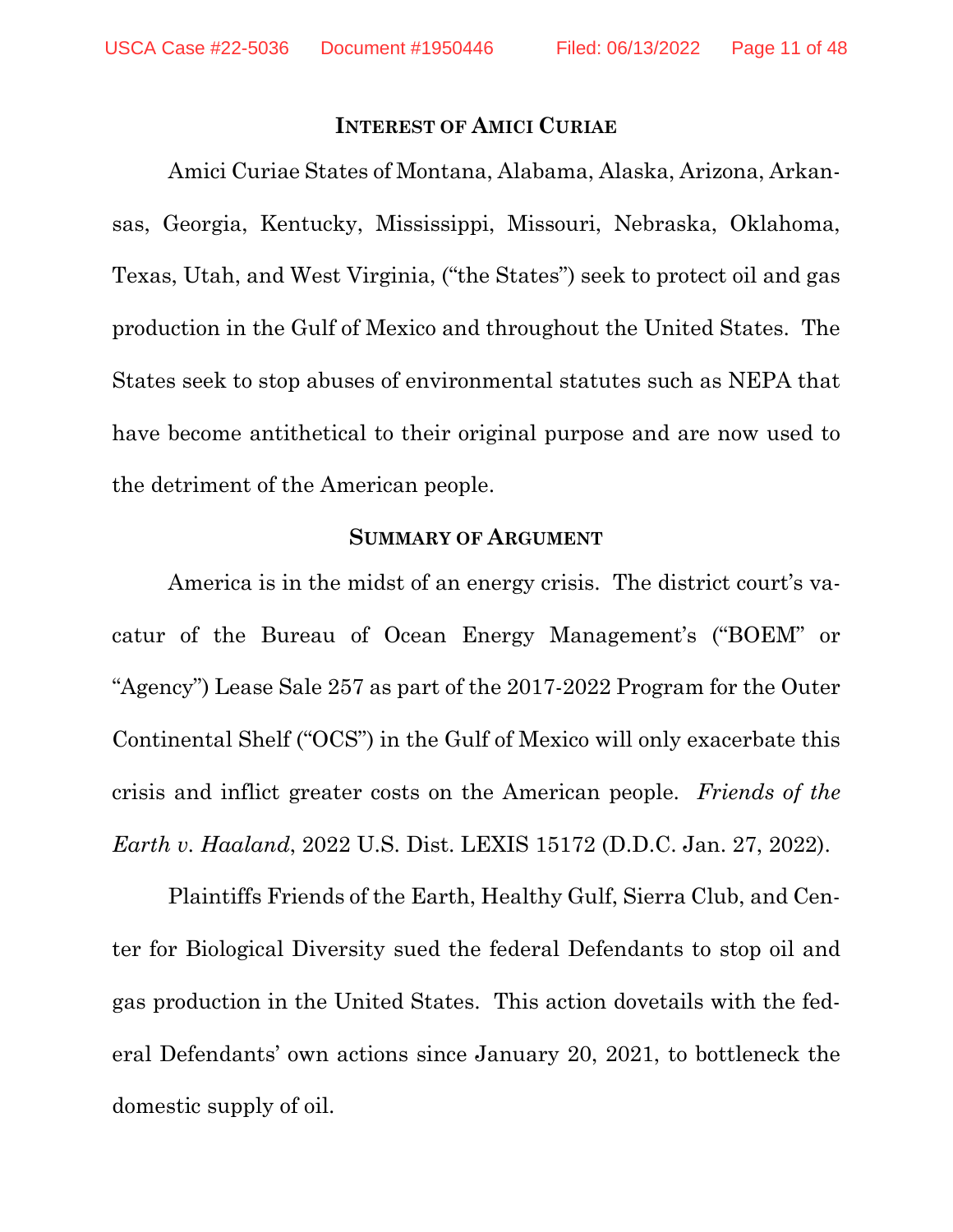Under the Outer Continental Shelf Leasing Act ("OCSLA"), 43 U.S.C. § 1334, *et seq*., the Department of the Interior ("Interior") must lease areas of the OCS for oil and gas exploration and development. Congress enacted OCSLA, as amended, to promote the swift, orderly, and efficient exploitation of our virtually untapped domestic oil and gas resources in the OCS. *See* 43 U.S.C. § 1332(3). OCSLA sets forth a fourstage environmental review process that narrows in focus as potential oil and gas production grows more imminent.

Litigants—and courts, for that matter—have weaponized the National Environmental Policy Act of 1969, 42 U.S.C. § 4321, *et seq.*, ("NEPA"), to thwart oil and gas development under statutes like OCSLA; statutes intended to support that development of oil and gas—not thwart it completely. NEPA requires agencies to reasonably analyze potential environmental consequences before taking major federal action, but this analysis is necessarily limited by agencies' finite time and resources. NEPA "directs agencies only to look hard at the environmental effects of their decisions, and not to take one type of action or another." *Sierra Club v. FERC*, 867 F.3d 1357, 1367 (D.C. Cir. 2017). Courts "should not 'flyspeck' an agency's environmental analysis, looking for any deficiency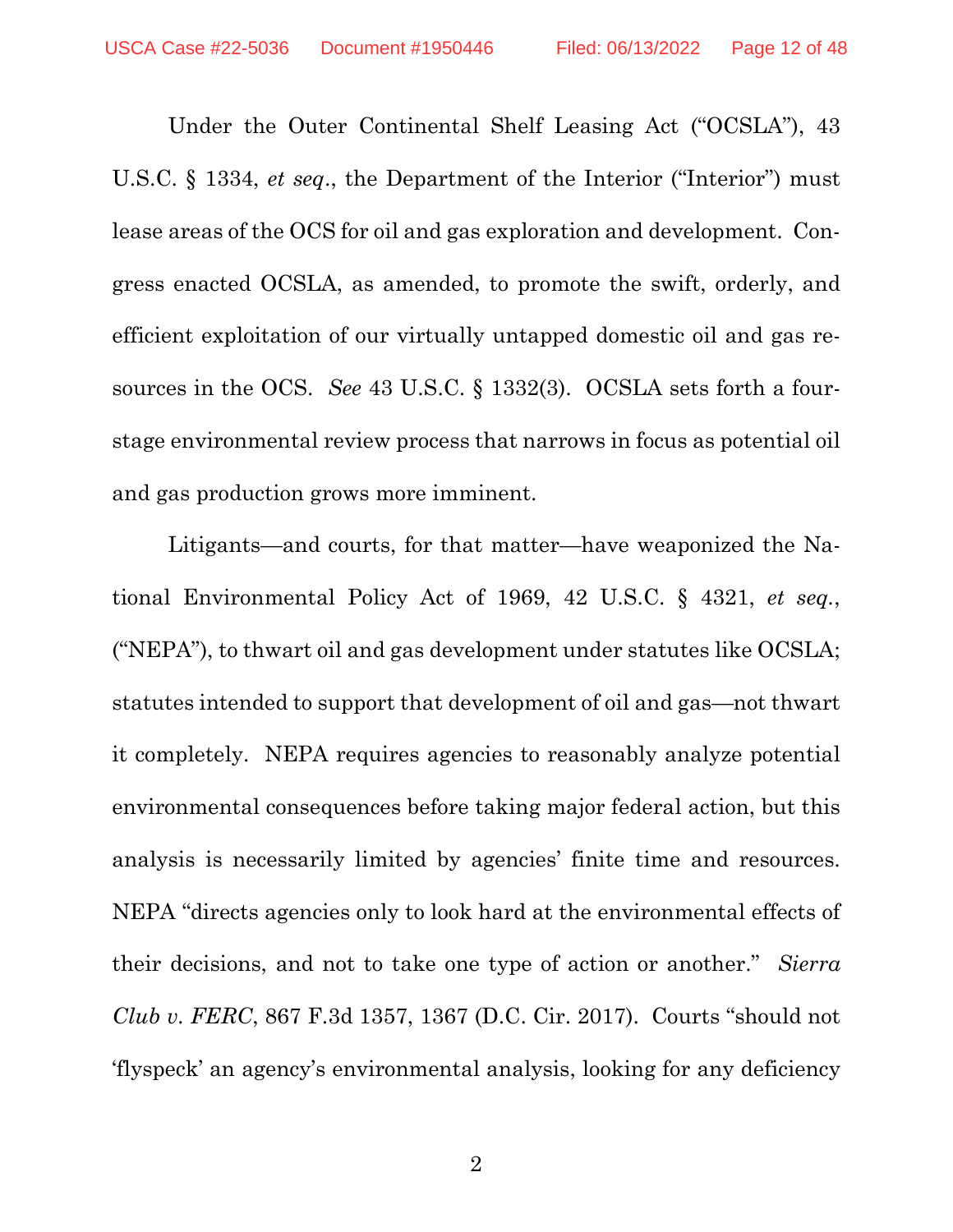no matter how minor.'" *Id.* at 1368 (quoting *Nevada v. DOE*, 457 F.3d 78, 93 (D.C. Cir. 2006)). Still, NEPA has grown very lengthy, complex, and costly thanks to litigation and judicial innovations. Agencies now focus exclusively on inevitable litigation rather than effectuating NEPA's original goals.

The district court held BOEM's calculation of total greenhouse gas emissions from Lease 257 was arbitrary and capricious. *Friends of the Earth*, 2022 U.S. Dist. LEXIS 15172, at \*36–46. BOEM's NEPA analysis analyzed upstream and downstream emissions—relying on a report that quantified the difference between the greenhouse gas emissions that would occur under the full five-year program and the emissions that would occur if no leasing took place during that period (known as the "noaction alternative"). *Id.* at \*29–30. BOEM utilized a model for the calculations that determined the total greenhouse gas emissions would be slightly higher under the no-action alternative—but the model did not take into account the decrease in foreign oil consumption. *Id.* at \*29–32. BOEM did not take the decrease into account at that stage because it was too speculative. *Id.* at \*36.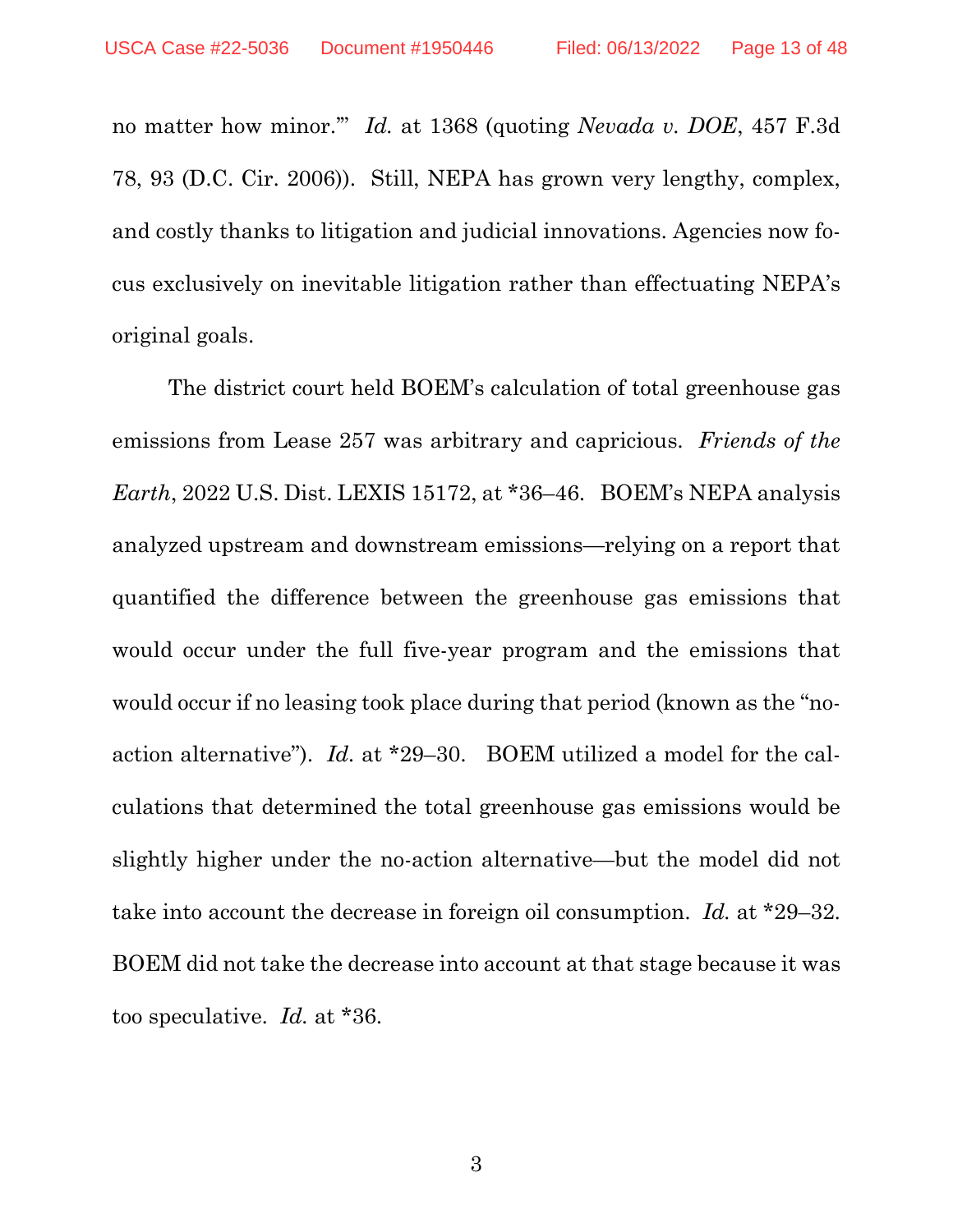The district court relied on flawed Ninth Circuit NEPA precedent to conclude that BOEM—at the lease stage—was required to calculate and consider the downstream effects of greenhouse gas emissions in its no-action alternative. But those decisions are poorly reasoned and of little persuasive value. This Court's precedent, moreover, makes clear that—at the leasing stage—NEPA does not require consideration of farreaching downstream consequences.

BOEM's decision was not arbitrary and capricious. This Court should reverse the district court.

#### **ARGUMENT**

### **I. Federal Defendants and Plaintiffs inflicted an energy crisis on the American people.**

The district court recognized that one consequence of vacatur in this case is that "because the 2017-2022 Five-Year Program is drawing to a close, there may not be another Gulf of Mexico Lease Sale under that Program if Lease Sale 257 does not go forward" due the current Program expiring in June 2022. *Friends of the Earth*, 2022 U.S. Dist. LEXIS 15172, at \*85. This outcome would obviously delight not only the Plaintiffs, but also the federal Defendants given that the current Administration (unsuccessfully) attempted to suspend Lease 257 as part of its oil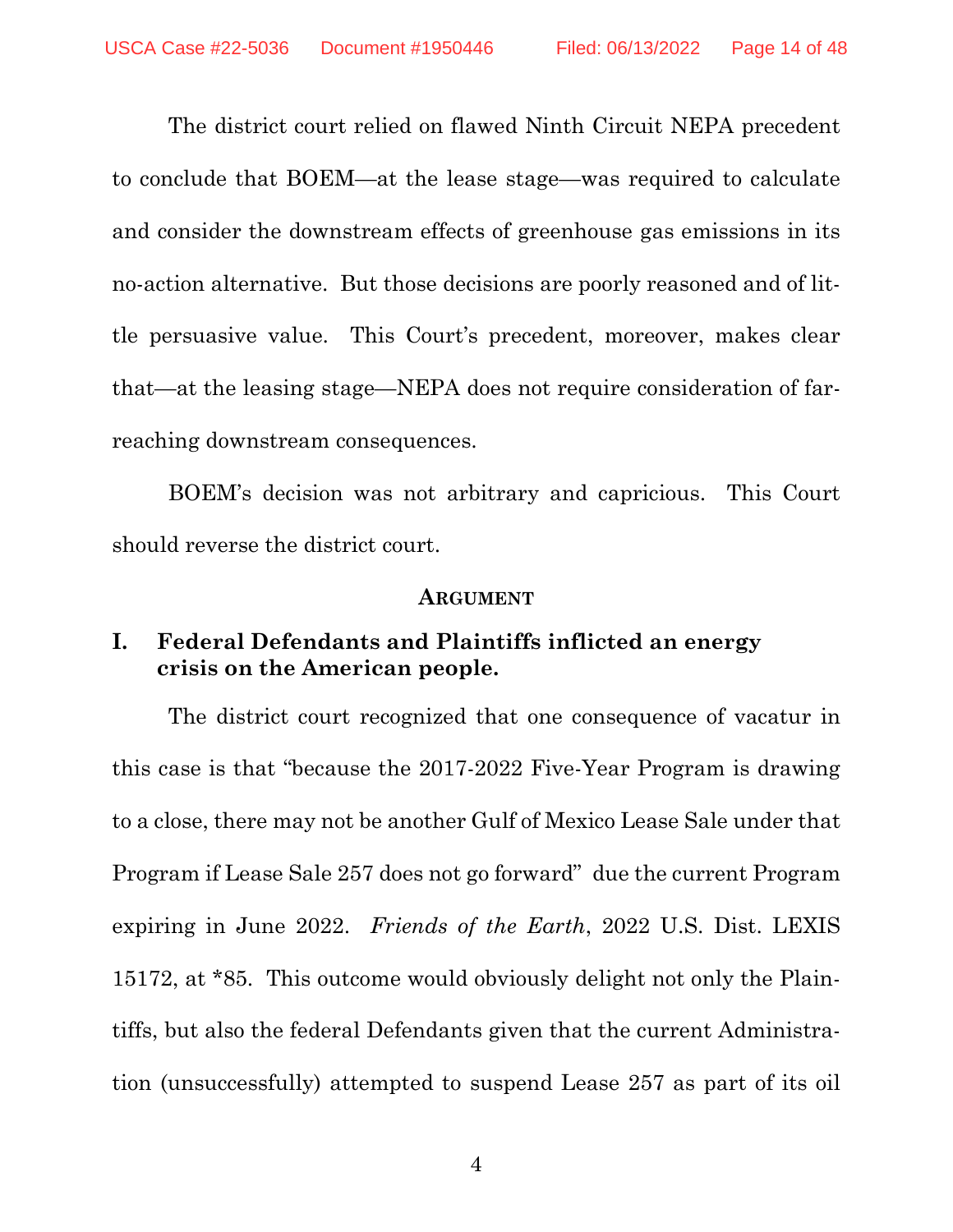and gas leasing moratorium. *See Louisiana v. Biden*, 543 F. Supp. 3d 388, 402 (W.D. La. 2021). On that point, the Biden Administration and Plaintiffs agree. They want to prevent oil and gas activity in the United States. To the Nation's detriment, they have largely succeeded.

Gas prices in the United States continue to set record highs.<sup>1</sup> They have doubled since President Biden took office.<sup>2</sup> Economy-wide inflation—the highest in 40 years—strains families' budgets.3 Make no mistake; the Nation faces this crisis because of this Administration's antienergy policies.

After President Biden's revoked the Keystone XL Pipeline ("KXLP") permit on his first day in office, Amici repeatedly asked the Administration to reconsider its misguided and unlawful decision. Amici warned the Administration then that if its decision stood, Americans would "suffer

<sup>1</sup> Matt Egan, *US gas prices jump to record high \$4.67 a gallon*, CNN.COM (June 1, 2022), https://www.cnn.com/2022/06/01/energy/gas-prices-inflation/index.html.

<sup>2</sup> Timothy Nerozzi, *National gas prices have doubled since Biden took office*, FoxNews.com (June 4, 2022), https://www.foxbusiness.com/economy/national-gas-prices-double-since-biden-took-office.

<sup>3</sup> The Associated Press, *Europe agrees to ban Russian coal, but struggles on oil, gas*, AP NEWS (Apr. 7, 2022), https://tinyurl.com/2x9zxpv4; Emily Peck, *Pressure mounts on Europe for total Russian Energy embargo*, AXIOS: ECON. AND BUS. (Apr. 8, 2022), https://tinyurl.com/yc7veva3.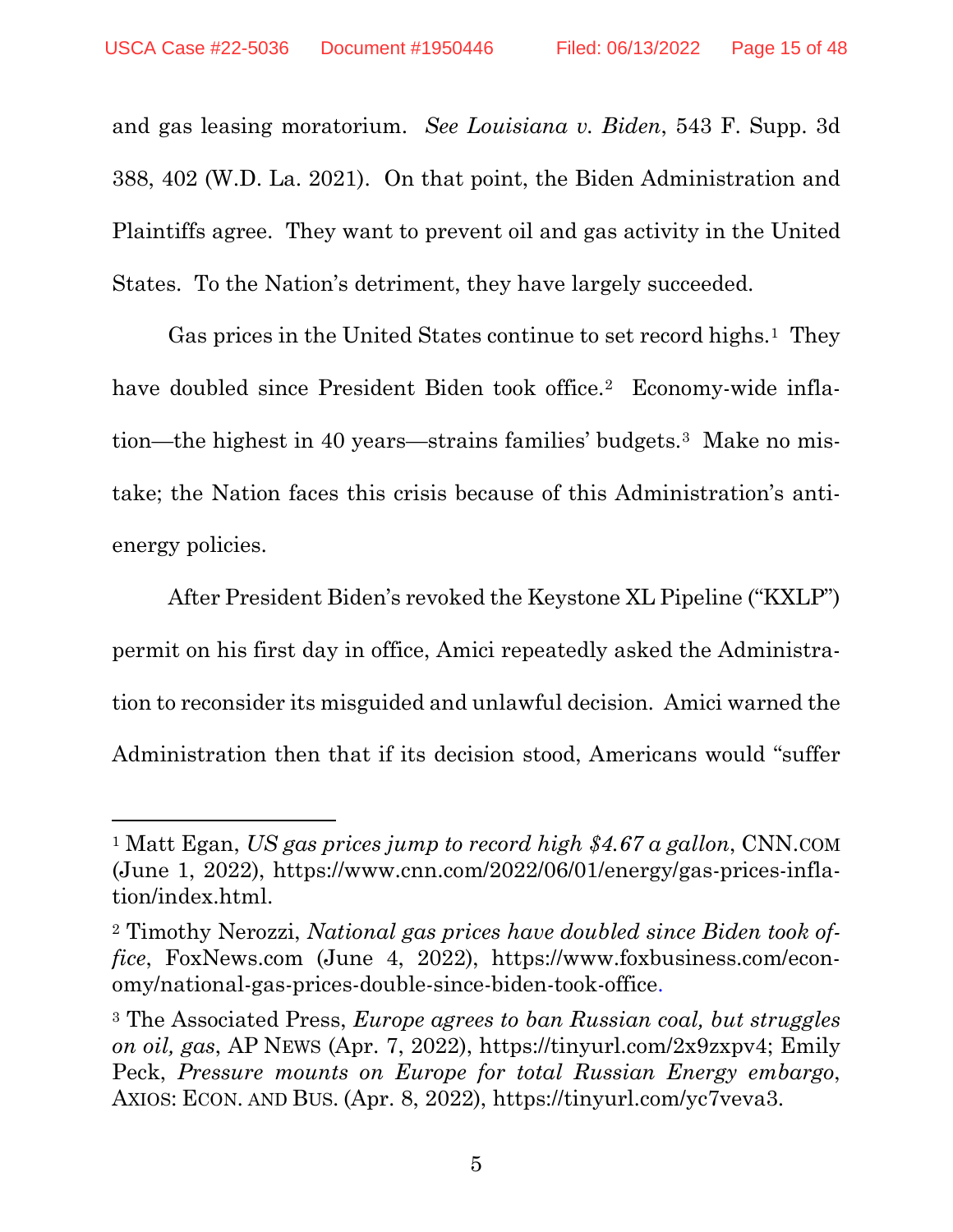serious detrimental consequences," consumers would pay higher prices, and our allies would become further dependent on Russian and Middle Eastern oil.<sup>4</sup> Those predictions have unfortunately proven accurate.

Days after revoking the KXLP Permit, President Biden issued Executive Order 14008, which "pause[d] new oil and natural gas leases on public lands or in offshore waters pending completion of a comprehensive review and reconsideration." Exec. Ord. 14008, Tackling the Climate Crisis at Home and Abroad § 208, 86 Fed. Reg. 7619, 7624-25 (Jan. 27, 2021). A coalition of States—including several Amici and Defendant-Intervenors—sued to challenge that recission, and a district court preliminarily enjoined Interior officials from implementing the pause of new oil and natural gas leases on public lands or in offshore waters. *See Louisiana v. Biden*, 543 F. Supp. 3d 388. This injunction included Lease 257. Beyond KXLP and the leasing moratorium, the Administration has taken

<sup>4</sup> Sebastien Malo, *Decision to cancel Keystone XL 'rushed' and 'unilateral' - AGs' letter*, REUTERS (Feb. 9, 2021, 5:20 PM), https://tinyurl.com/32dystw3.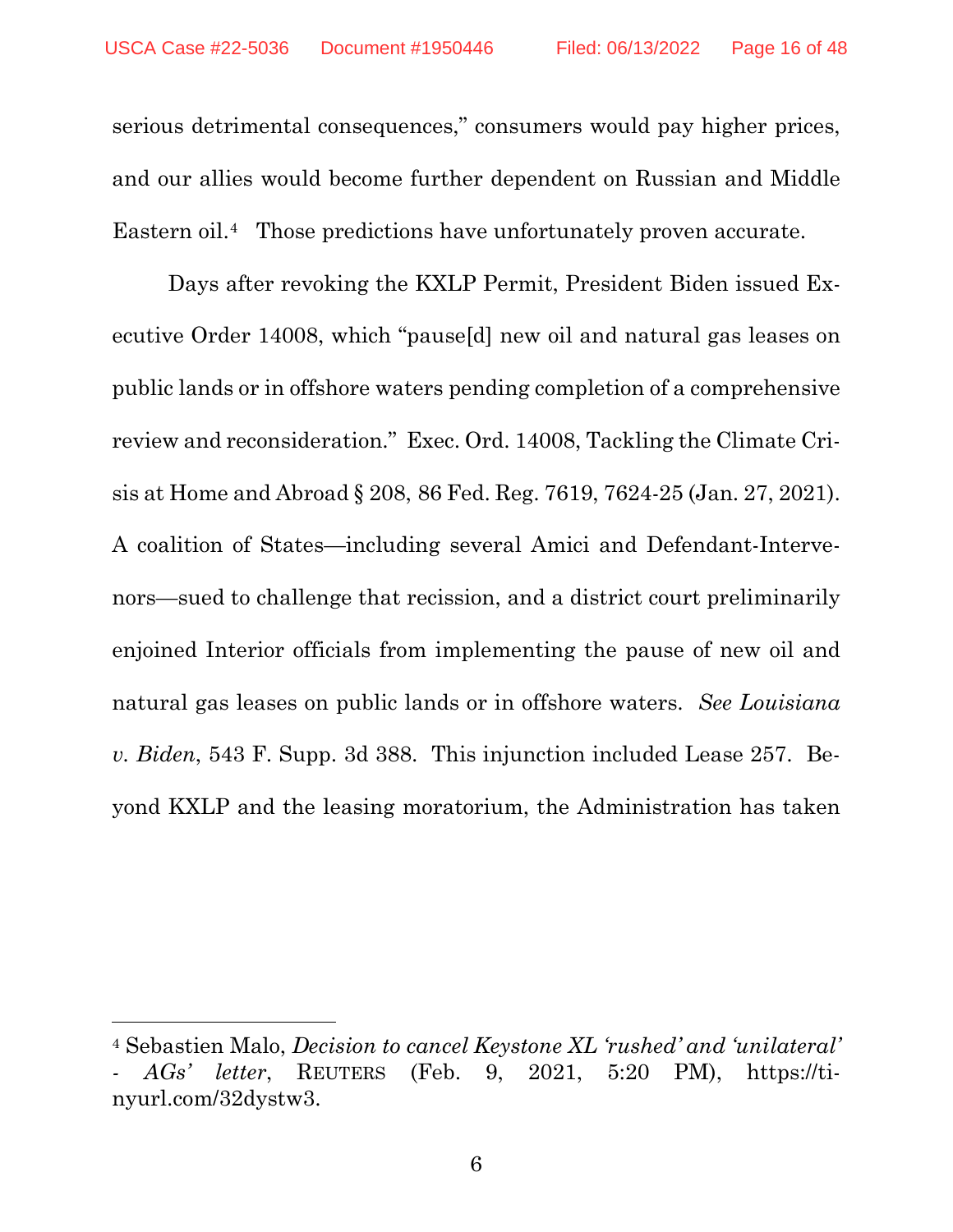numerous actual, proposed, and pledged actions to hamstring American energy production.5

The results have been predictable: an energy crisis. The Administration has turned everywhere for answers but its own policies. It begged OPEC+ (Organization of the Petroleum Exporting Countries and others) to increase oil output. Low Saudi oil output, according to President Biden, was to blame for rising gas prices.6 The Administration reportedly approached Venezuela about increasing production.7 It also apparently hopes to obtain more oil from Iran in future.8

<sup>5</sup> *See generally* Republican Study Committee Memorandum, A Promise Kept: Biden's War on American Energy, Mar. 9, 2022, *available at*  https://barr.house.gov/\_cache/files/1/7/17ec008b-f7ea-49e6-b614 ea9b4dd12d6f/16871653E745FF6D04D065F4E6DE8623.a-promisekept-biden-s-war-on-energy-final-002-.pdf.

<sup>6</sup> Stephen Kalin, et al., *How U.S.-Saudi Relations Reached the Breaking Point*, WALL ST. J. (Apr. 19 2022) https://www.wsj.com/articles/how-u-ssaudi-relations-reached-the-breaking-point-11650383578?st=ojdpok2w4b9kdn5.

<sup>7</sup> Liptak, et al., *Biden turns to countries he once sought to avoid to find help shutting off Russia's oil money*, CNN.COM (Mar. 8, 2022), https://www.cnn.com/2022/03/08/politics/joe-biden-saudi-arabia-venezuela-iran-russia-oil/index.html.

<sup>8</sup> *Id.*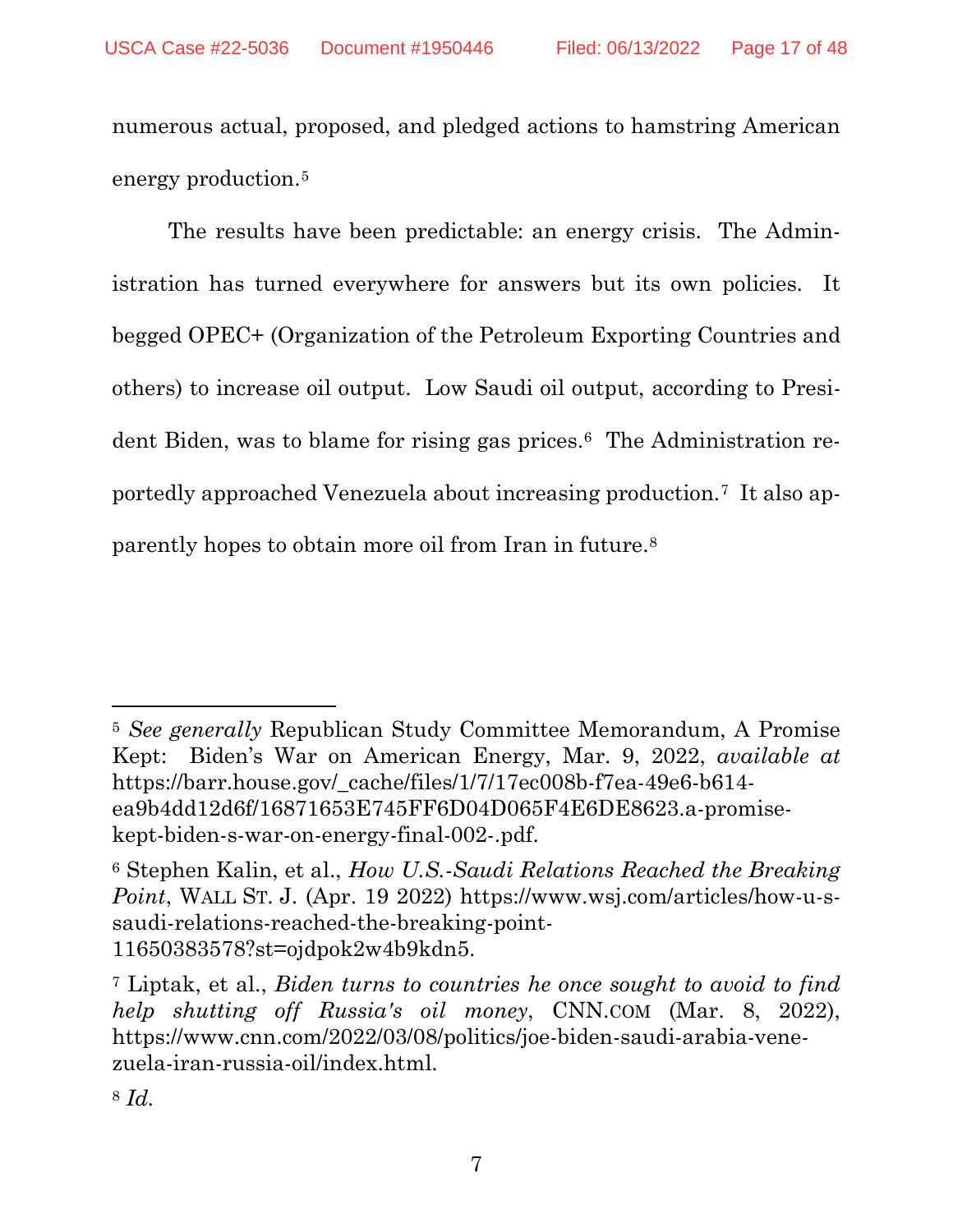In April 2022, the Administration sought additional oil imports from Canada.9 As that report notes, however, limited capacity in existing pipelines leave few (if any) viable options.10 Ironically, that Canadian oil would have flowed through the KXLP, which would have transported nearly a million barrels per day—not only from Canada but from the Bakken oilfields in Montana and North Dakota—to American refineries. Also in April 2022, the Administration—unsuccessfully—asked Saudi Arabia to increase oil production.<sup>11</sup> It appears the Administration is searching for oil everywhere but in the United States.

Next, in a feeble attempt to lower gas prices, the Administration announced that it would release one million barrels per day for six months (totaling 180 million barrels) from the strategic petroleum reserve (SPR).12 In May, the Administration announced it would release

<sup>9</sup> Timothy Puko & Vipal Monga, *U.S. Wants More Oil from Canada but Not a New Pipeline to Bring It*, WALL ST. J. (Apr. 5, 2022), https://tinyurl.com/53hzs4pz.

<sup>10</sup> *Id.*

<sup>11</sup> Kalin, *supra*.

<sup>12</sup> Thomas Franck, *U.S. to release 1 million barrels of oil per day from reserves to help cut gas prices*, CNBC.COM (Mar. 31, 2022), https://www.cnbc.com/2022/03/31/us-to-release-1-million-barrels-of-oilper-day-from-reserves-to-help-cut-gas-prices.html.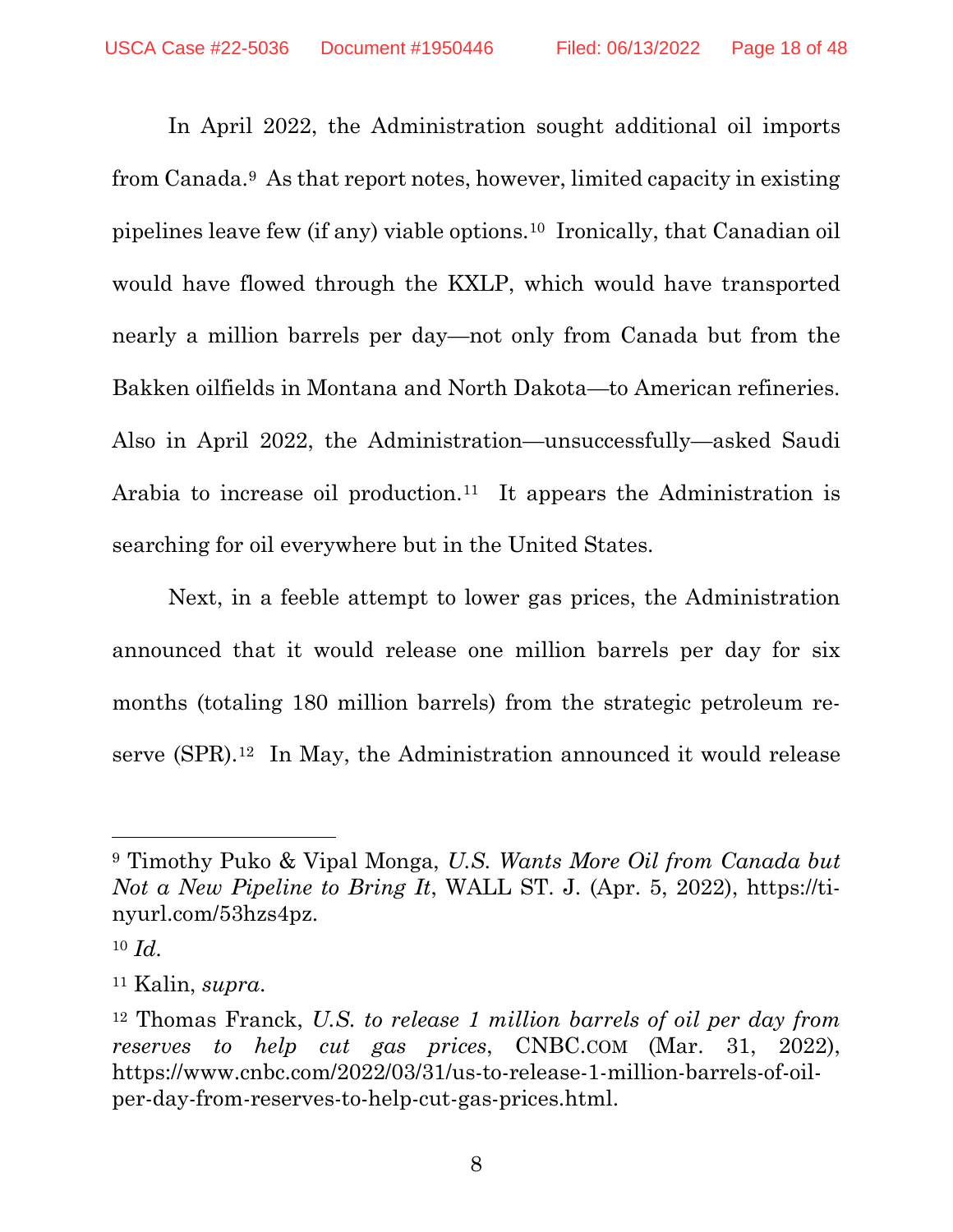an additional 40 million barrels from the SPR.13 Resultantly, the SPR now rests at its lowest level since 1987.14 Gas prices, meanwhile, continue to rise.

To be sure, energy policy is complex. Many economic, market, and regulatory forces converge to traceably affect rising energy prices. But the co-conspirators responsible for higher gas prices aren't Vladimir Putin,<sup>15</sup> the oil industry,<sup>16</sup> or OPEC+.

<sup>13</sup> U.S. Dep. Of Energy, DOE Announces Additional Notice of Sale of Crude Oil From The Strategic Petroleum Reserve, May 24, 2022, https://www.energy.gov/articles/doe-announces-additional-notice-salecrude-oil-strategic-petroleum-reserve.

<sup>14</sup> *U.S. Strategic Petroleum Reserve drops to lowest level since 1987*, REUTERS (May 16, 2022), https://www.reuters.com/markets/commodities/us-strategic-petroleum-reserve-drops-lowest-level-since-1987-2022- 05-16/.

<sup>15</sup> White House, FACT SHEET: President Biden's Plan to Respond to Putin's Price Hike at the Pump, Mar. 31, 2022, https://www.whitehouse.gov/briefing-room/statements-re-

leases/2022/03/31/fact-sheet-president-bidens-plan-to-respond-to-putinsprice-hike-at-the-pump/.

<sup>16</sup> *Biden Takes Aim at Big Oil Amid Accusations of Price Gouging*, BLOOMBERG LAW (Mar. 16, 2022), https://news.bloomberglaw.com/environment-and-energy/deja-vu-for-oil-markets-as-biden-calls-out-surge-inpump-prices; Ben Lefebvre & Matthew Choi, *Democrats accuse oil industry of 'ripping off' Americans, while GOP blames Biden policies*, POLITICO (Apr. 6, 2022), https://www.politico.com/news/2022/04/06/democrats-republicans-oil-industry-gas-prices-00023381.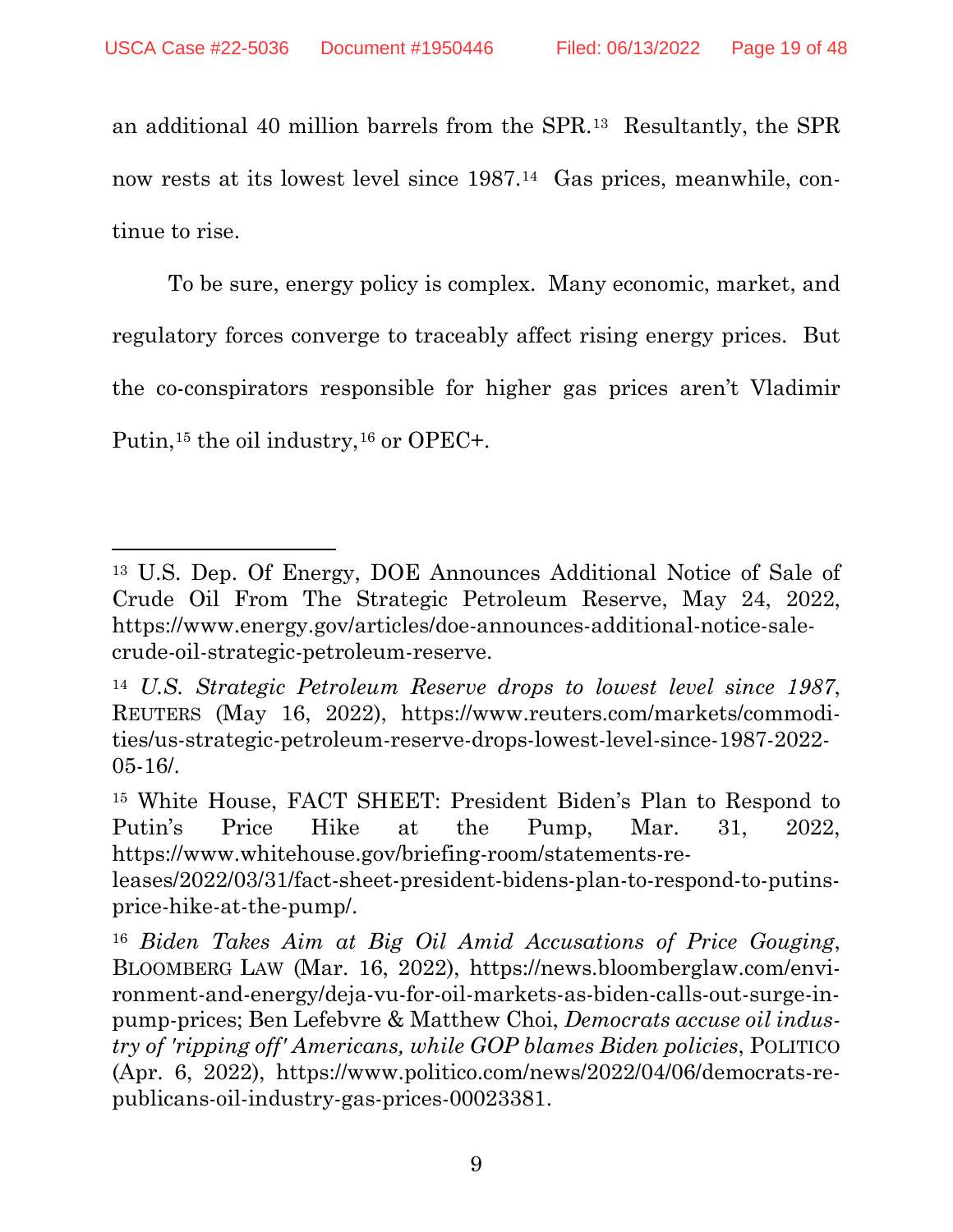Environmental groups in the United States have made it their mission to frustrate the purpose of Congress and halt American energy production. Gas prices affect everyone, $17$  but they disproportionately afflict low-income Americans.18 That means communities of color and rural

<sup>17</sup> Ariel Zilber, *Stephen Colbert roasted for saying he'd pay \$15 for gas because he drives a Tesla*, N.Y. POST (Mar. 8, 2022), https://nypost.com/2022/03/08/stephen-colbert-blasted-for-saying-hes-willing-topay-more-for-gas/.

<sup>18</sup> *See, e.g.*, *Greg Iacurci, Why high gas prices fall harder on lower earners,* CNBC.COM (Mar. 18, 2022), https://www.cnbc.com/2022/03/18/why-highgas-prices-fall-harder-on-lower-earners.html.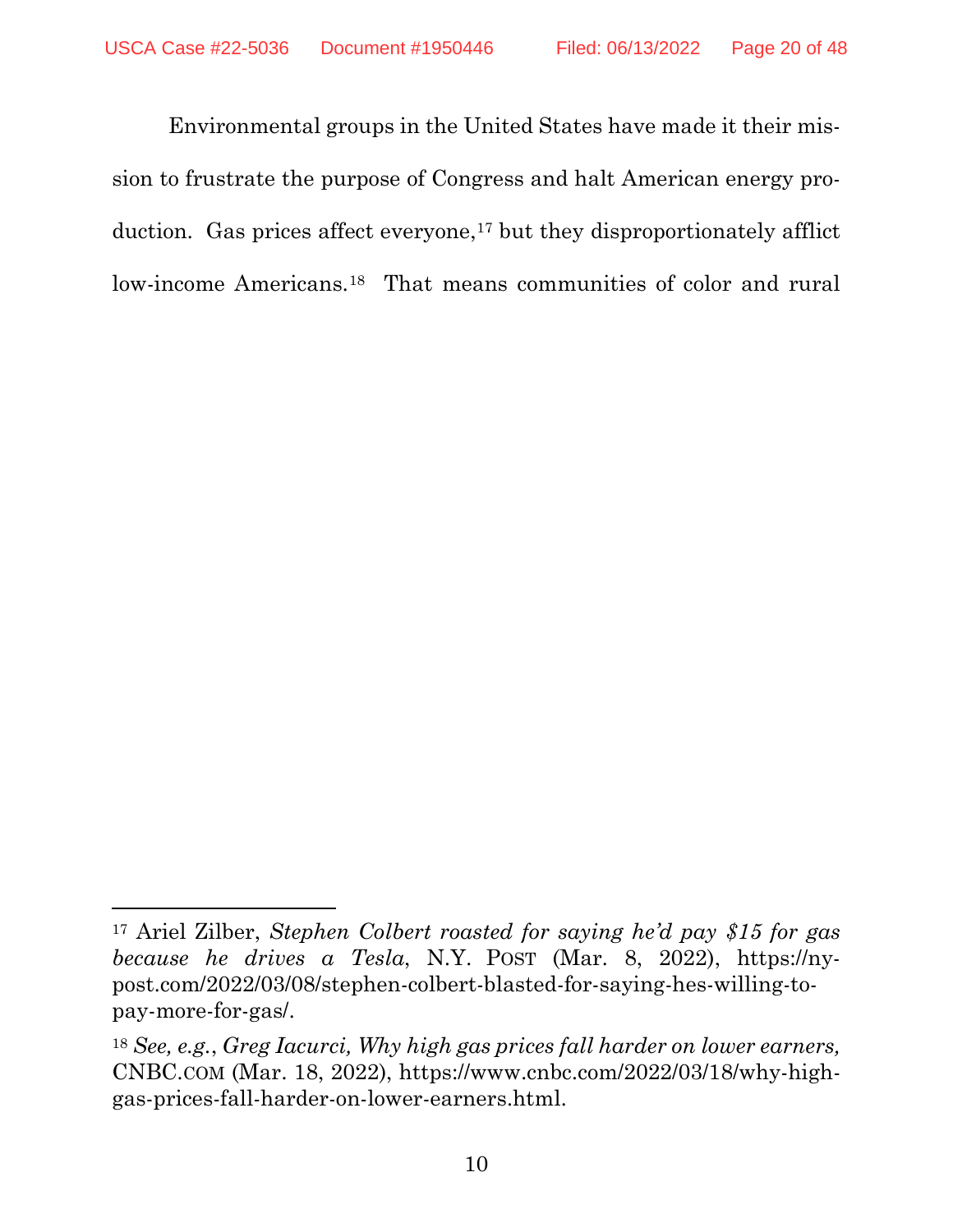households suffer the most.<sup>19</sup> Ironically, these environmental groups are funded by some of our society's wealthiest and most privileged.20

This case is merely one example in a long line of destructive attacks by environmental groups against American energy. After a decade of opposition, Plaintiff Friends of the Earth now celebrates "Killing the

<sup>19</sup> *See* Op-ed, Annika Olson, *As gas prices hit record high, communities of color and rural households suffer the most*, USA TODAY (Mar. 9, 2022), https://www.usatoday.com/story/opinion/columnists/2022/03/09/recordgas-prices-hit-low-income-families-hardest/9418761002/

<sup>20</sup> *See, e.g.,* Annie Palmer, *Jeff Bezos names first recipients of his \$10 billion Earth Fund for combating climate change*, CNBC.com (Nov. 16, 2020), https://www.cnbc.com/2020/11/16/jeff-bezos-names-first-recipients-of-his-10-billion-earth-fund.html; https://eelegal.org/wp-content/uploads/2015/07/Big-Donors-Big-Conflicts-Final1.pdf; John Shwartz, Meet the millionaires helping to pay for climate protests, N.Y. Times (Sept. 27, 2019), https://www.nytimes.com/2019/09/27/climate/climate-change-protests-funding.html; Energy & Env. Legal Inst., Big Donors…Big Conflicts: How Wealthy Donors Use the Sierra Club to Push Their Agenda (July 2015), https://eelegal.org/wp-content/uploads/2015/07/Big-Donors-Big-Conflicts-Final1.pdf; United States Senate Committee on Environment and Public Works, Minority Staff, How a Club of Billionaires and Their Foundations Control the Environmental Movement and Obama's EPA (July 2014), https://www.naro-us.org/

Resources/NARO%20CA/NARO-

CA,%20US%20Senate%20Minority%20Report,%20Billionaires%20Club  $%20(1).pdf.$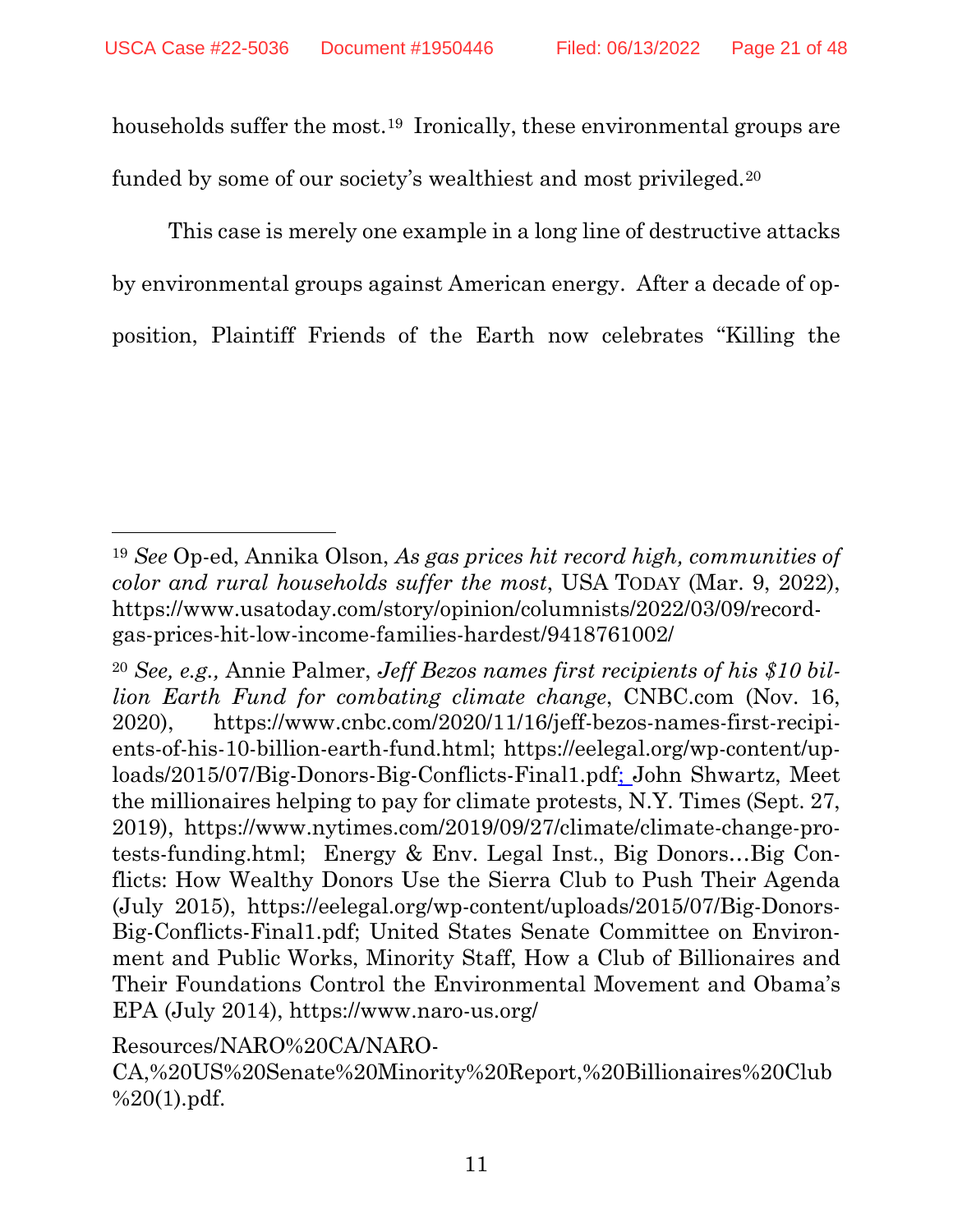Keystone XL Pipeline."21 Plaintiffs Sierra Club22 and Center for Biological Diversity23 likewise claim credit for defeating the KXLP.

Plaintiffs Friends of the Earth, Sierra Club, and Healthy Gulf joined with other groups and activist companies like Patagonia to welcome the Administration's war on fossil fuels, including its decision to infuse government-wide decision-making with arbitrary "social costs of carbon."24

The tragic sum of these interrelated parts is that the American people have been victimized by radical, out-of-touch elites. American energy production benefits American families and communities. For example, in its first year of operation in Montana, the KXLP would have generated:

<sup>21</sup> Friends of the Earth, Killing the Keystone XL Pipeline, July 29, 2021, https://foe.org/impact-stories/killing-the-keystone-xl-pipeline/.

<sup>22</sup> Jamie Henn, *Here's How We Defeated the Keystone XL Pipeline*, SIERRA: THE MAGAZINE OF THE SIERRA CLUB (Jan. 31, 2021), https://www.sierraclub.org/sierra/here-s-how-we-defeated-keystone-xl-pipeline.

<sup>23</sup> Center for Bio Diversity, Victory: You Helped Defeat Keystone XL, https://www.biologicaldiversity.org/campaigns/no\_keystone\_xl/in\_harms\_way.html (last visited June 8,2022).

<sup>24</sup> *See* Coalition Comment Letter on Department of the Interior's review and reform of the federal fossil fuel programs pursuant to Executive Order 14008, April 14, 2021, https://www.biologicaldiversity.org/programs/public\_lands/energy/dirty\_energy\_development/pdfs/Federal-Fossil-Fuel-Programs-Review-PEIS-Sign-On-Letter-13-April-2021.pdf.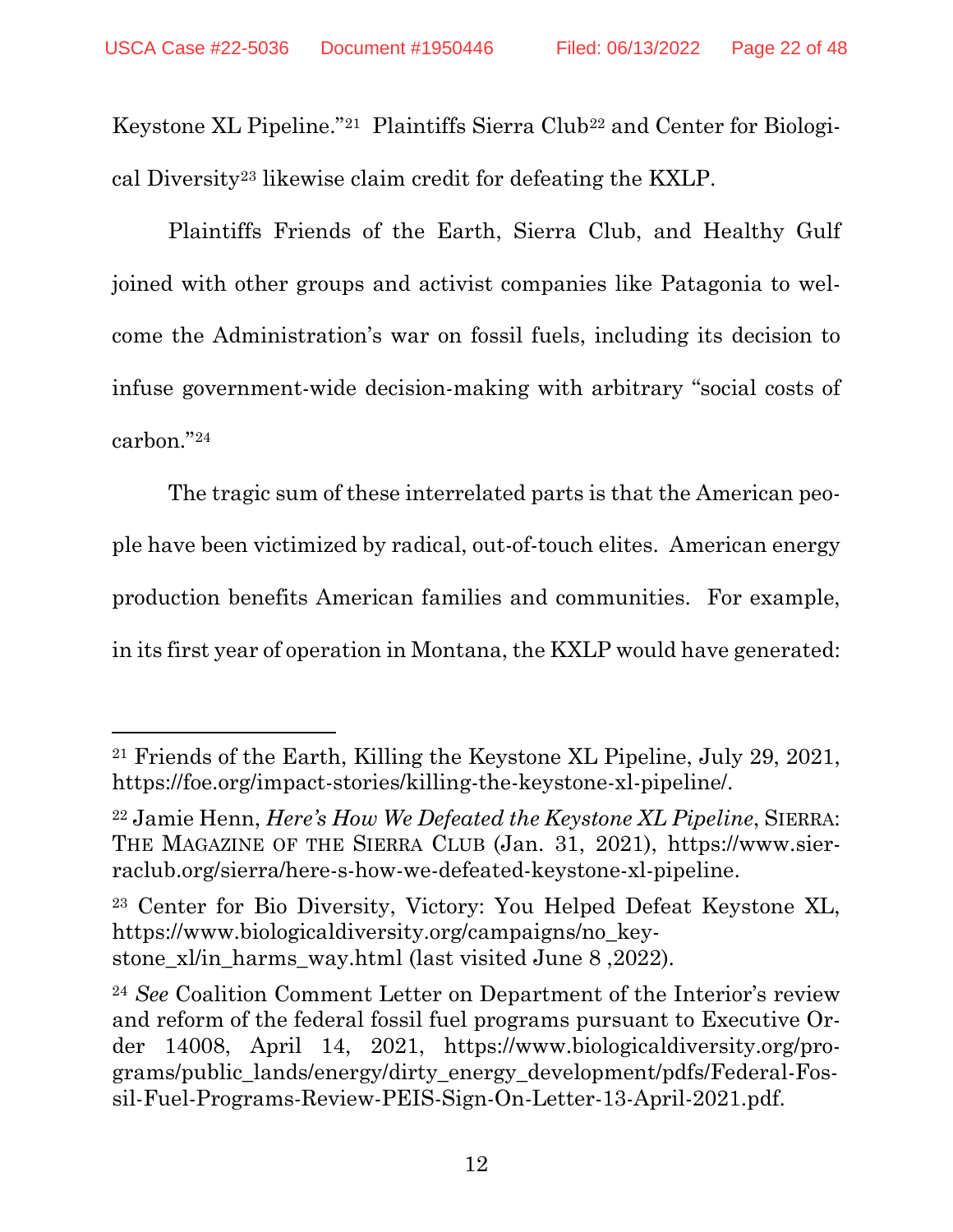\$30,202,721 in revenue paid directly to county governments; \$5,070,018 in revenue for county schools; \$27,784,235 in revenue for local schools; \$2,234,333 in revenue for miscellaneous entities and fire districts;  $$5,499,483$  for cities; and  $$8,899,769$  in additional taxes and fees.<sup>25</sup> These revenues would have provided sorely needed resources to low income and rural areas. Several poor Montana counties would have seen their property tax revenues increase from 27% to 117%.

America has been weakened and her foreign adversaries emboldened by the work of these "environmental justice" groups.26 The abuse and distortion of NEPA constitutes their most withering assault on everyday Americans. As this case demonstrates, it's no longer about balancing natural resource development with environmental responsibility in a transparent manner that welcomes public participation. NEPA now dooms the very developments Congress intended it to bless.

<sup>25</sup> Plaintiffs' Brief in Opposition to Motion to Dismiss KXLP, ECF 107 at 34, *Texas & Montana, et al. v. Biden*, No. 21-cv-00065 (S.D. Tex. 2021).

<sup>26</sup> Op-ed, Marc Thiessen, *Biden's war on fossil fuels has strengthened Putin and weakened America*, WASH. POST (Feb. 24, 2022), https://www.washingtonpost.com/opinions/2022/02/24/biden-climategas-prices-russia-sanctions/.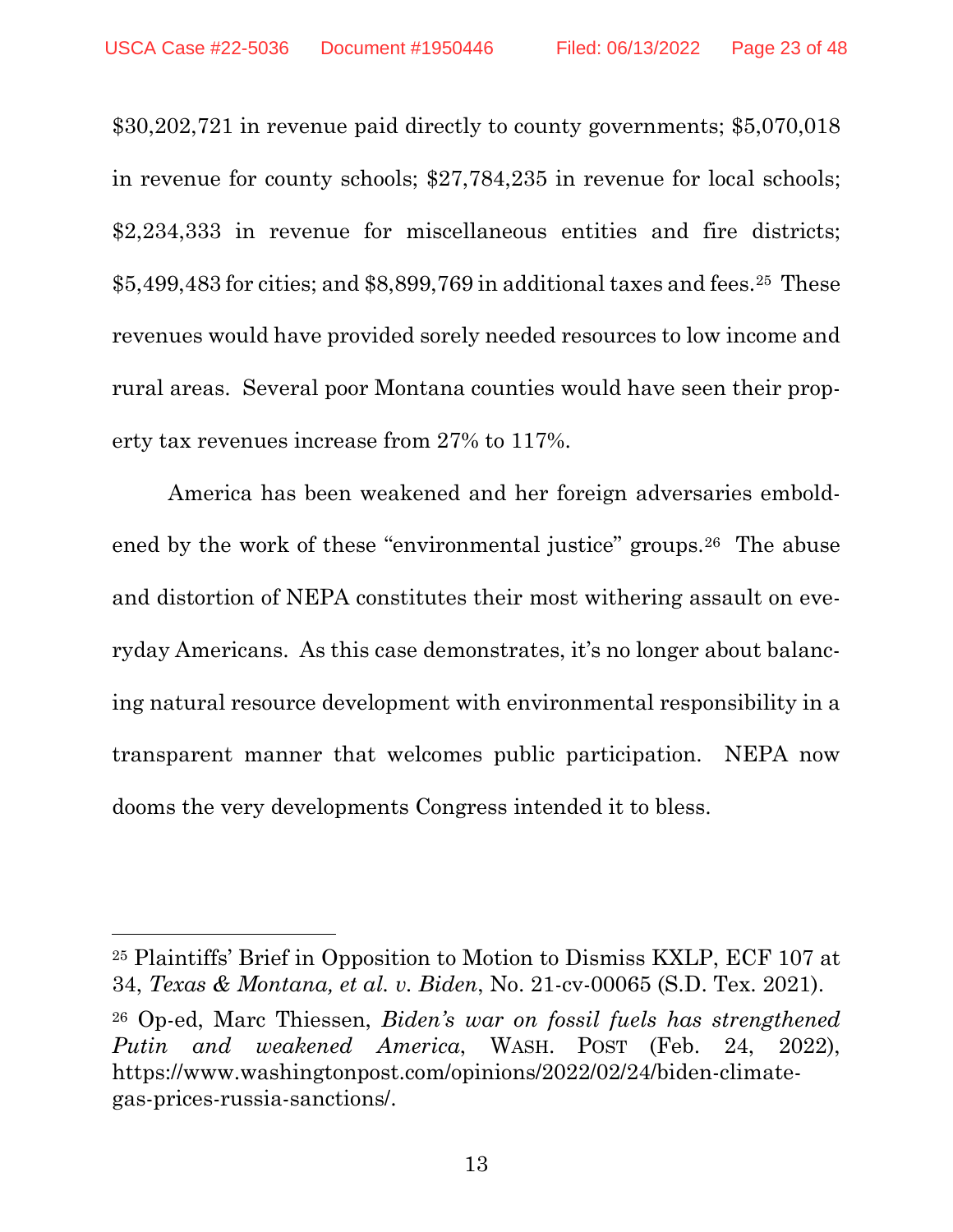# **II. NEPA has been undermined and weaponized to cripple responsible energy development.**

NEPA functions as an umbrella procedural statute, integrating a variety of environmental and natural resource laws<sup>27</sup>—including OCSLA—into NEPA reviews and discussing them in NEPA documents. This is because complex actions require compliance with dozens of other federal, state, tribal, and local laws. The NEPA process is intended to form the overarching framework "to coordinate and demonstrate compliance with these requirements."28

NEPA doesn't mandate particular results or substantive outcomes. *Citizens against Burlington, Inc. v. Busey*, 938 F.2d 190, 194 (D.C. Cir. 1991) (Thomas, J.) ("Just as NEPA is not a green Magna Carta, federal

<sup>27</sup> *See, e,g*., the Clean Air Act, 42 U.S.C. §§ 7401– 7671q; Clean Water Act, 33 U.S.C. §§ 1251–1388; Coastal Zone Management Act, 16 U.S.C. §§ 1451– 1466; Federal Land Policy and Management Act, 43 U.S.C. §§ 1701–1787; Forest and Rangeland Renewable Resources Planning Act of 1974, 16 U.S.C. §§ 1600– 1614; Magnuson-Stevens Fishery Conservation and Management Act, 16 USC §§ 1801–1884; Endangered Species Act, 16 U.S.C. §§ 1531–1544; Oil Pollution Act of 1990, 33 U.S.C. §§ 2701– 2762; Surface Mining Control and Reclamation Act of 1977, 30 U.S.C. §§ 1201, 1202, and 1211; and Comprehensive Environmental Response, Compensation, and Liability Act, 42 U.S.C. § 9601–9675.

<sup>28</sup> Linda Luther, The National Environmental Policy Act: Background and Implementation, CRS Report No RL3315, at 28 (2005), http://nationalaglawcenter.org/wpcontent/uploads/assets/crs/RL33152.pdf.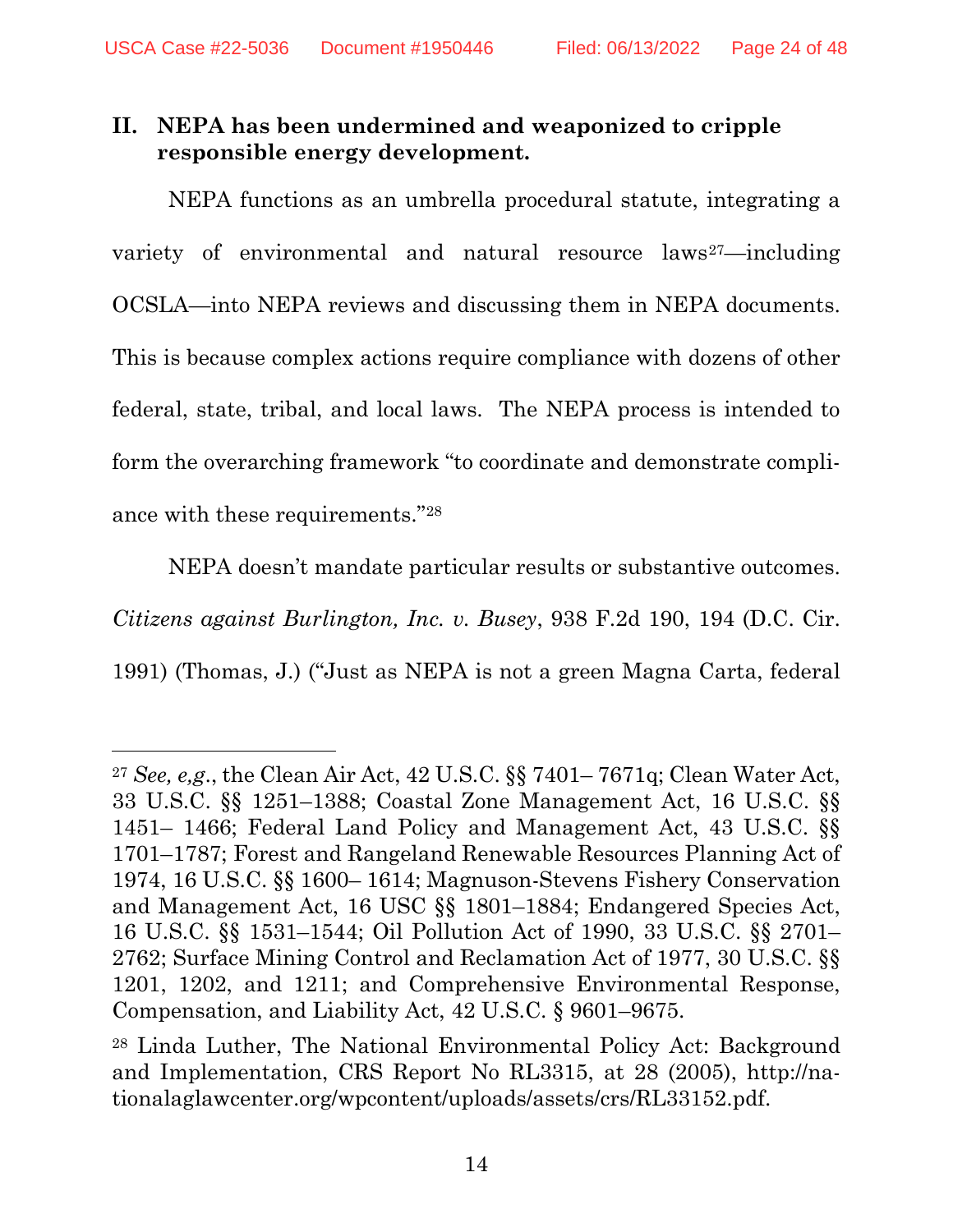judges are not the barons at Runnymede. Because the statute directs agencies only to look hard at the environmental effects of their decisions, and not to take one type of action or another, federal judges correspondingly enforce the statute by ensuring that agencies comply with [NEPA]'s procedures, and not by trying to coax agency decisionmakers to reach certain results."). NEPA serves the twin aims of ensuring that agencies consider the significant environmental consequences of their proposed actions and inform the public about their decision making. *Balt. Gas & Elec. Co. v. NRDC*, 462 U.S. 87, 97 (1983). Practically, NEPA requires agencies to prepare a detailed document, referred to as an Environmental Impact Statement (EIS), for every federal action that significantly impacts the quality of the environment. *See* 40 C.F.R. § 1502; 42 U.S.C. § 4332(C); *Busey*, 938 F.2d at 194. It also requires agencies to prepare a supplemental EIS if "[t]here are significant new circumstances or information relevant to environmental concerns and bearing on the proposed action or its impacts." 40 C.F.R. § 1502.9(c)(1)(ii). NEPA also established the Council on Environmental Quality ("CEQ") as an agency within the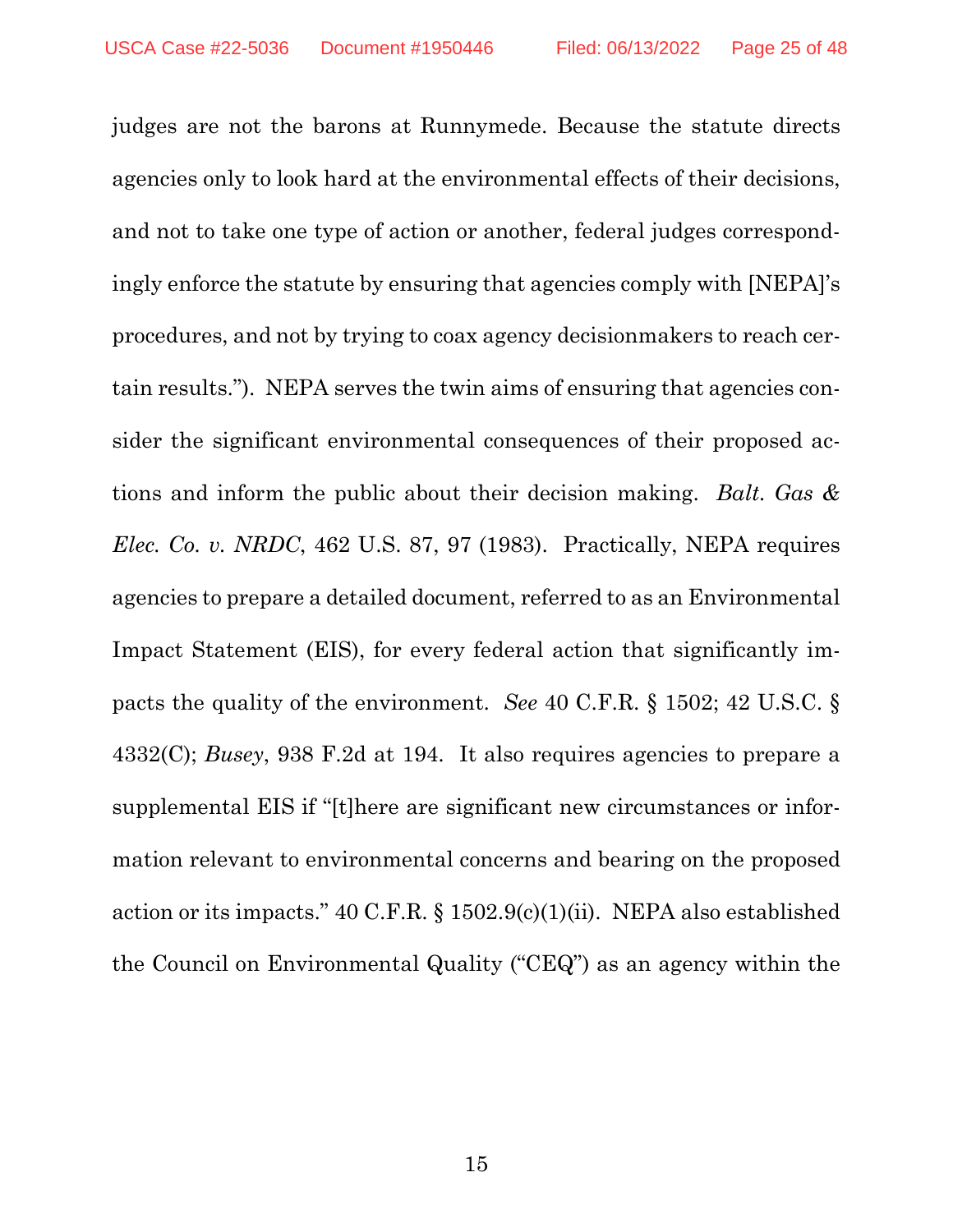Executive Office of the President to administer federal agency implementation of NEPA. 42 U.S.C. §§ 4342, 4344.29

''Congress in enacting NEPA, however, did not require agencies to elevate environmental concerns over other appropriate considerations." *Balt. Gas & Elec. Co., 462 U.S. at 97.* NEPA simply requires agencies to analyze the environmental consequences before taking a major federal action. *Id.* (citing *Kleppe v. Sierra Club*, 427 U.S. 390, 410 n.21 (1976)); *see also Sierra Club*, 867 F.3d at 1367 ("The role of the courts in reviewing agency compliance with NEPA is accordingly limited.").

The Court has recognized that this analysis is not open-ended because agencies have limited time and resources. Thus, ''[t]he scope of the agency's inquiries must remain manageable if NEPA's goal of '[insuring] a fully informed and well-considered decision,' … is to be accomplished.'' *Metro. Edison Co. v. People Against Nuclear Energy*, 460 U.S. 766, 776 (1983) (quoting *Vt. Yankee Nuclear Power Corp. v. Nat. Res. Def. Council, Inc.*, 435 U.S. 519, 558 (1978)); *see also Theodore Roosevelt Conservation* 

<sup>29</sup> CEQ regulations set NEPA's procedural requirements. Those include requiring agencies to conduct a scoping process, requiring draft and final EISs, determining the criteria of what constitutes a "federal action," defining the roles of "lead agencies" and "cooperating agencies," and defining the public's role and public comment process. 40 C.F.R. § 1502.25.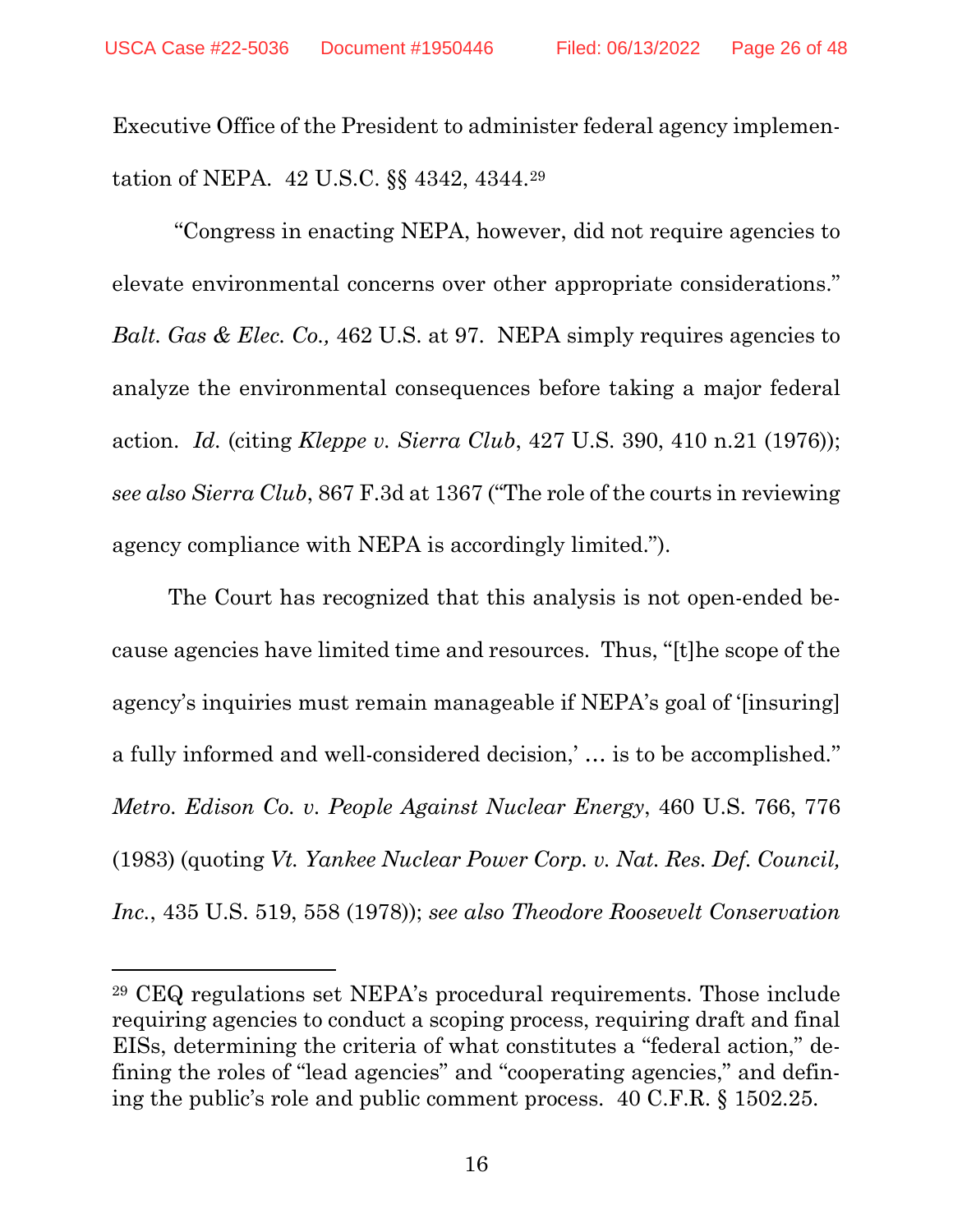*P'ship v. Salazar*, 616 F.3d 497, 503 (D.C. Cir. 2010) (NEPA is "meant to ensure 'a fully informed and well-considered decision, not necessarily' the best decision.") (quoting *Vt. Yankee*, 435 U.S. at 558). But in practice, NEPA has proven unduly cumbersome and often unproductive.

As one scholar at Columbia University's Climate School notes, "for years presidents of both parties recognized the need for [NEPA] reform."30 This is because "over the years compliance with NEPA has morphed into an expensive, time-consuming process and has become the weapon of choice for opponents seeking to slow down or stop major projects that need federal permits or approvals."31 It has "spawned an entire cottage industry of consultants, lawyers and litigation" to become "the most litigated environmental law in the country."32

In 1997, CEQ issued a report concluding that, notwithstanding NEPA's successes, NEPA had created real problems in agency decision-

<sup>30</sup> David R. Hill, *Biden Should Keep Trump's Reforms to the National Environmental Policy Act*, COLUMBIA UNIV. CLIMATE SCH. (Mar. 2, 2021), https://news.climate.columbia.edu/2021/03/02/biden-trump-nepa-reforms/.

<sup>31</sup> *Id.*

<sup>32</sup> *Id.*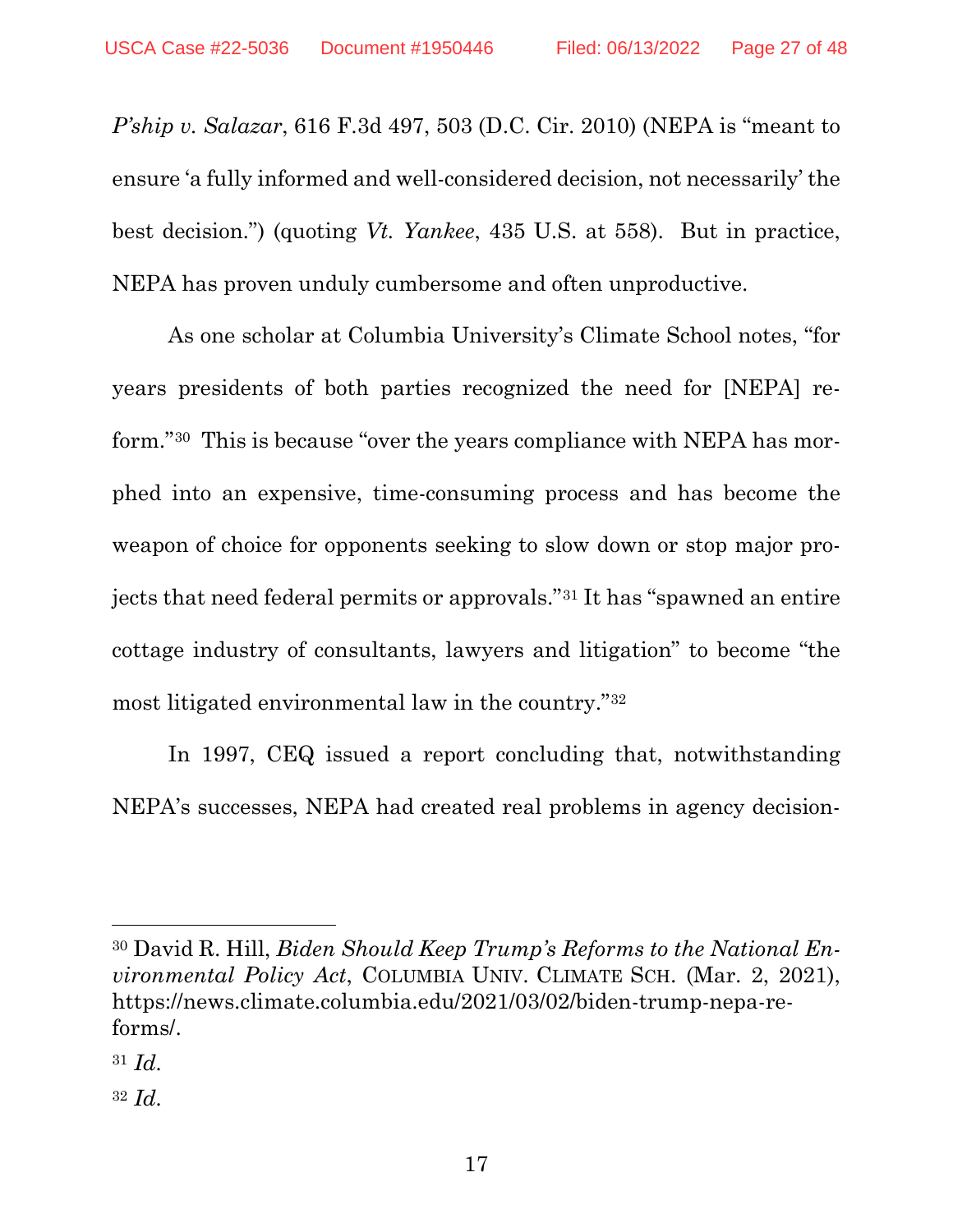making.<sup>33</sup> Agencies created overly lengthy documents and sought to "litigation-proof documents, increasing costs and time but not necessarily quality."34 The report also said that ''[o]ther matters of concern to participants in the Study were the length of NEPA processes, the extensive detail of NEPA analyses, and the sometimes confusing overlay of other laws and regulations."<sup>35</sup> For the past two decades—across multiple administrations—Congress has sought more efficient environmental reviews by federal agencies. *See, e.g.*, Public Law 114–94, § 41001–41014, 129 Stat. 1312, 1741 (42 U.S.C. § 4370m—4370m–12) (providing for a more efficient environmental review and permitting process for ''covered projects.''); 23 U.S.C. § 139, Safe, Accountable, Flexible, Efficient Transportation Equity Act: A Legacy for Users (SAFETEA–LU), Public Law 109– 59, section 6002(a), 119 Stat. 1144, 1857 ("Efficient environmental reviews for project decisionmaking,'' a streamlined environmental review process for highway, transit, and multimodal transportation projects).

<sup>33</sup> Council on Env. Quality, The National Environmental Policy Act: A Study of Its Effectiveness After Twenty five Years (January 1997), *available at* https://ceq.doe.gov/docs/ceq-publications/nepa25fn.pdf.

<sup>34</sup> *Id.* at iii.

<sup>35</sup> *Id.*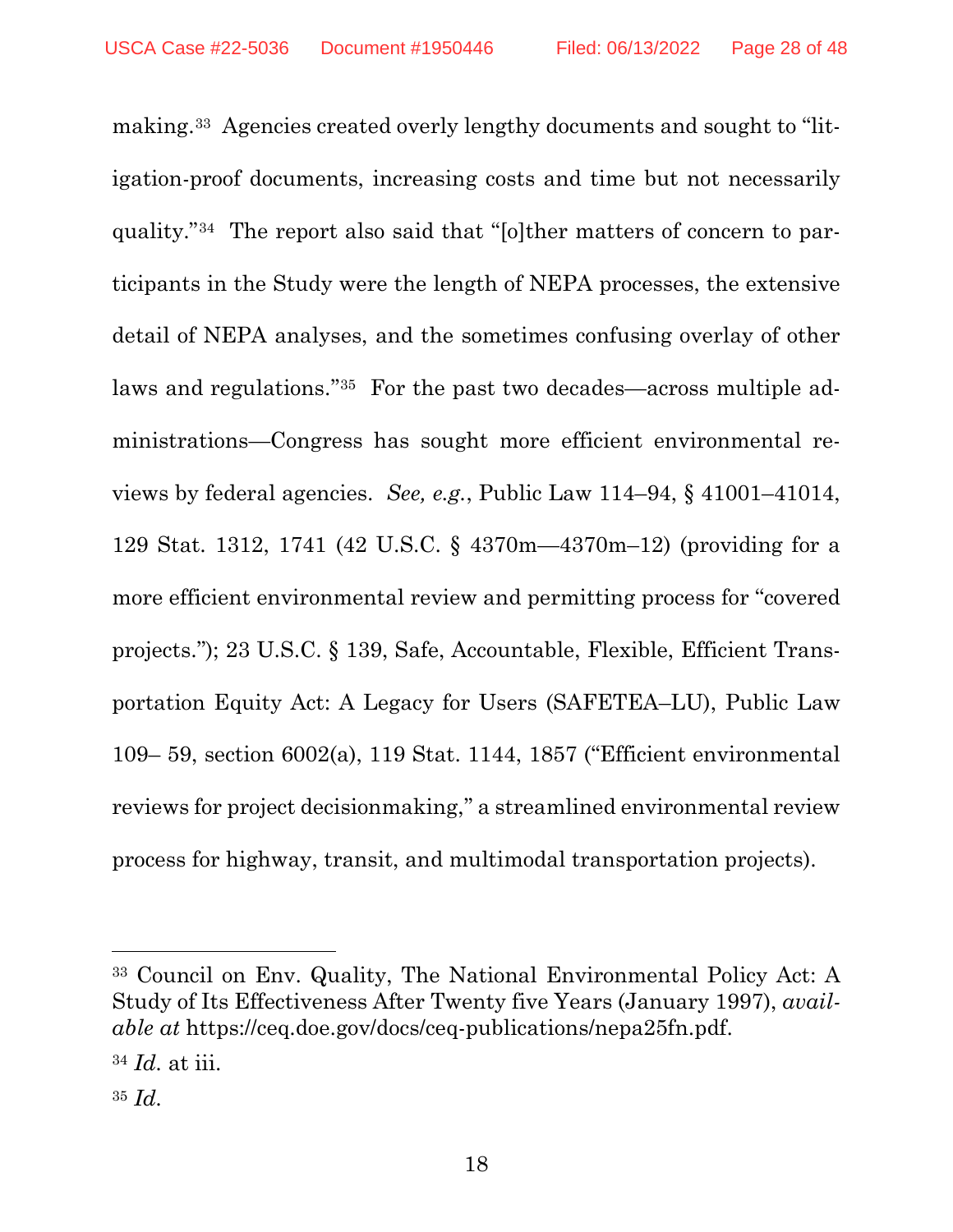Congress even amended OCSLA after NEPA was adopted to overcome "a variety of technological, economic, environmental, administrative, and legal problems which tend to retard the development of the oil and natural gas reserves." 43 U.S.C. § 1801(8). To that end, Congress put in place "policies and procedures … intended to result in expedited exploration and development of the Outer Continental Shelf." OCSLA Amendments of 1978, Pub. L. No. 95-372, § 109, 92 Stat. 629, 631 (1978) (codified at 43 U.S.C. § 1802(1)); *see also* H.R. Rep. No. 95–590, at 53 (1977) ("The basic purpose of [the amendments is] to promote the swift, orderly and efficient exploitation of our almost untapped domestic oil and gas resources in the Outer Continental Shelf.").

Under NEPA, nevertheless, federal agencies continue to conduct hundreds of EISs and hundreds of thousands of other environmental assessments.36 In 2020, CEQ concluded that "[d]espite CEQ guidance and regulations providing for concise, timely documents, the documentation and timelines for completing environmental reviews can be very lengthy, and the process can be complex and costly." 85 Fed. Reg. 1684, 1687 (Jan.

<sup>36</sup> *See* Government Accountability Office, Report 14-370 (2014), http://www.gao.gov/assets/670/662546.pdf.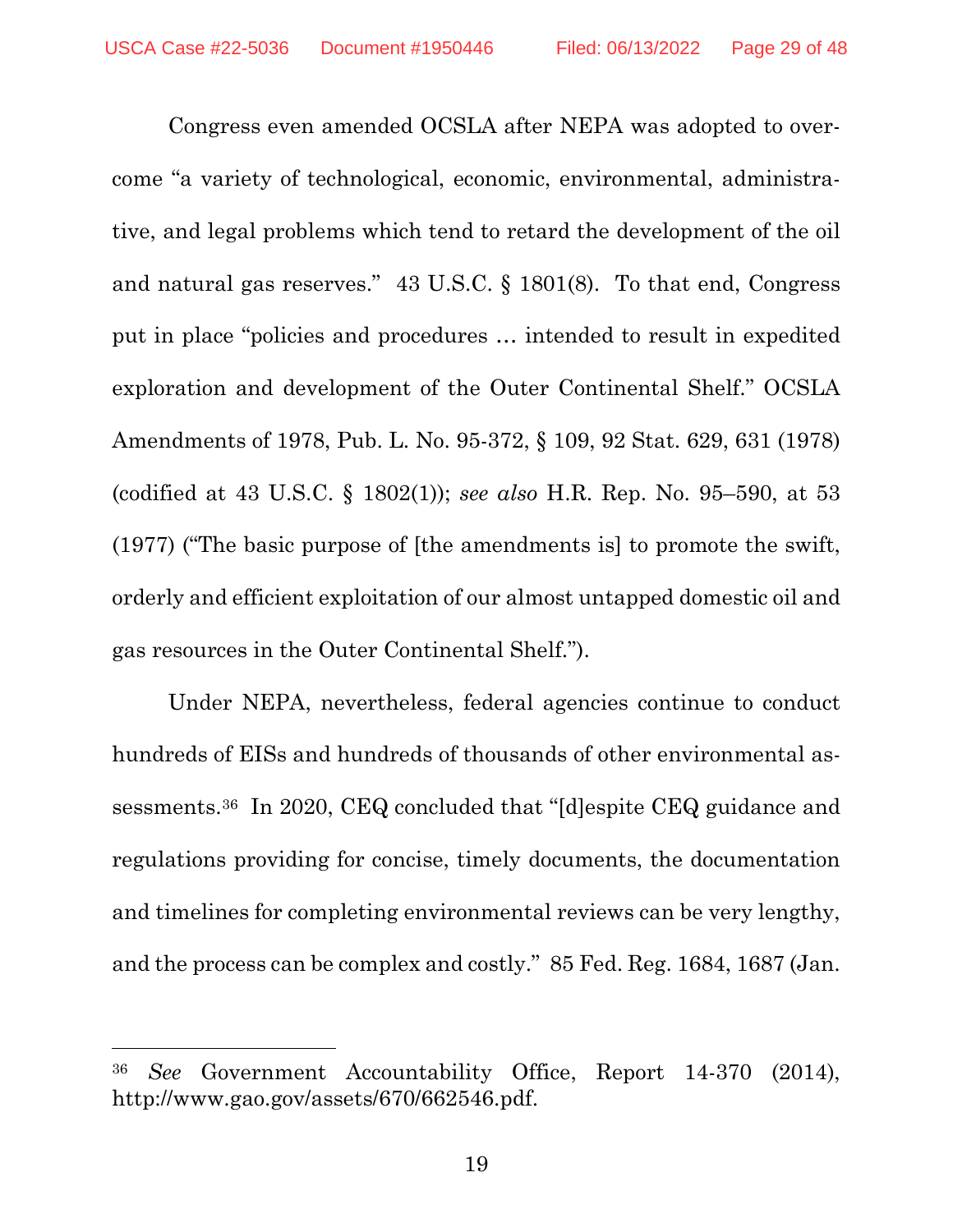10, 2020). CEQ found that the process for preparing EISs was "taking much longer than CEQ advised, and that the documents are far longer than the CEQ regulations and guidance recommended." *Id.*

One reason for the excessive nature of NEPA review is the exacting judicial review imposed on federal agencies by the courts. Federal courts issue approximately 100 to 140 decisions each year interpreting NEPA.37 This extensive body of caselaw interpreting NEPA and CEQ regulations drives much of agencies' modern-day decisionmaking. 85 Fed. Reg. at 1688.

For example, in 2018 CEQ found that, across the federal government, the average EIS completion time and issuance of a Record of Decision ("ROD") was over 4.5 years and the median was 3.6 years. *Id.* (citing Council on Environmental Quality, Environmental Impact Statement Timelines (2010–2017), (Dec. 14, 2018), https://ceq.doe.gov/nepapractice/eis-timelines.html). On average, Interior takes five years and the Department of Transportation 6.5 years to complete an EIS—and that's not including the usual years of resulting litigation. *Id.* CEQ found that

<sup>37</sup> *See* GAO, National Environmental Policy Act: Little Information Exists on NEPA Analyses at 14, http://www.gao.gov/assets/670/662546.pdf.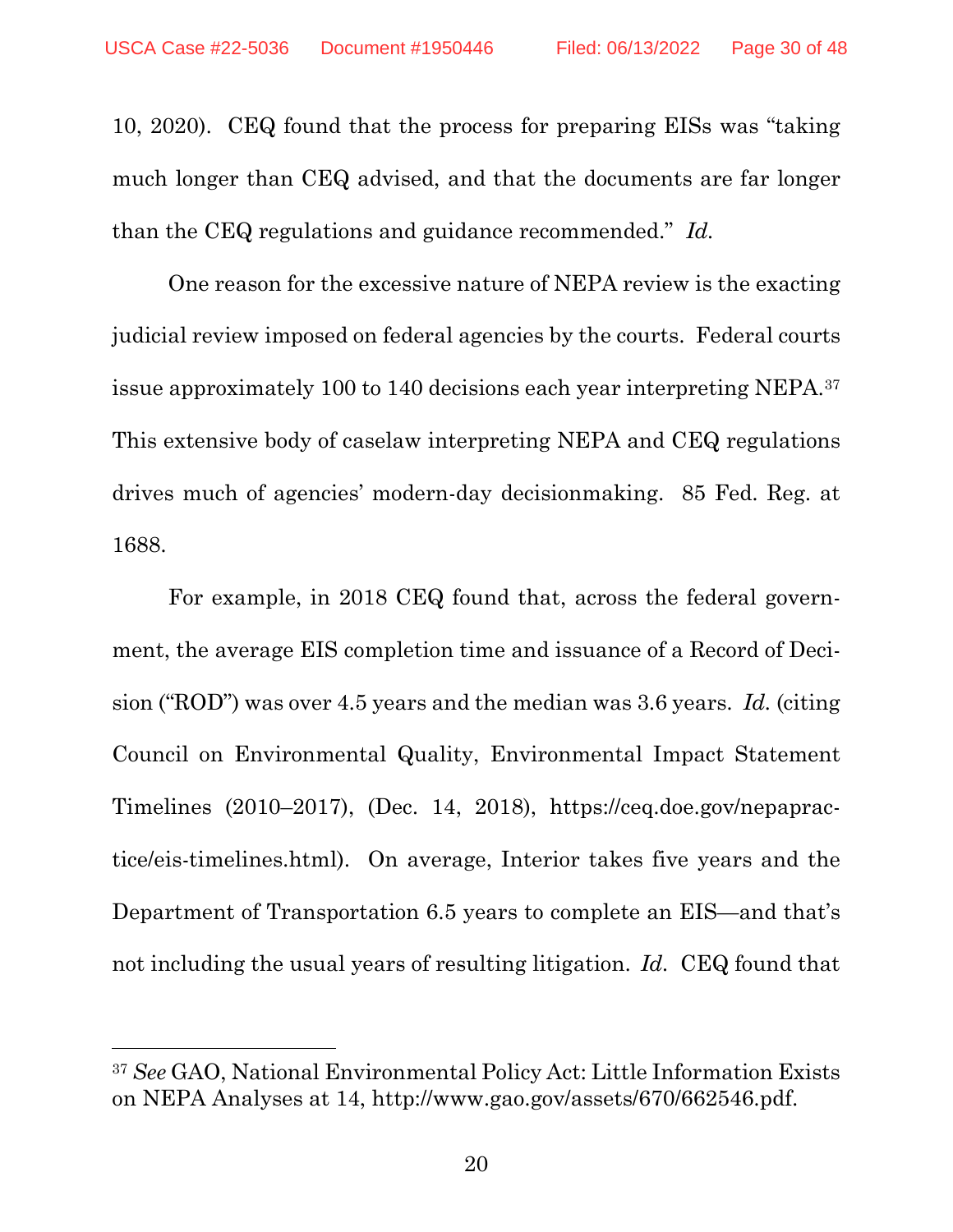"across all Federal agencies, draft EISs averaged 586 pages in total, with a median document length of 403 pages." *Id.* at 1688 (citing Council on Environmental Quality, Length of Environmental Impact Statements (2013–2017), (July 22, 2019), https://ceq.doe.gov/nepa-practice/ eislength.html).

As a result, "[t]he entire original purpose of doing NEPA analysis has been lost along the way to creating mountains of data and information in the hopes of successfully defending against inevitable litigation."38

As this case shows, NEPA challenges have produced a system in which courts consistently tell agencies their analyses fall short. As the decisions in *Liberty*, *Willow*, and *Friends of the Earth* demonstrate, NEPA's goalposts move further back a little more each time. It's time this Court says enough is enough.

# **III. The district court erroneously concluded that Lease Sale 257's record of decision was arbitrary and capricious.**

<sup>38</sup> Hill, *supra*.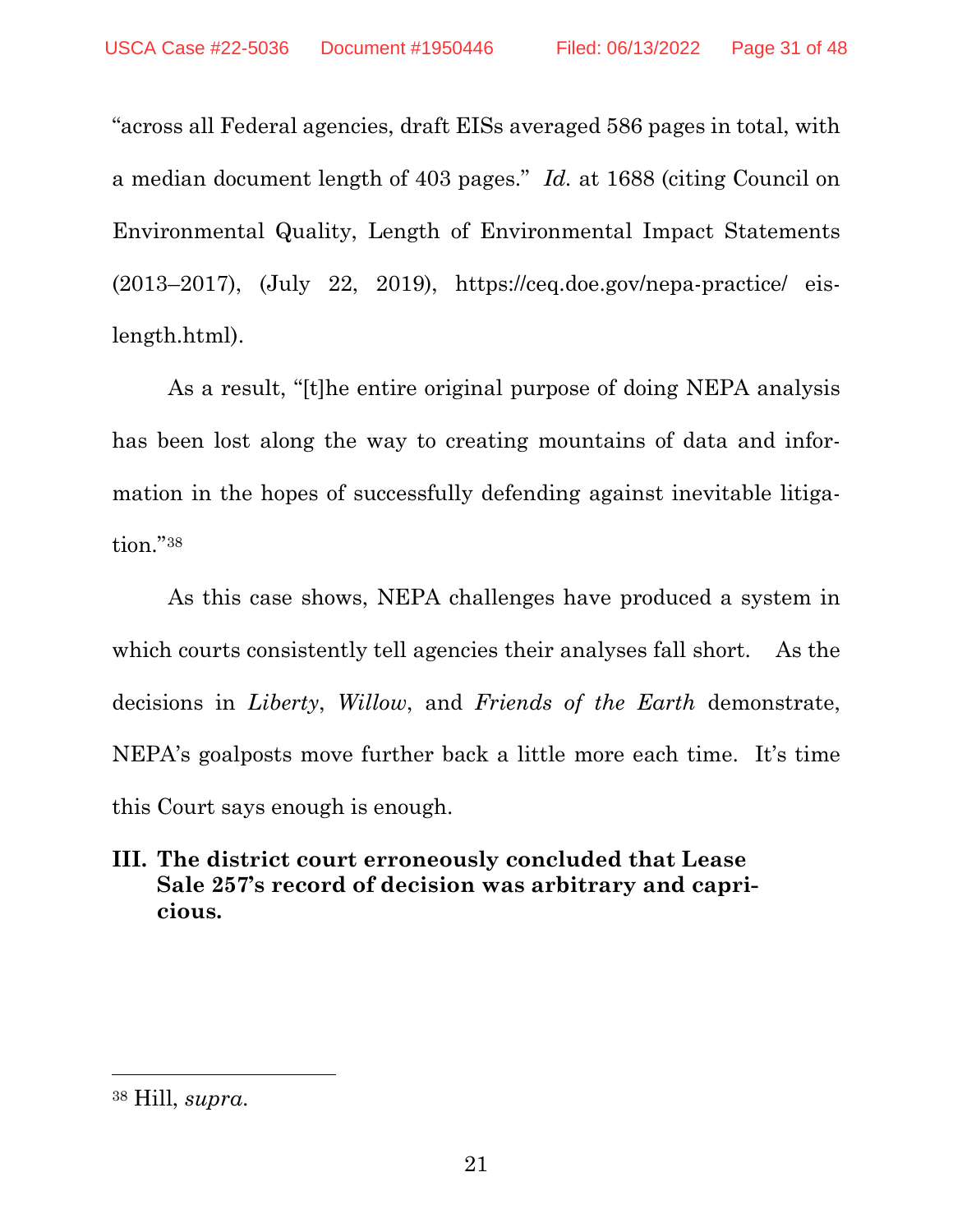When it approved Lease Sale 257, BOEM relied on—among other things—its Program EIS of the five-year Outer Continental Shelf Oil and Gas Leasing Program. *Friends of the Earth*, 2022 U.S. Dist. LEXIS 15172, at \*29–30. That EIS compared the market and environmental effects that would likely result from the proposed lease sales versus those of taking no action at all (disallowing the sales and foreclosing any resultant oil and gas production). BOEM's EIS concluded the leases would increase oil supply, lower prices, and reduce emissions. *See id.* at \*30– 31. By contrast, BOEM determined that scuttling the leases (the no action alternative) would result in slightly *higher* global emissions. *Id.* at \*30–31. But it reached that conclusion by running a market simulation model called "MarketSim" and holding the variable of foreign consumption more-or-less constant. *Id.* at \*31–32. To be sure, although BOEM acknowledged that lower supply could lead to higher prices and—therefore—lower demand and consumption, *id.* at \*30, it disavowed that it could accurately estimate those changes in any principled manner. *Id.* at \*36. And so, it assumed that global oil demand would remain constant not decrease; that the relatively less-carbon intensive domestic oil production would not displace foreign and more carbon-intensive production;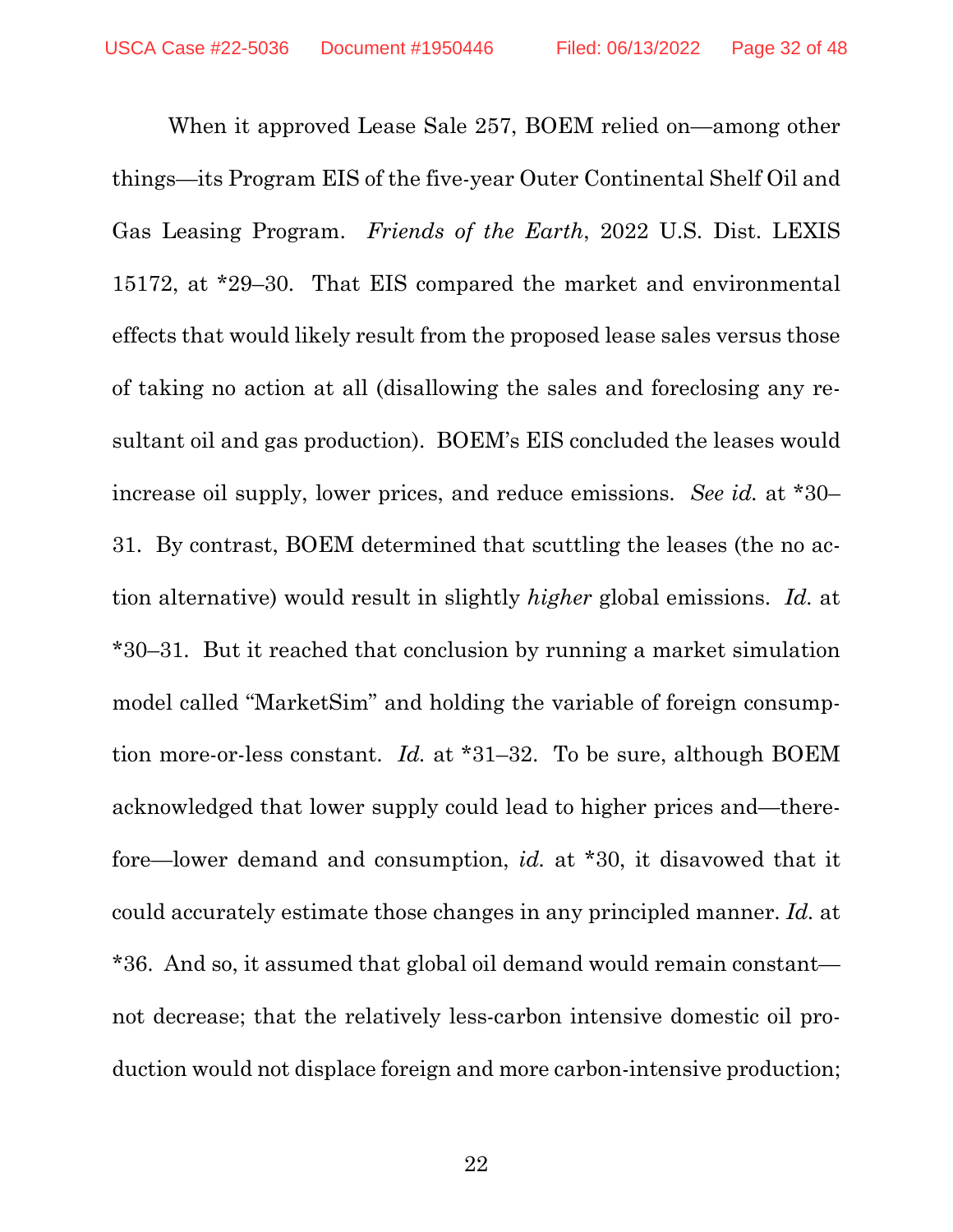and that therefore, failure to conduct the lease sales would likely increase total emissions. *Id.* at \*31.

Plaintiffs attacked BOEM's decision to forego any emissions estimates based on future changes in foreign oil consumption, and the district court concluded it was arbitrary and capricious. *Id.* at \*36. The district court erroneously concluded that BOEM had the ability to calculate the emissions results of change in foreign consumption and that it bore the affirmative obligation to do so at *this* stage in the OCSLA process. *Id.* at \*31–32.

### **A. The district court wrongly followed and misapplied out-of-circuit cases.**

#### **1. The** *Liberty* **&** *Willow* **Decisions**

The district court relied heavily on two out-of-circuit decisions evaluating the MarketSim model. *Ctr. for Biological Diversity v. Bernhardt*, 982 F.3d 723 (9th Cir. 2020) ("Liberty"); *Sovereign Iñupiat for a Living Arctic v. Bureau of Land Mgmt.*, 555 F. Supp. 3d 739 (D. Alaska 2021) ("*Willow*"). *See Friends of the Earth*, 2022 U.S. Dist. LEXIS 15172, at \*32–46.

In *Liberty*, BOEM used the "MarketSim" model to calculate the downstream indirect emissions from foreign oil consumption in its no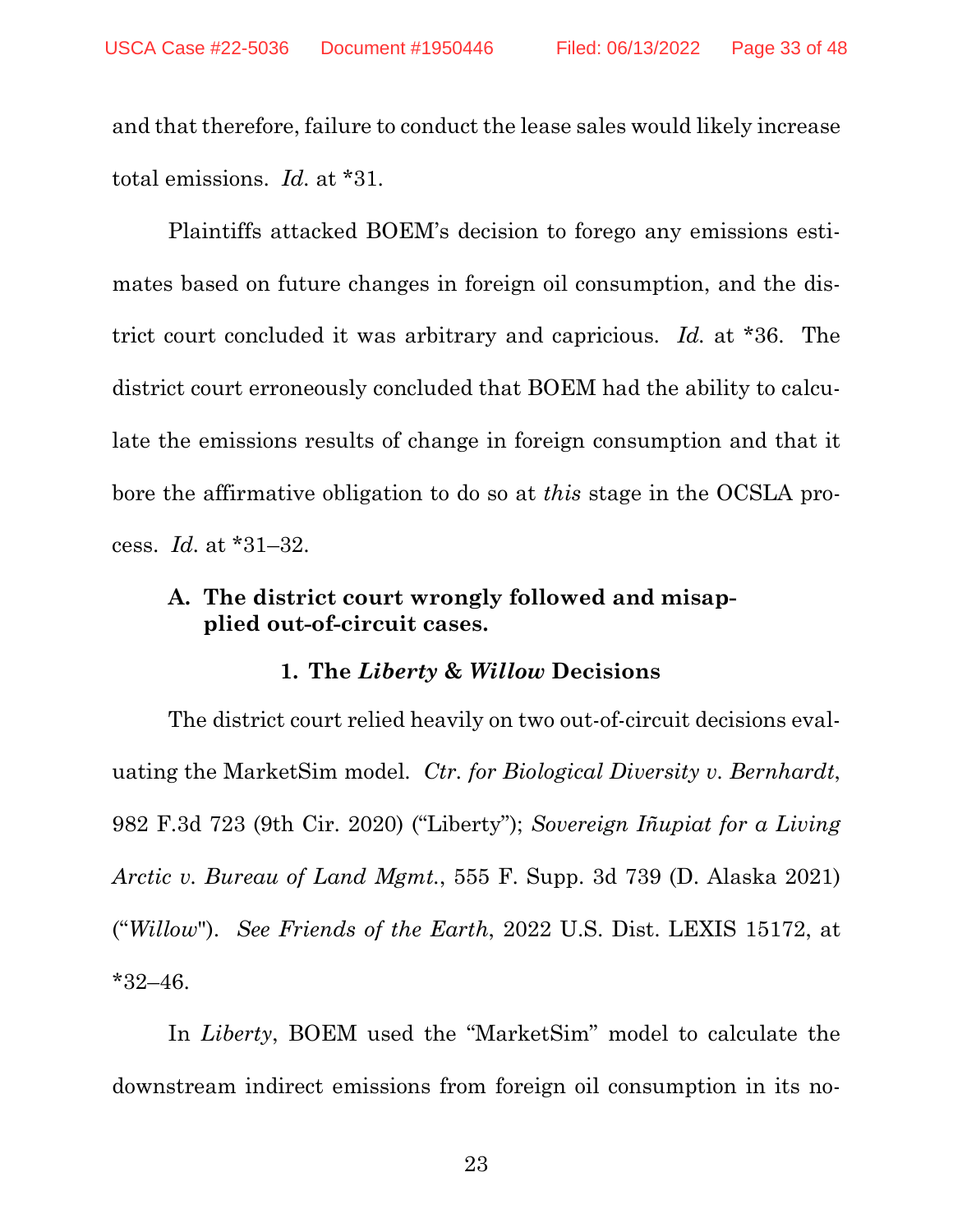action alternative for a proposed Alaskan offshore drilling project and assumed that foreign oil consumption would remain static, whether or not oil was produced at the project. *Liberty*, 982 F.3d at 736. BOEM also estimated the no-action alternative would lower foreign oil consumption. But it failed to estimate how that reduction would affect emissions because BOEM determined it lacked "sufficiently 'reliable' information on foreign emissions factors and consumption patterns." *Id.* at 737.

The Ninth Circuit deemed that emissions determination arbitrary and capricious. *Id.* at 740 (BOEM "should have either given a quantitative estimate of the downstream greenhouse gas emissions that will result from consuming oil abroad, or explained more specifically why it could not have done so, and provided a more thorough discussion of how foreign oil consumption might change the carbon dioxide equivalents analysis.") (internal quotation marks omitted). The court specifically decried "[t]he EIS's two-page explanation of BOEM's decision to omit foreign oil emissions …." *Id.* at 740. It reasoned that "even if BOEM is unable to quantitatively evaluate the emissions generated by foreign countries in the absence of the Liberty project, it still must thoroughly explain why such an estimate is impossible." *Id.* at 739.

24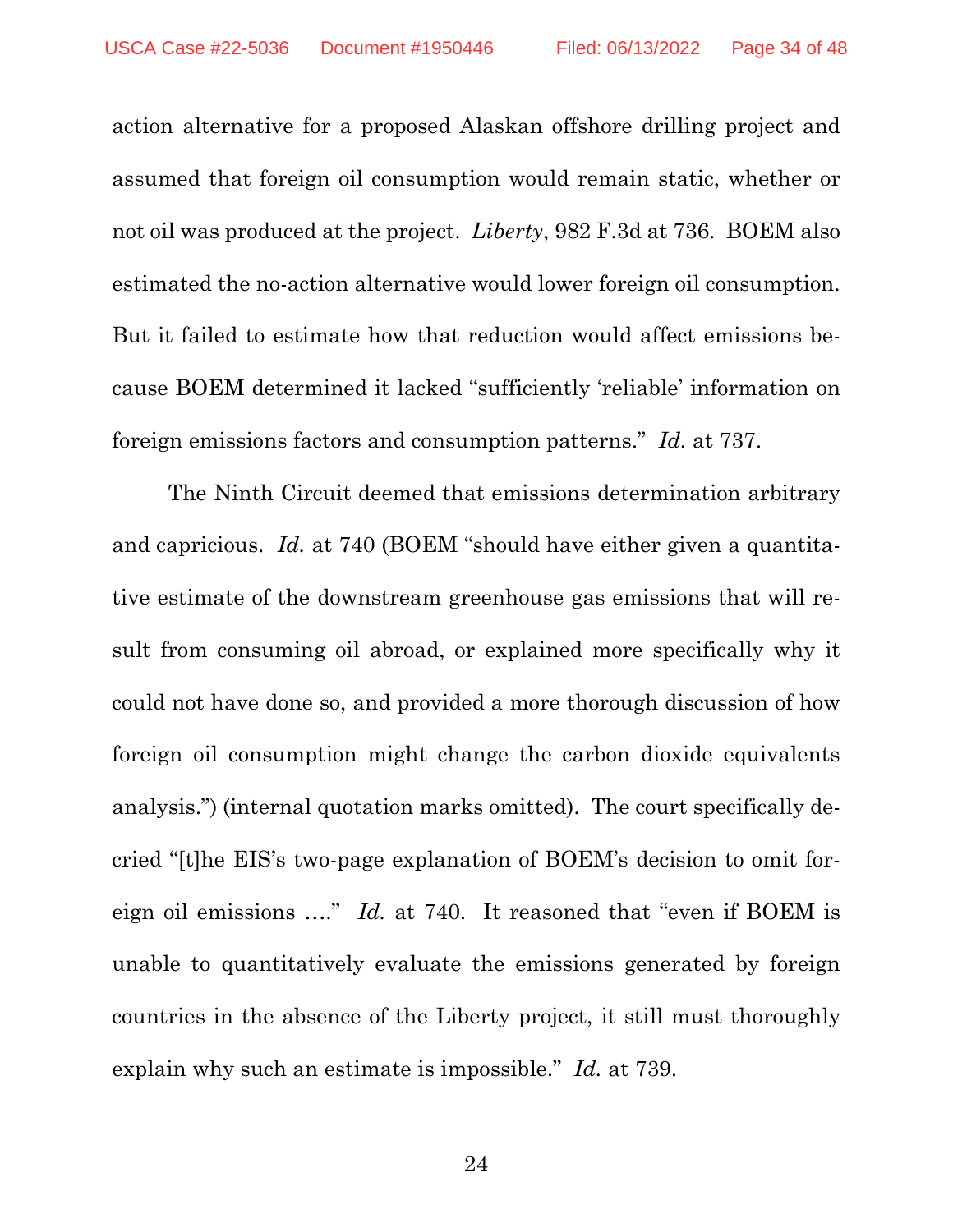Ultimately, BOEM's conclusion that not drilling would result in more carbon emissions than drilling was "counterintuitive" and—absent a more thorough explanation—arbitrary and capricious because it reached a decision that was '"so implausible that it could not be ascribed to a difference in view or the product of agency expertise."' *Id.* at 739 (quoting *Motor Vehicle Mfrs. Ass'n v. State Farm Mut. Auto. Ins. Co.*, 463 U.S. 29, 43 (1983)).

The *Liberty* court notably determined that BOEM's "decision to exclude a discussion of foreign oil consumption" merited no "significant deference" because "deference applies only when the agency is making predictions 'within its area of special expertise.'" *Id.* at 740 (quoting *Balt. Gas & Elec. Co.*, 462 U.S. at 103). It reasoned that BOEM's expertise stopped short of "the economic analysis of greenhouse gas emissions." *Id.*

Shortly after *Liberty*, a district court in Alaska evaluated the Bureau of Land Management's ("BLM") use of the MarketSim model for a proposed oil and gas development project. *Willow*, 555 F. Supp. 3d at 763. BLM once again analyzed the effects of the project's downstream emissions in its alternatives analysis. *Id.* In this instance—following *Liberty*'s holding—BLM comprehensively evaluated emissions for the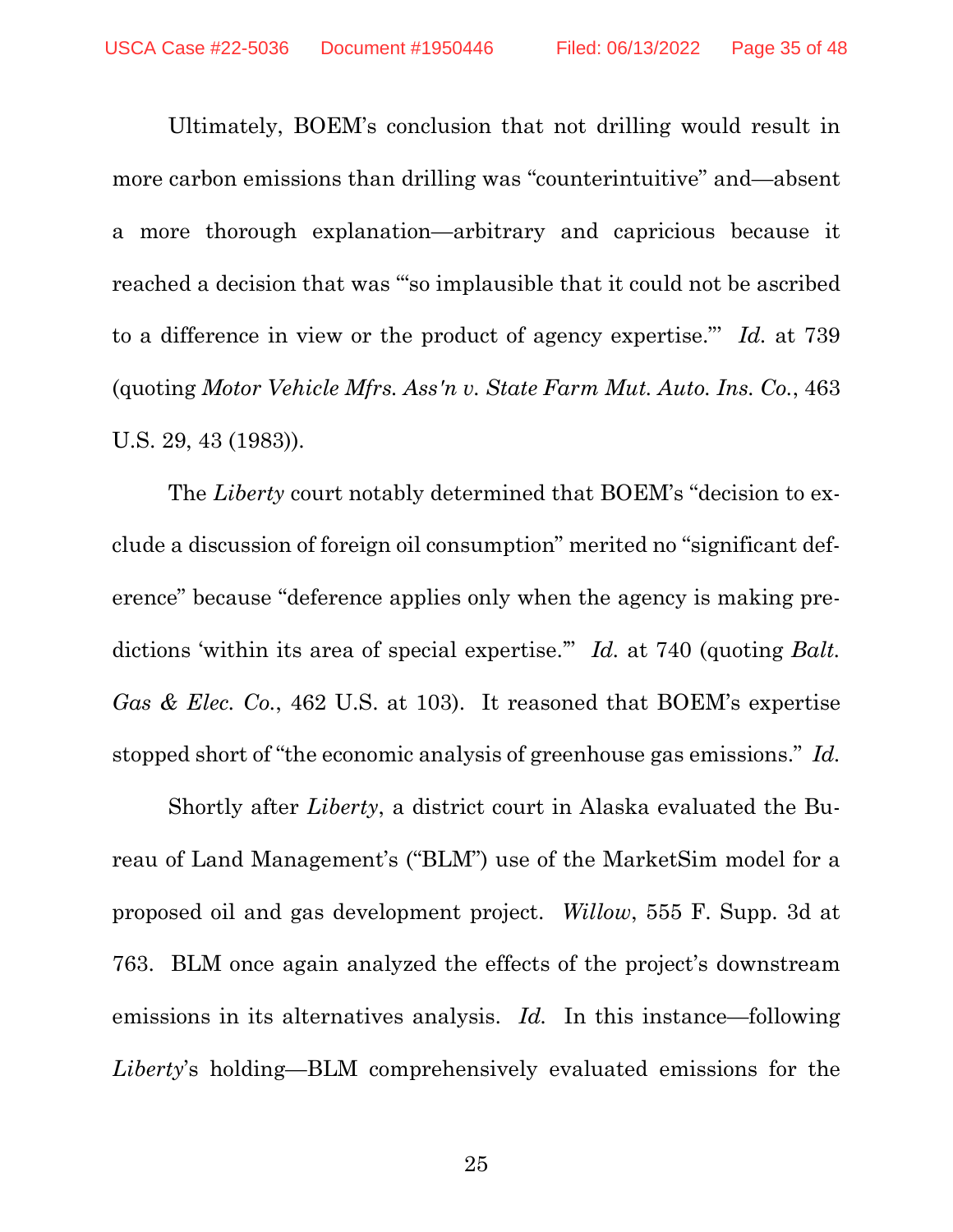project and explained in detail why the lack of reliable data about country-by-country energy substitutions prevented quantification of foreign consumption of oil in its indirect effects analysis. *Id.* at 763. That should have satisfied the *Liberty* standard. *See Liberty*, 982 F.3d at 739.

Demonstrating that NEPA is an endless game of Calvinball, the district court again identified a violation. *Willow* determined that BLM "should have either given a quantitative estimate of the downstream greenhouse gas emissions that will result from consuming oil abroad, or '*explained more specifically why it could not have done so*,' and provided a more thorough discussion of how foreign oil consumption might change the carbon dioxide equivalents analysis." *Id.* at 740 (emphasis added) (quoting *Liberty*, 982 F.3d at 740). So, although BLM in *Willow* provided a much more fulsome explanation of its analysis than BOEM did in *Liberty*, it still didn't do enough. *Id.* at 764–65 (quoting *Liberty*, 982 F.3d at 739).

#### **2. The district court misapplied** *Liberty* **and**  *Willow.*

The district court thought it most important that BOEM "actually did quantify the effect of the proposed lease sales on foreign consumption," yet excluded that quantified reduction from its total emissions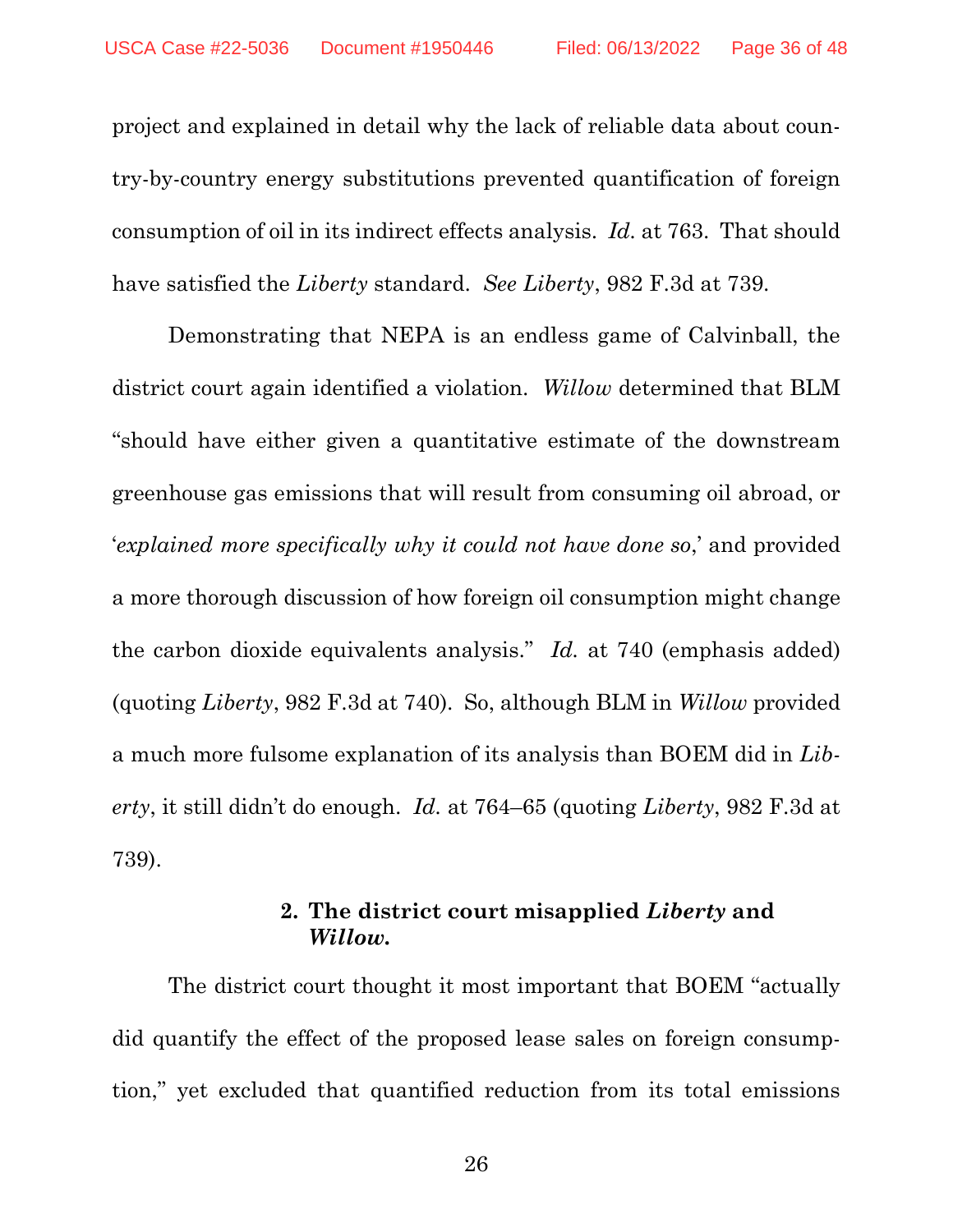calculation. *Friends of the Earth*, 2022 U.S. Dist. LEXIS 15172, at \*41. This exclusion, the district court ribbed, quintessentially failed to consider an important aspect of the problem. *Id.* (citing *State Farm*, 463 U.S. at 43). According to the court, BOEM could have summarized or estimated foreign emissions with accurate or credible scientific evidence. *Id.* at \*42 (citing *Liberty*, 982 F.3d at 738). The district court pointed out that the record contained a methodology from a foreign think tank (the "Stockholm model") that purported to measure how emissions are affected by reduced foreign consumption. *Id.* 

By contrast, the report relied upon by BOEM reasoned that "[o]il consumption in each country is different and BOEM does not have information related to which countries would consume less oil. This is important information since consumption patterns vary by country." *Id.* at \*44. This straightforward rationale struck the court as "nearly verbatim language" to that deemed insufficient in *Liberty*. *See id.*

The district court recognized that under this Court's precedent, BOEM wasn't compelled to use the newer Stockholm methodology (even if the Agency was using it elsewhere) so long as the older methodology was still valid. *Friends of the Earth*, 2022 U.S. Dist. LEXIS 15172, at

27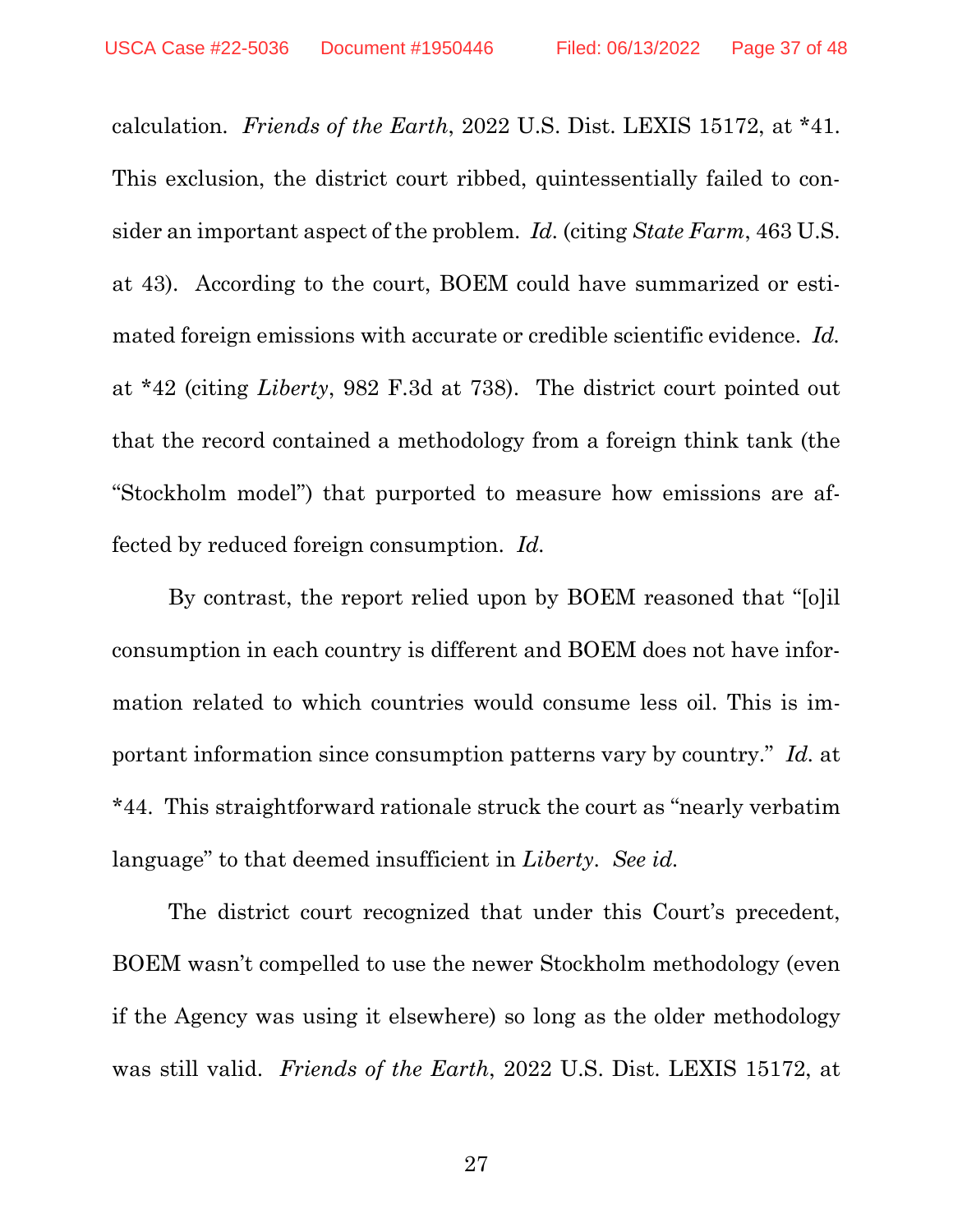\*48–50 (citing *Theodore Roosevelt*, 616 F.3d at 392). But it considered BOEM's method here *invalid*, because—according to the court—Lease Sale 257's ROD employed the same methodological assumption in its market simulation that *Liberty* and *Willow* rejected. *See id.* at \*50 ("In contrast, excluding the reduction in foreign consumption emissions was not a reasonable methodology at the time of the preparation of the original … Report, and BOEM provided no reasons even in the Addendum to think that it was. And by the time the second Record of Decision was released, BOEM had been informed of that problem by not one but two different courts."). The district court based its decision solely on *Liberty* and *Willow*. It shouldn't have.

First, *Willow*'s internal incoherence undermines whatever persuasive value it might otherwise possess. It purported to follow *Liberty* while rejecting the "more thorough explanation" presented by the agency in response to *Liberty*. Perhaps, too, *Willow* typifies the arbitrary, standardless judicial decisionmaking generated by *Liberty*'s "not good enough" NEPA approach. The district court seemed to glean from those cases that the assumption used in BOEM's MarketSim model is *per se* invalid. But neither *Liberty* nor *Willow* say that.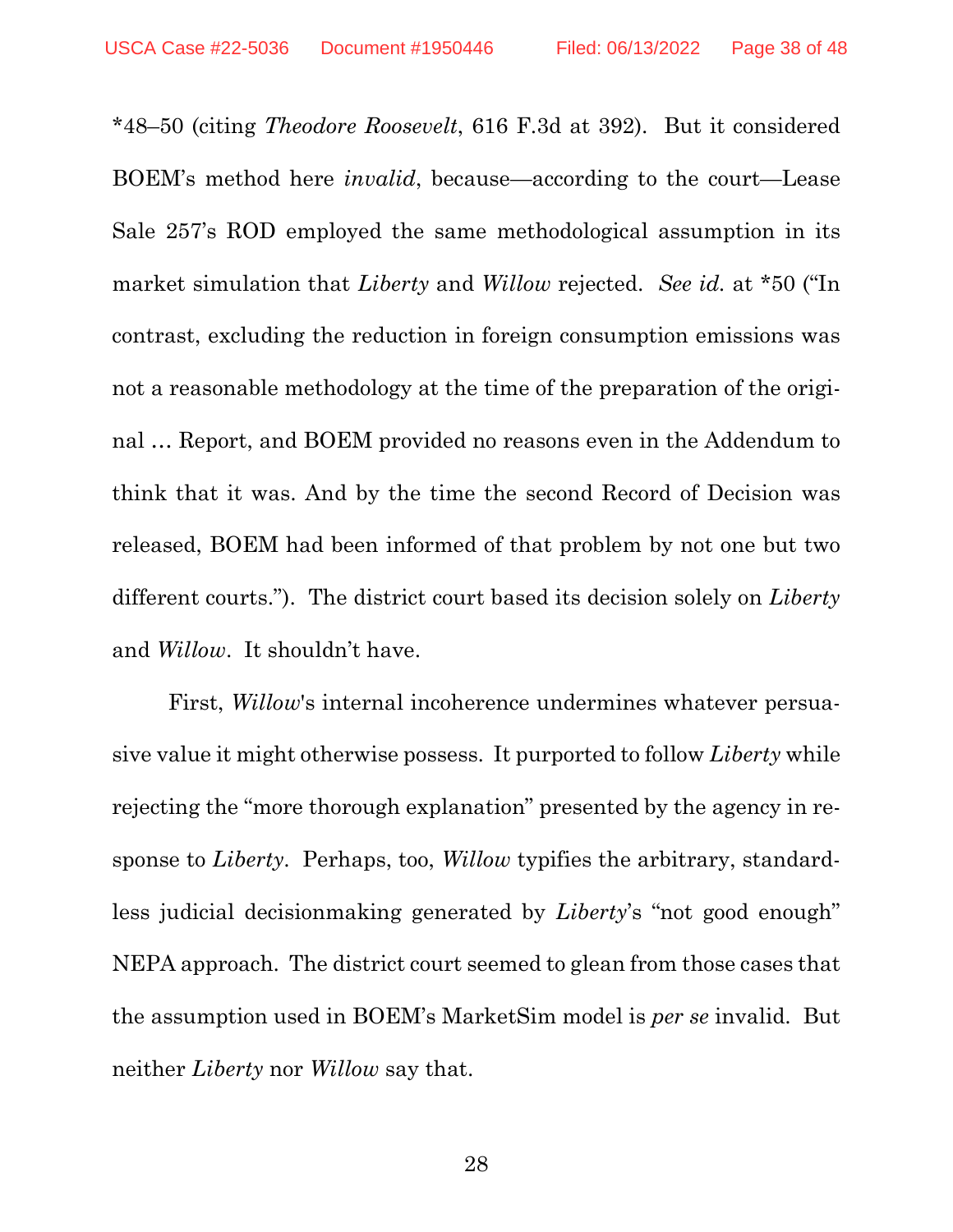Second, as discussed more, *infra*, those cases were evaluating NEPA reviews for more imminent oil extraction projections. Lease Sale 257 is just that—a sale. At this stage in the OSCLA process, NEPA doesn't require BOEM to reasonably forecast at such a granular level.<sup>39</sup>

Finally, even under *Liberty*'s malleable standard, BOEM's decision here wasn't arbitrary and capricious. It sufficiently explained its conclusions: (1) emissions increases would follow from the need to substitute foreign-produced oil for the American oil that wouldn't be produced under the leases—meaning more carbon-intensive extraction and transportation; and (2) coal—more carbon-intensive than oil—would substitute for some of this lost American oil production. *See Friends of the Earth*, 2022 U.S. Dist. LEXIS, at \*30. Conversely, BLM in *Willow* only discussed its decision not to estimate foreign greenhouse gases emissions in response to public comments. *Sovereign Iñupiat for a Living Arctic*. 555 F. Supp.3d at 764 n.126.

### **B. BOEM at this stage was not required to assess downstream climate effects.**

<sup>39</sup> Even *Willow*, warts and all, recognized the critical distinction between the "leasing" stage (at issue here) and subsequent stages that implicate actual operations and development. *Willow*, 555 F. Supp.3d at 757 n.73.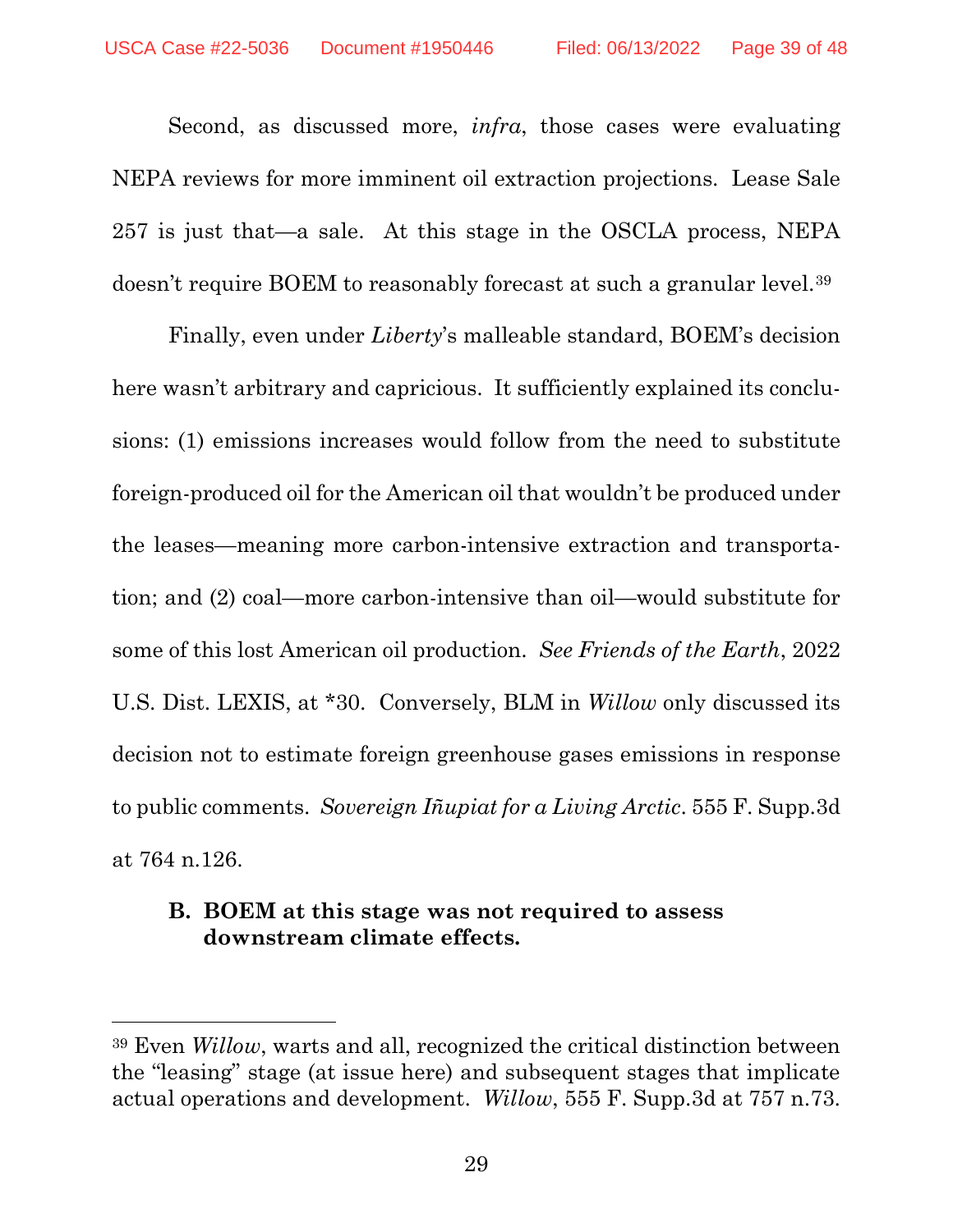OSCLA's text and purpose and this Court's precedents demonstrate that BOEM's NEPA analysis passes muster. Under NEPA, BOEM need not gather the elaborate scientific data mandated by the district court. To be sure, NEPA requires that agencies take a "hard look" at potential environmental impacts. *Sierra Club*, 867 F.3d at 1367. But that examination remains just a look—not a dissertation. The Agency's analysis must only be "reasonable and adequately explained." *Id.* at 1368. Particularly at the leasing stage, BOEM cleared that hurdle.

When Congress amended OCSLA in 1978, it declared the policy of the United States to be that "the outer Continental Shelf is a vital national resource reserve held by the Federal Government for the public, which should be made available for expeditious and orderly development, subject to environmental safeguards, in a manner which is consistent with the maintenance of competition and other national needs." 43 U.S.C. § 1332(3). "In order to ensure the expeditious but orderly development of OCS resources, OCSLA provides that Interior undertake a four-stage process in order to develop an offshore oil well." *Ctr. for Biological Diversity v. United States DOI*, 563 F.3d 466, 472–73 (D.C. Cir. 2009) (cleaned up). Since OCSLA's leasing program involves a multi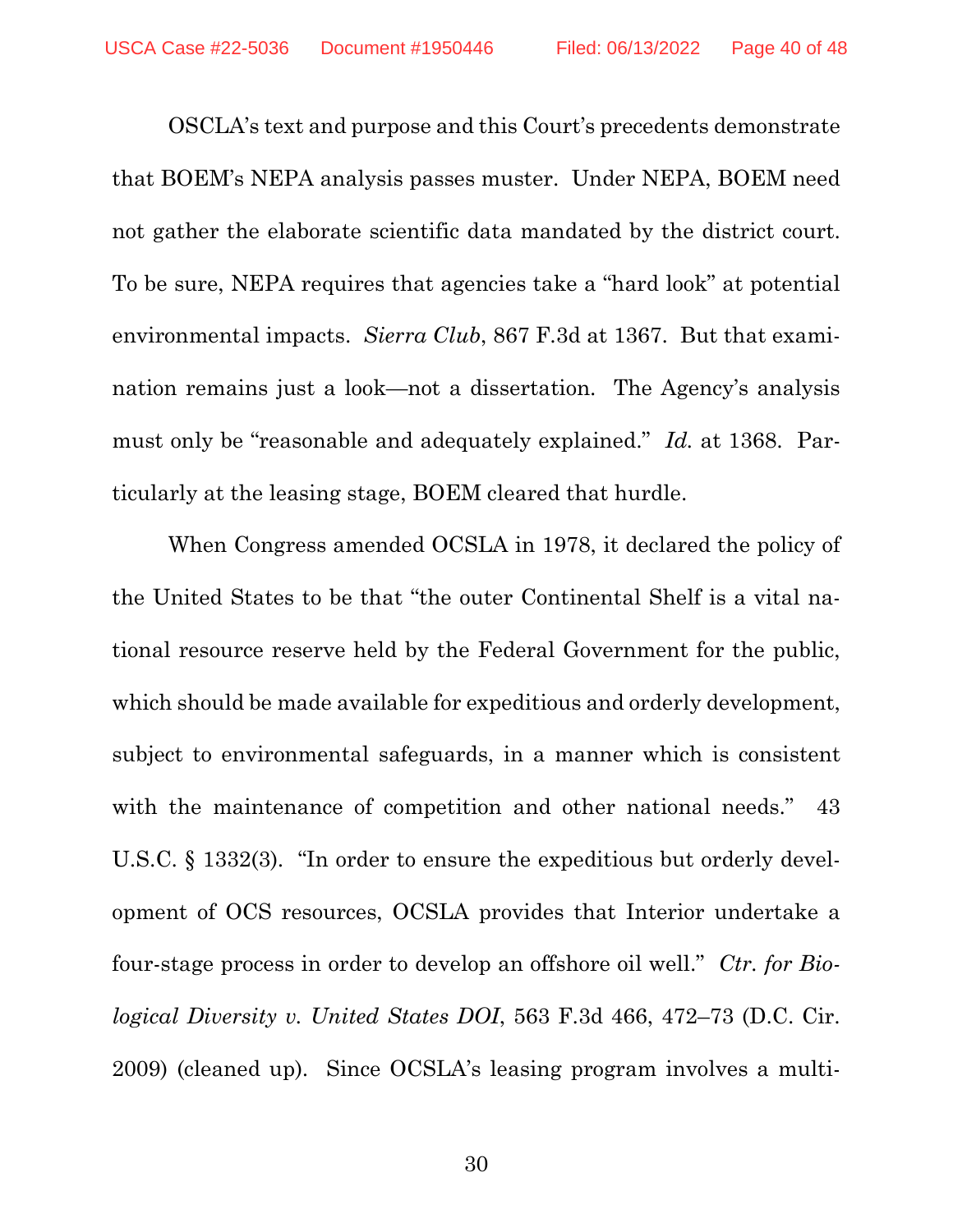stage process, BOEM, likewise, utilizes a tiered NEPA process. *See Friends of the Earth v. Haaland*, 2022 U.S. Dist. LEXIS 15172, at \*9.

BOEM's regulations require environmental reviews at each stage of the lease process—which makes sense given that it keeps the process manageable for agencies. *See Metro. Edison Co.*, 460 U.S. at 776. For example, at the development and production stage of the process, lessees must submit detailed plans and BOEM must review plans for compliance with federal law and specific environmental concerns. *See* 30 C.F.R. §§ 550.201-02. "This multi-tiered approach was designed to forestall premature litigation regarding adverse environmental effects that … will flow, if at all, only from the latter stages of OCS exploration and production." *Ctr. for Biological Diversity*, 563 F.3d at 473 (quotations omitted). That's why "the amount and specificity of information necessary to meet NEPA requirements varies at each of OCSLA's stages." *Tribal Vill. of Akutan v. Hodel*, 869 F.2d 1185, 1191-92 (9th Cir. 1988) (citing *Secretary of the Interior v. California*, 464 U.S. 312 (1984)); *see also Wilderness Soc'y. v. Salazar*, 603 F. Supp. 2d 52, 60 (D.D.C. 2009) ("[I]n the context of …[OCSLA] leasing, courts have acknowledged that the limited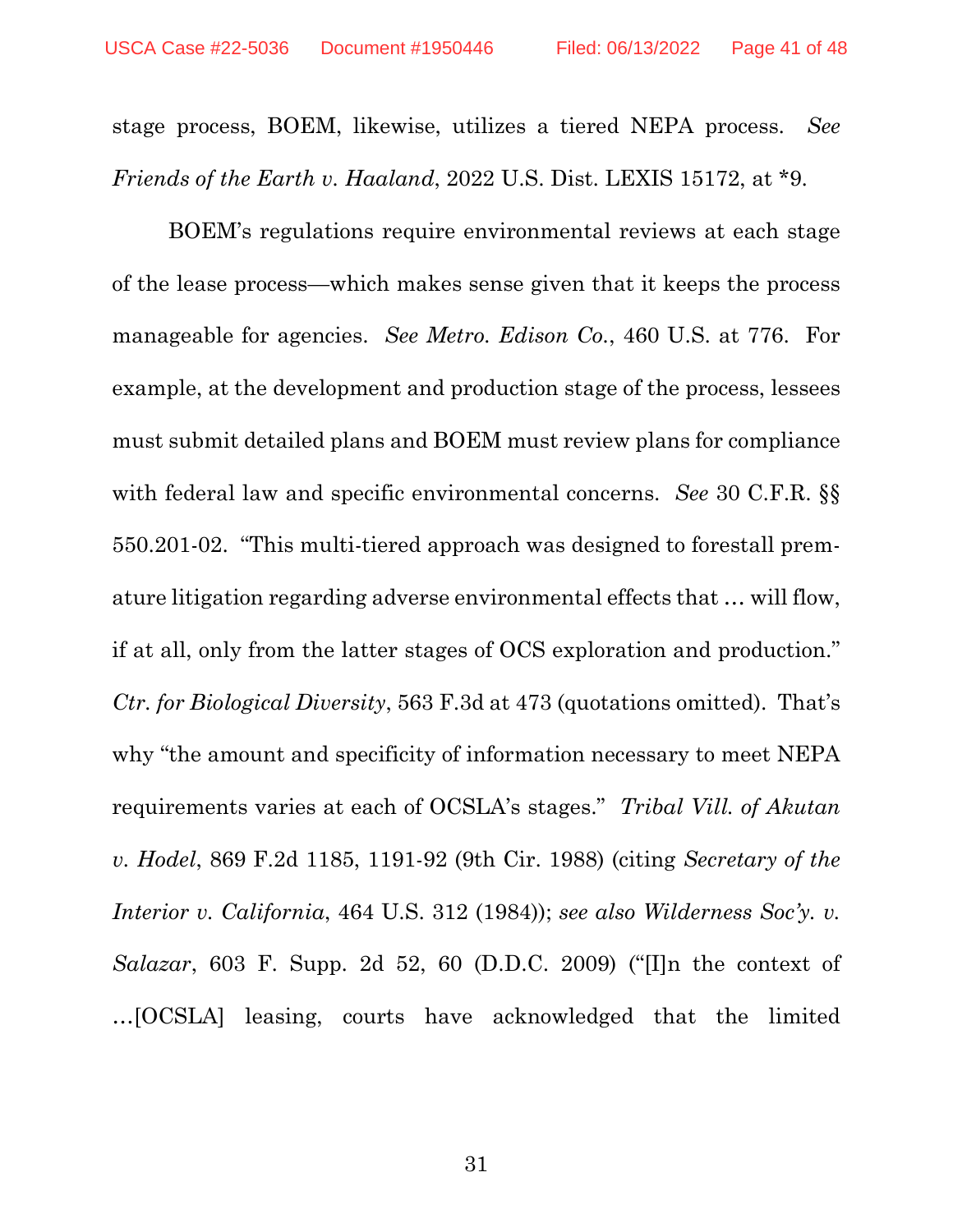information available at the leasing stage necessarily limits the scope of the environmental analysis.").

At the lease stage, NEPA doesn't require consideration of far-reach-

ing downstream consequences. In *North Slope Borough v. Andrus*, 642

F.2d 589, (D.C. Cir. 1980), this Court declared that:

The lease sale phase of the OCS project here under review presents a record of facts and doubts that have not yet fully matured. The awful prospect of a major oil spill--the worst case--is far removed from categorical relevance at this stage. Drilling for commercial quantities of oil is in all likelihood at least two years away, even under a turn of events most favorable to the government and the oil companies. Uncertainty over remote hazards can be rectified as more information is collected: where the oil is discovered and how much of it there is are crucial factors that will instruct the Secretary in his developing view of costs and benefits. It is more logical and efficient to ask certain questions when the truth of their premises is unveiled.

*Id.* at 605–06. The same reasoning applies with equal force here. *See Defs. of Wildlife v. Bureau of Ocean Energy Mgmt., Regulation & Enf't*, 871 F. Supp. 2d 1312, 1336 (S.D. Ala. 2012).

The district court disagreed, saying that "[a] site-specific environmental assessment may be preferable for certain environmental impacts, such as the risk of oil spills … but it is only at the lease sale stage that the agency can adequately consider cumulative effects of the lease sale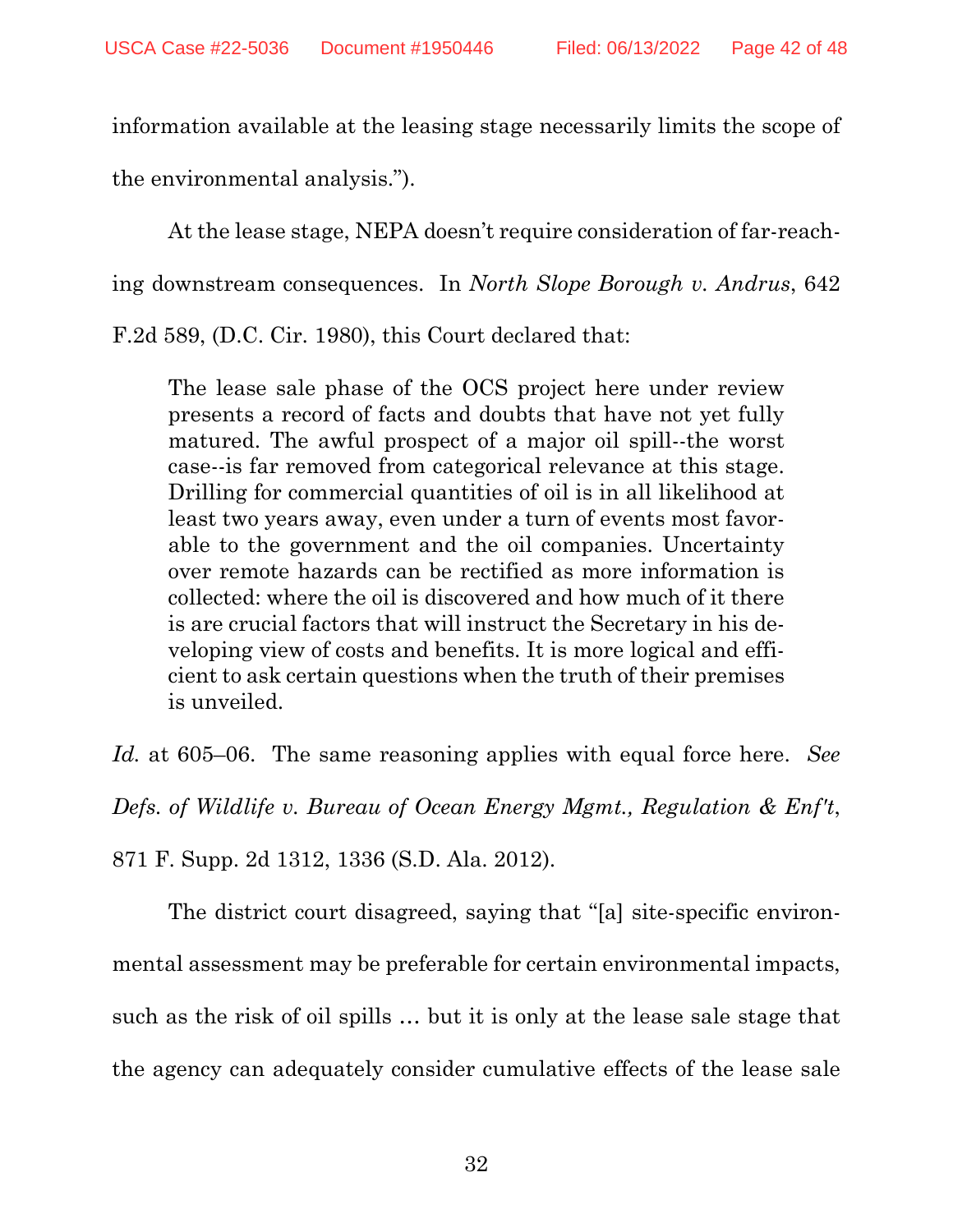on the environment, including … the effects of the sale on climate change." *Friends of the Earth*, 2022 U.S. Dist. LEXIS 15172, at \*25 (cleaned up). The court below didn't distinguish *North Slope*, it simply invoked, again, a Ninth Circuit case it found more agreeable—*Native Vill. of Point Hope v. Jewell*, 740 F.3d 489 (9th Cir. 2014).

But *Point Hope* isn't a silver bullet by any means. First, *Point Hope* concluded the agency underestimated the adverse environmental impact of the lease sale because it used an unrealistically low estimate of the number of barrels of economically recoverable oil. *Id.* at 495–96. But the amount of recoverable oil *in a specific lease* is directly relevant to the NEPA analysis at the project stage and not part of a "downstream" analysis. That's quite different from estimating the downstream emissions of other countries in the unknown future. Second, and importantly, *Point Hope* determined that information missing from the EIS wan't "essential" to informed decisionmaking at the lease sale stage. *Id.* at 498. Indeed, "further environmental analysis [would] be appropriate at a later stage." *Id.* That's completely consistent with BOEM's decision here. *North Slope* controls. *Point Hope* does not.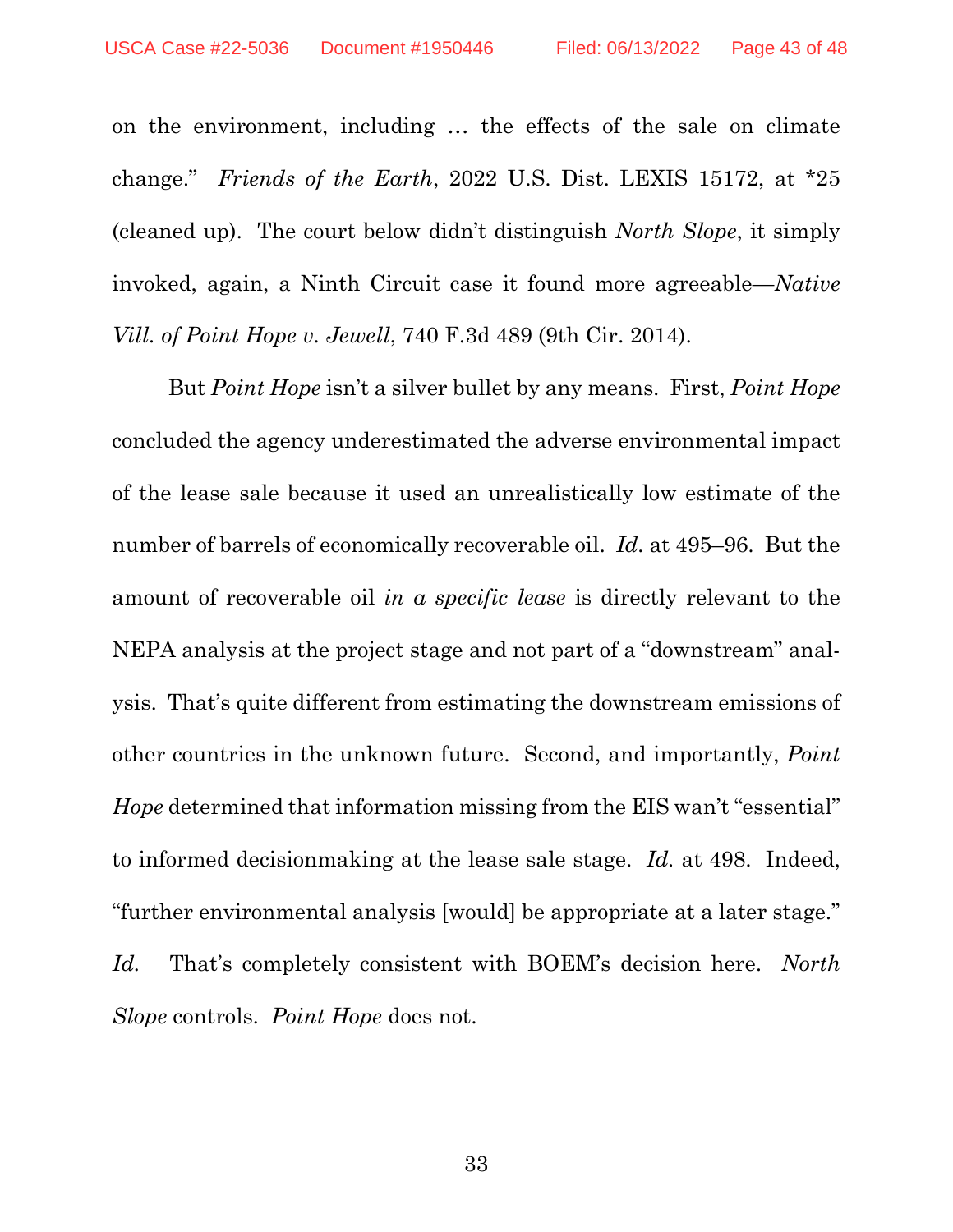Finally, the district court recognized that BOEM's assumption in the MarketSim model deserved substantial deference but nevertheless ruled against BOEM. The court correctly acknowledged that BOEM possesses significant experience in economic forecasting even if that falls outside its traditional bailiwick. *Friends of the Earth*, 2022 U.S. Dist. LEXIS 15172, at \*35 (citing *Delta Air Lines, Inc. v. Exp.-Imp. Bank of United States*, 85 F. Supp. 3d 436, 462 (D.D.C. 2015). That, however, made no difference in the outcome—BOEM was dinged for excluding foreign consumption in its emissions analysis. Perhaps most obviously, this last maneuver exemplifies how courts have reinvented NEPA's requirements and inserted themselves into the environmental policymaking process. If the district court is right, then courts can simply commandeer NEPA's intended process and dictated specific processes and outcomes.

#### **CONCLUSION**

It's time to stop moving the NEPA goalposts. The cottage industry of NEPA challengers—like Plaintiffs here—have upended national policy properly fixed by the Nation's policymaking body, Congress. Too many courts have facilitated this green coup. This Court can help reverse that trend by reversing the district court in this case. BOEM's analysis was

34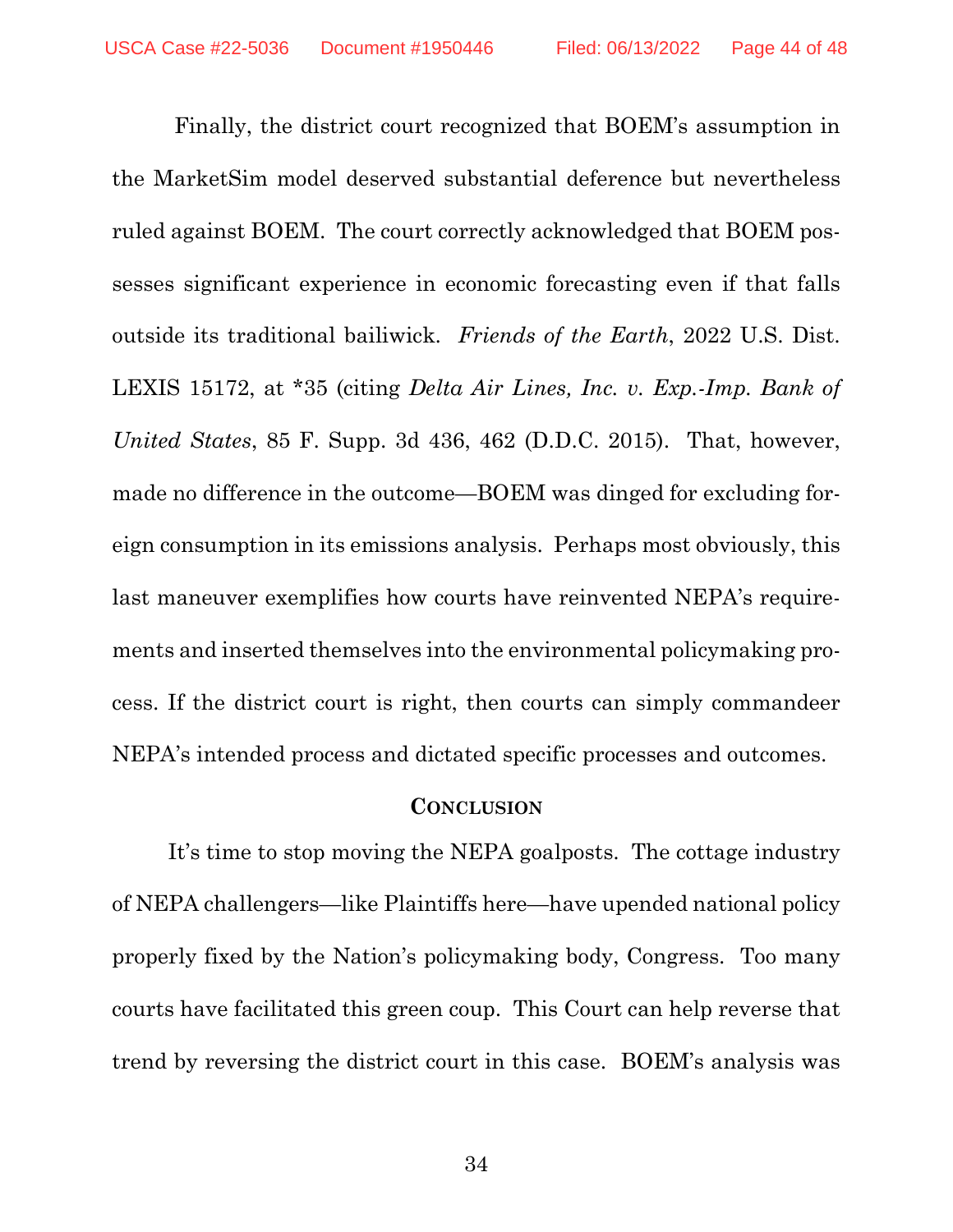perfectly acceptable at the lease stage. Lease Sale 257 should move forward, without further delay.

Respectfully submitted this 13th day of June, 2022.

AUSTIN KNUDSEN *Attorney General of Montana* KRISTIN HANSEN *Lieutenant General* DAVID M.S. DEWHIRST *Solicitor General* 215 North Sanders P.O. Box 201401 Helena, MT 59620-1401 406-444-2026

*/s/ Christian Corrigan* 

Christian B. Corrigan *Assistant Solicitor General* Office of the Attorney General 215 North Sanders P.O. Box 201401 Helena, MT 59620-1401 406.444.2026 christian.corrigan@mt.gov

*Attorneys for Amici Curiae*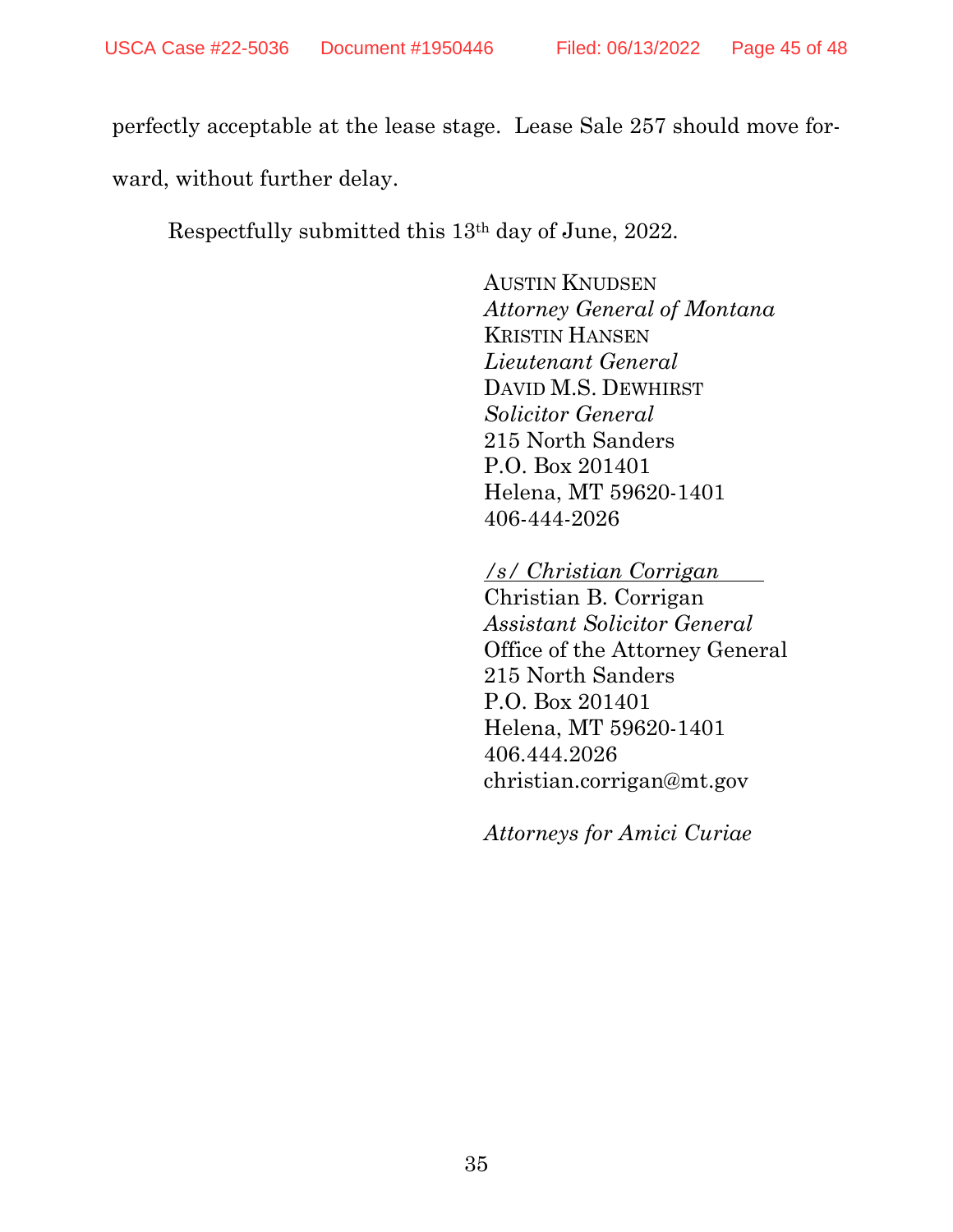# **Additional Counsel for Amici Curiae:**

Steve Marshall ALABAMA ATTORNEY GENERAL

Treg Taylor ALASKA ATTORNEY GENERAL

Mark Brnovich ARIZONA ATTORNEY GENERAL

Leslie Rutledge ARKANSAS ATTORNEY GENERAL

Chris Carr GEORGIA ATTORNEY GENERAL

Daniel Cameron KENTUCKY ATTORNEY GENERAL

Lynn Fitch MISSISSIPPI ATTORNEY GENERAL

Eric Schmitt MISSOURI ATTORNEY GENERAL

Doug Peterson NEBRASKA ATTORNEY GENERAL

John M. O'Connor OKLAHOMA ATTORNEY GENERAL

Ken Paxton TEXAS ATTORNEY GENERAL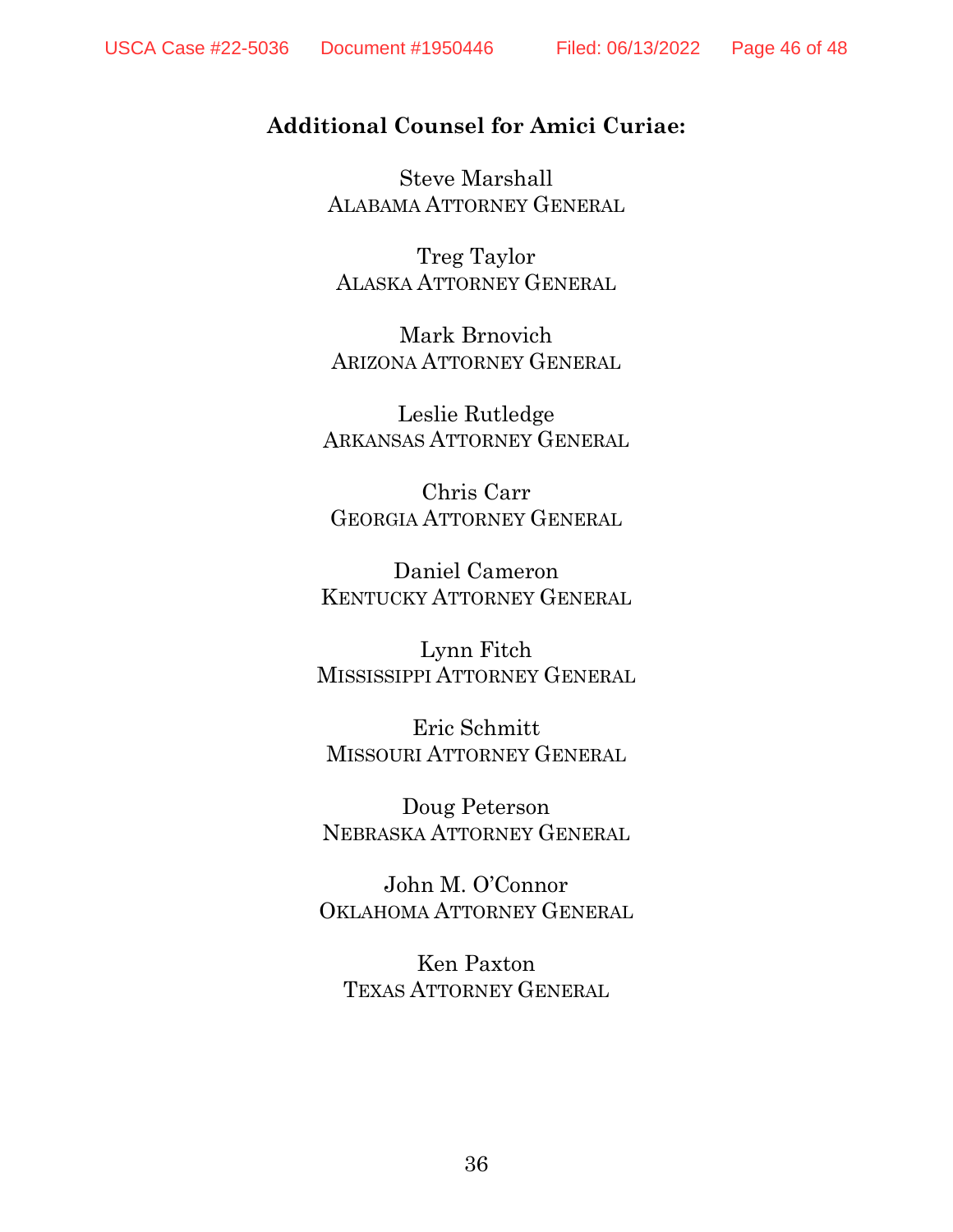Sean Reyes UTAH ATTORNEY GENERAL

Patrick Morrisey WEST VIRGINIA ATTORNEY GENERAL